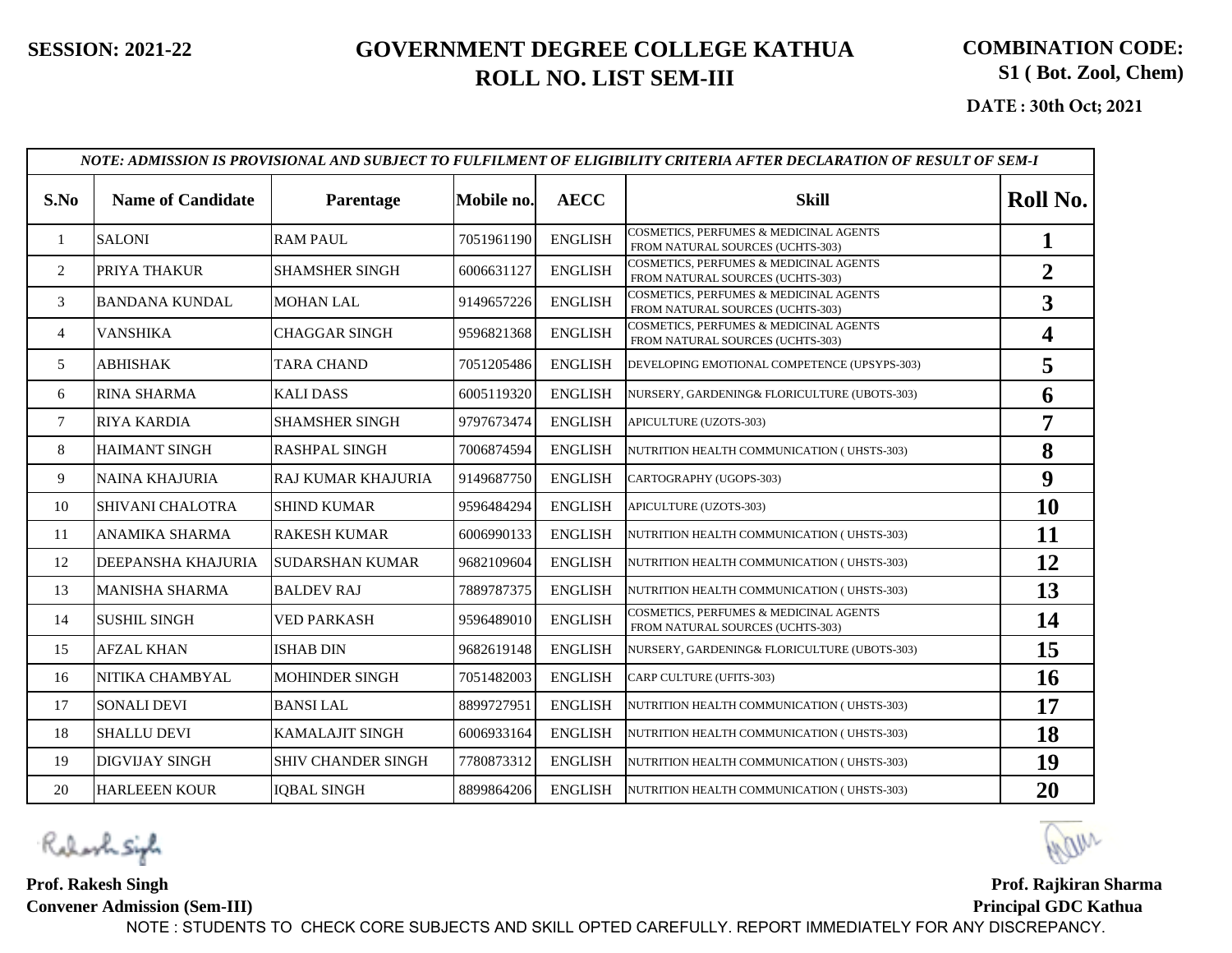| S.No | <b>Name of Candidate</b> | Parentage                              | Mobile no. | <b>AECC</b>    | <b>Skill</b>                                                               | Roll No. |
|------|--------------------------|----------------------------------------|------------|----------------|----------------------------------------------------------------------------|----------|
| 21   | SHAKSHI SHARMA           | <b>SURINDER SHARMA</b>                 | 9796823797 | <b>ENGLISH</b> | CARP CULTURE (UFITS-303)                                                   | 21       |
| 22   | SHEETAL KHADYAL          | <b>KAMAL SINGH</b>                     | 9596103028 | <b>ENGLISH</b> | CARP CULTURE (UFITS-303)                                                   | 22       |
| 23   | SANCHITA SHARMA          | <b>PAWAN KUMAR</b>                     | 6005839995 | <b>ENGLISH</b> | NURSERY, GARDENING& FLORICULTURE (UBOTS-303)                               | 23       |
| 24   | <b>SAVITA CHOUDHARY</b>  | <b>TILAK RAJ</b>                       | 7051069391 | <b>ENGLISH</b> | <b>GENDER SENSITIZATIONS (USOTS-302)</b>                                   | 24       |
| 25   | <b>ISHWAR SINGH</b>      | <b>HEM SINGH</b>                       | 8899454101 | <b>ENGLISH</b> | COSMETICS, PERFUMES & MEDICINAL AGENTS<br>FROM NATURAL SOURCES (UCHTS-303) | 25       |
| 26   | <b>MANTHAN SHARMA</b>    | <b>BHARAT BHUSHAN SHARI 9596835496</b> |            | <b>ENGLISH</b> | COSMETICS, PERFUMES & MEDICINAL AGENTS<br>FROM NATURAL SOURCES (UCHTS-303) | 26       |
| 27   | MOHD YAQOOB              | <b>SHER ALI</b>                        | 9541385189 | <b>ENGLISH</b> | CARTOGRAPHY (UGOPS-303)                                                    | 27       |
| 28   | <b>NAINA DEVI</b>        | <b>ASHOK KUMAR</b>                     | 6006466848 | <b>ENGLISH</b> | APICULTURE (UZOTS-303)                                                     | 28       |
| 29   | <b>ANJALI</b>            | <b>RAM KRISHAN YADAV</b>               | 6006737754 | <b>ENGLISH</b> | CARTOGRAPHY (UGOPS-303)                                                    | 29       |
| 30   | LIPAKSHI SHARMA          | DARBARI LAL                            | 9858281998 | <b>ENGLISH</b> | NUTRITION HEALTH COMMUNICATION (UHSTS-303)                                 | 30       |
| 31   | <b>SANGEETA DEVI</b>     | <b>MAKHAN KUMAR</b>                    | 7006049409 | <b>ENGLISH</b> | NUTRITION HEALTH COMMUNICATION (UHSTS-303)                                 | 31       |
| 32   | <b>MONIKA KUMARI</b>     | <b>NARESH KUMAR</b>                    | 7889913721 | <b>ENGLISH</b> | COSMETICS, PERFUMES & MEDICINAL AGENTS<br>FROM NATURAL SOURCES (UCHTS-303) | 32       |
| 33   | <b>MONIKA DEVI</b>       | <b>SUBASH CHANDER</b>                  | 6005254241 | <b>ENGLISH</b> | NUTRITION HEALTH COMMUNICATION (UHSTS-303)                                 | 33       |
| 34   | <b>VISHALI SARMAL</b>    | <b>BALINDER KUMAR</b>                  | 9906504669 | <b>ENGLISH</b> | DEVELOPING EMOTIONAL COMPETENCE (UPSYPS-303)                               | 34       |
| 35   | <b>JANVI PADWAL</b>      | PAWAN PADWAL                           | 6005888873 | <b>ENGLISH</b> | <b>GENDER SENSITIZATIONS (USOTS-302)</b>                                   | 35       |
| 36   | <b>MOHD NASIR</b>        | <b>MOHD FAROOQ</b>                     | 7006414754 | <b>ENGLISH</b> | CARTOGRAPHY (UGOPS-303)                                                    | 36       |
| 37   | <b>ABHISHEK BASOTRA</b>  | <b>JEEWAN LAL BASOTRA</b>              | 8825007671 | <b>ENGLISH</b> | COSMETICS, PERFUMES & MEDICINAL AGENTS<br>FROM NATURAL SOURCES (UCHTS-303) | 37       |
| 38   | <b>KAJAL DEVI</b>        | <b>TILAK RAJ</b>                       | 6006511621 | <b>ENGLISH</b> | DEVELOPING EMOTIONAL COMPETENCE (UPSYPS-303)                               | 38       |
| 39   | KHEM KARAN SINGH         | <b>CHINTA MANI</b>                     | 7051054647 | <b>ENGLISH</b> | COSMETICS, PERFUMES & MEDICINAL AGENTS<br>FROM NATURAL SOURCES (UCHTS-303) | 39       |
| 40   | PALAK CHAMBYAL           | <b>AVTAR SINGH</b>                     | 6006806271 | <b>ENGLISH</b> | NUTRITION HEALTH COMMUNICATION ( UHSTS-303)                                | 40       |

**Prof. Rakesh Singh Convener Admission (Sem-III) Prof. Rajkiran Sharma..... I/C Principal GDC Kathua** NOTE : STUDENTS TO CHECK CORE SUBJECTS AND SKILL OPTED CAREFULLY. REPORT IMMEDIATELY FOR ANY DISCREPANCY.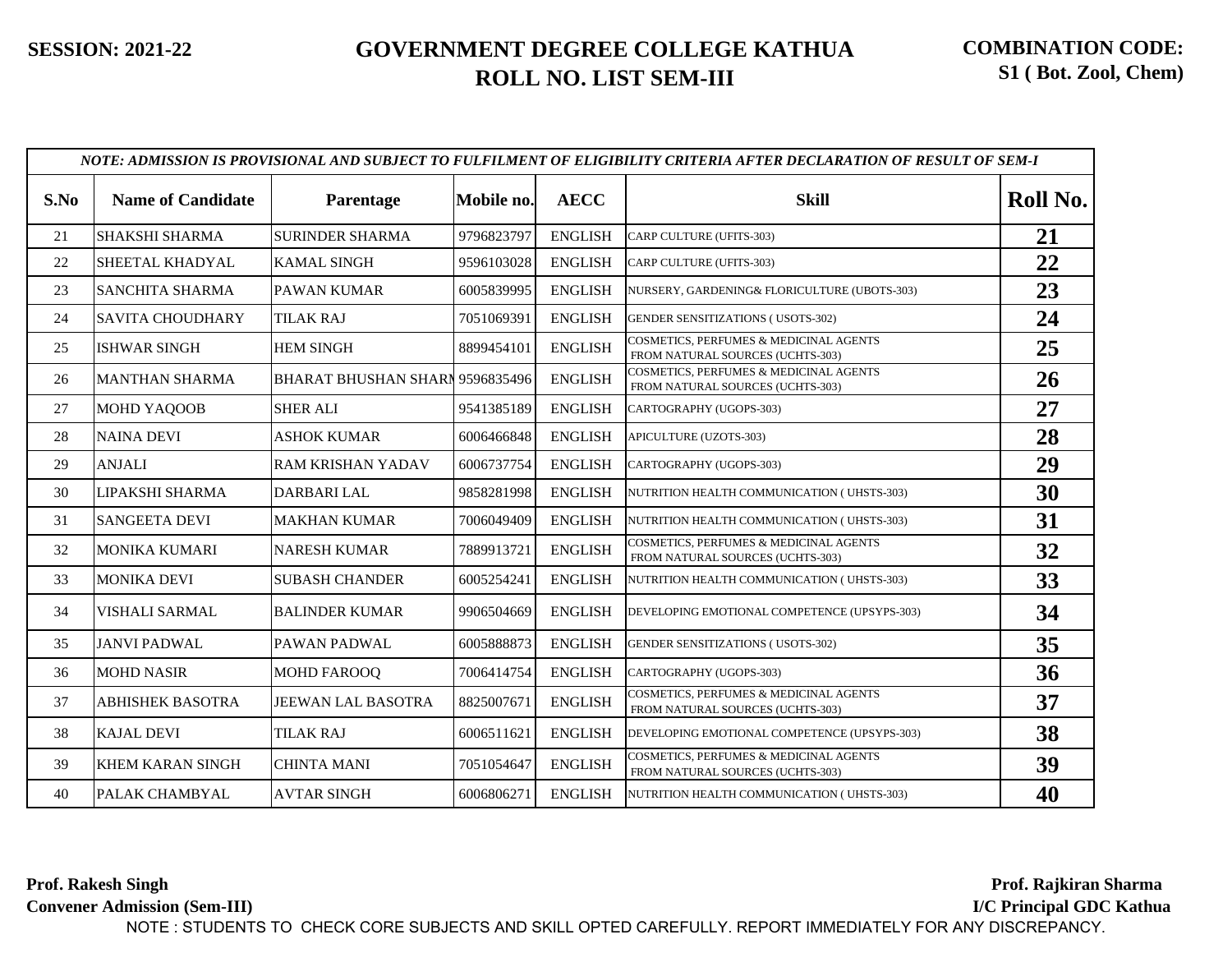|      |                          |                        |            |                | NOTE: ADMISSION IS PROVISIONAL AND SUBJECT TO FULFILMENT OF ELIGIBILITY CRITERIA AFTER DECLARATION OF RESULT OF SEM-I |          |
|------|--------------------------|------------------------|------------|----------------|-----------------------------------------------------------------------------------------------------------------------|----------|
| S.No | <b>Name of Candidate</b> | Parentage              | Mobile no. | <b>AECC</b>    | <b>Skill</b>                                                                                                          | Roll No. |
| 41   | PALVI SHARMA             | <b>NARESH KUMAR</b>    | 9682185345 | <b>ENGLISH</b> | NUTRITION HEALTH COMMUNICATION (UHSTS-303)                                                                            | 41       |
| 42   | HARSH KUMAR SAMTA        | <b>LAJPAT</b>          | 7006066527 | <b>ENGLISH</b> | CARTOGRAPHY (UGOPS-303)                                                                                               | 42       |
| 43   | <b>RASHI</b>             | <b>BALBIR SINGH</b>    | 8803116893 | <b>ENGLISH</b> | NUTRITION HEALTH COMMUNICATION (UHSTS-303)                                                                            | 43       |
| 44   | <b>SAMRITI KUMARI</b>    | <b>ANJANI MISHRA</b>   | 9541870310 | <b>ENGLISH</b> | COSMETICS, PERFUMES & MEDICINAL AGENTS<br>FROM NATURAL SOURCES (UCHTS-303)                                            | 44       |
| 45   | VISHALI SHARMA           | SHAMLAL SHARMA         | 7780937962 | <b>ENGLISH</b> | NUTRITION HEALTH COMMUNICATION (UHSTS-303)                                                                            | 45       |
| 46   | <b>VISHALLY DEVI</b>     | <b>MANGAT RAM</b>      | 9797209887 | <b>ENGLISH</b> | APICULTURE (UZOTS-303)                                                                                                | 46       |
| 47   | VISHALI DEVI             | <b>SASHI PAUL</b>      | 9086792868 | <b>ENGLISH</b> | APICULTURE (UZOTS-303)                                                                                                | 47       |
| 48   | <b>KIRAN BALA</b>        | <b>RATTAN CHAND</b>    | 9682618319 | <b>ENGLISH</b> | APICULTURE (UZOTS-303)                                                                                                | 48       |
| 49   | <b>ESHA MANSOTRA</b>     | <b>SHIV RAM SHARMA</b> | 6006684172 | <b>ENGLISH</b> | COSMETICS, PERFUMES & MEDICINAL AGENTS<br>FROM NATURAL SOURCES (UCHTS-303)                                            | 49       |
| 50   | <b>MOHAN LAL</b>         | <b>MOHINDER PAUL</b>   | 9622224317 | <b>ENGLISH</b> | LEGISLATIVE SUPPORT (UPSTS-302)                                                                                       | 50       |
| 51   | <b>PALBIJOSSI</b>        | <b>SUBASH CHANDER</b>  | 8899688148 | <b>ENGLISH</b> | DEVELOPING EMOTIONAL COMPETENCE (UPSYPS-303)                                                                          | 51       |
| 52   | KAMIYA SHARMA            | <b>NARESH KUMAR</b>    | 9469259745 | <b>ENGLISH</b> | COSMETICS, PERFUMES & MEDICINAL AGENTS<br>FROM NATURAL SOURCES (UCHTS-303)                                            | 52       |
| 53   | <b>NEETU DEVI</b>        | TEJ RAM                | 9797845201 | <b>ENGLISH</b> | COSMETICS, PERFUMES & MEDICINAL AGENTS<br>FROM NATURAL SOURCES (UCHTS-303)                                            | 53       |
| 54   | <b>REENA DEVI</b>        | <b>SHER SINGH</b>      | 8.4911E+10 | <b>ENGLISH</b> | NUTRITION HEALTH COMMUNICATION (UHSTS-303)                                                                            | 54       |
| 55   | <b>MEHAK PREET KOUR</b>  | <b>JAGIR SINGH</b>     | 9797584480 | <b>ENGLISH</b> | NUTRITION HEALTH COMMUNICATION (UHSTS-303)                                                                            | 55       |
| 56   | <b>REVA DEVI</b>         | <b>BULLU RAM</b>       | 9622432264 | <b>ENGLISH</b> | NUTRITION HEALTH COMMUNICATION (UHSTS-303)                                                                            | 56       |
| 57   | <b>BISHALI</b>           | <b>BALWAN SINGH</b>    | 6005450584 | <b>ENGLISH</b> | CARP CULTURE (UFITS-303)                                                                                              | 57       |
| 58   | <b>LADDI DEVI</b>        | <b>SHIV KUMAR</b>      | 9797727135 | <b>ENGLISH</b> | NUTRITION HEALTH COMMUNICATION (UHSTS-303)                                                                            | 58       |
| 59   | <b>RIYA DEVI</b>         | <b>SANSAR CHAND</b>    | 9622219144 | <b>ENGLISH</b> | NUTRITION HEALTH COMMUNICATION (UHSTS-303)                                                                            | 59       |
| 60   | <b>NAZIA GULFAM</b>      | <b>MOHD ASHRAF</b>     | 6006912595 | <b>ENGLISH</b> | APICULTURE (UZOTS-303)                                                                                                | 60       |

**Prof. Rakesh Singh Convener Admission (Sem-III) Prof. Rajkiran Sharma..... I/C Principal GDC Kathua** NOTE : STUDENTS TO CHECK CORE SUBJECTS AND SKILL OPTED CAREFULLY. REPORT IMMEDIATELY FOR ANY DISCREPANCY.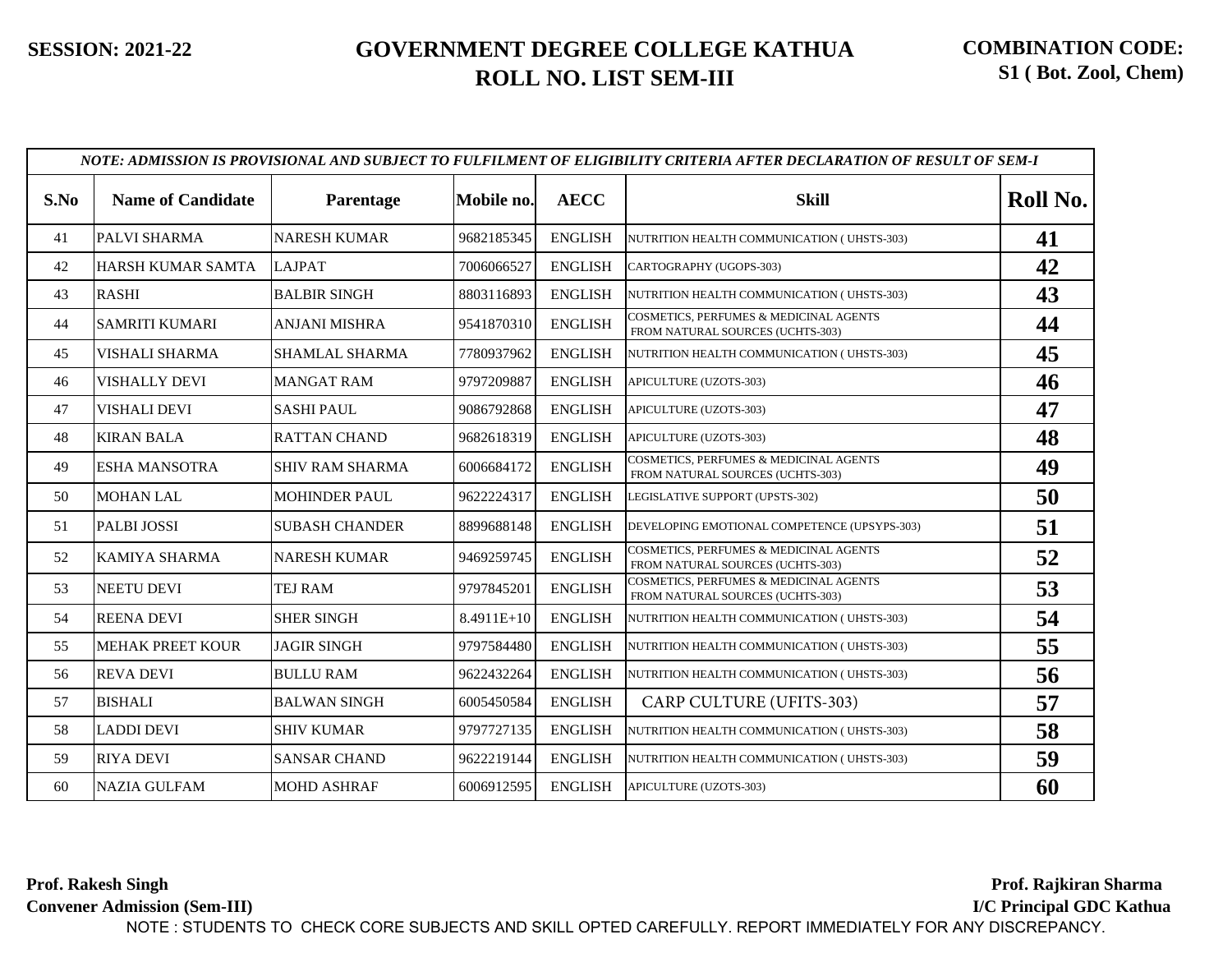| S.No | <b>Name of Candidate</b> | Parentage              | Mobile no. | <b>AECC</b>    | <b>Skill</b>                                                               | Roll No. |
|------|--------------------------|------------------------|------------|----------------|----------------------------------------------------------------------------|----------|
| 61   | <b>ISHA THAKUR</b>       | <b>DHIAN SINGH</b>     | 6006767711 | <b>ENGLISH</b> | CARP CULTURE (UFITS-303)                                                   | 61       |
| 62   | <b>JANVI</b>             | VARINDER KUMAR         | 6006975361 | <b>ENGLISH</b> | APICULTURE (UZOTS-303)                                                     | 62       |
| 63   | <b>SIMRAN BAWA</b>       | <b>RANDEEP KUMAR</b>   | 6005535160 | <b>ENGLISH</b> | NUTRITION HEALTH COMMUNICATION (UHSTS-303)                                 | 63       |
| 64   | <b>SUMIT PADTIAL</b>     | <b>NEELAM PRAKASH</b>  | 9622856714 | <b>ENGLISH</b> | NUTRITION HEALTH COMMUNICATION (UHSTS-303)                                 | 64       |
| 65   | <b>DEEPU DEVI</b>        | PARSHOTAM SINGH        | 9464762394 | <b>ENGLISH</b> | DEVELOPING EMOTIONAL COMPETENCE (UPSYPS-303)                               | 65       |
| 66   | PALLVI SHARMA            | PARSHOTAM LAL          | 7298376616 | <b>ENGLISH</b> | NUTRITION HEALTH COMMUNICATION (UHSTS-303)                                 | 66       |
| 67   | VANDANA DEVI             | <b>BISHAMBER SINGH</b> | 8899524157 | <b>ENGLISH</b> | NUTRITION HEALTH COMMUNICATION (UHSTS-303)                                 | 67       |
| 68   | PALVI SAINI              | <b>KIRPAL SINGH</b>    | 9906005645 | <b>ENGLISH</b> | APICULTURE (UZOTS-303)                                                     | 68       |
| 69   | <b>ANJALI</b>            | <b>SURJEEV SINGH</b>   | 7006412192 | <b>ENGLISH</b> | ENGLISH LANGUAGE TEACHING (UENTS-304)                                      | 69       |
| 70   | <b>SHIVANI DEVI</b>      | <b>UTTAM CHAND</b>     | 6005535813 | <b>ENGLISH</b> | NUTRITION HEALTH COMMUNICATION (UHSTS-303)                                 | 70       |
| 71   | <b>KARPAL SINGH</b>      | <b>HIND LAL</b>        | 7051055675 | <b>ENGLISH</b> | NUTRITION HEALTH COMMUNICATION (UHSTS-303)                                 | 71       |
| 72   | <b>ABNI BHARDWAZ</b>     | <b>MANOJ KUMAR</b>     | 9469208419 | <b>ENGLISH</b> | NURSERY, GARDENING& FLORICULTURE (UBOTS-303)                               | 72       |
| 73   | <b>SUNITA DEVI</b>       | <b>HARBANS LAL</b>     | 7051049403 | <b>ENGLISH</b> | NUTRITION HEALTH COMMUNICATION (UHSTS-303)                                 | 73       |
| 74   | <b>MANNU DOGRA</b>       | <b>JANAK RAJ</b>       | 8082902273 | <b>ENGLISH</b> | NUTRITION HEALTH COMMUNICATION (UHSTS-303)                                 | 74       |
| 75   | <b>MUMTA DEVI</b>        | <b>DHANI RAM</b>       | 6006410969 | <b>ENGLISH</b> | NUTRITION HEALTH COMMUNICATION (UHSTS-303)                                 | 75       |
| 76   | <b>HRITIK PAUDWAL</b>    | ANIL KUMAR PAUDWAL     | 6005043125 | <b>ENGLISH</b> | CARTOGRAPHY (UGOPS-303)                                                    | 76       |
| 77   | <b>SUMAN DEVI</b>        | <b>YOG RAJ</b>         | 9469864980 | <b>ENGLISH</b> | GENDER SENSITIZATIONS (USOTS-302)                                          | 77       |
| 78   | <b>REKHA DEVI</b>        | <b>SURESH KUMAR</b>    | 9797516645 | <b>ENGLISH</b> | COSMETICS, PERFUMES & MEDICINAL AGENTS<br>FROM NATURAL SOURCES (UCHTS-303) | 78       |
| 79   | <b>ROZIA CHOUDHARY</b>   | <b>NEK MOHD</b>        | 9149788734 | <b>ENGLISH</b> | NURSERY, GARDENING& FLORICULTURE (UBOTS-303)                               | 79       |
| 80   | PRITI VERMA              | <b>HARJINDER KUMAR</b> | 9622755190 | <b>ENGLISH</b> | NUTRITION HEALTH COMMUNICATION ( UHSTS-303)                                | 80       |
| 81   | <b>RISHAV PANGOTRA</b>   | <b>MANOHAR LAL</b>     | 8493848501 | <b>ENGLISH</b> | COSMETICS, PERFUMES & MEDICINAL AGENTS<br>FROM NATURAL SOURCES (UCHTS-303) | 81       |

**Prof. Rakesh Singh**

**Convener Admission (Sem-III)**

**Prof. Rajkiran Sharma.....**

**I/C Principal GDC Kathua**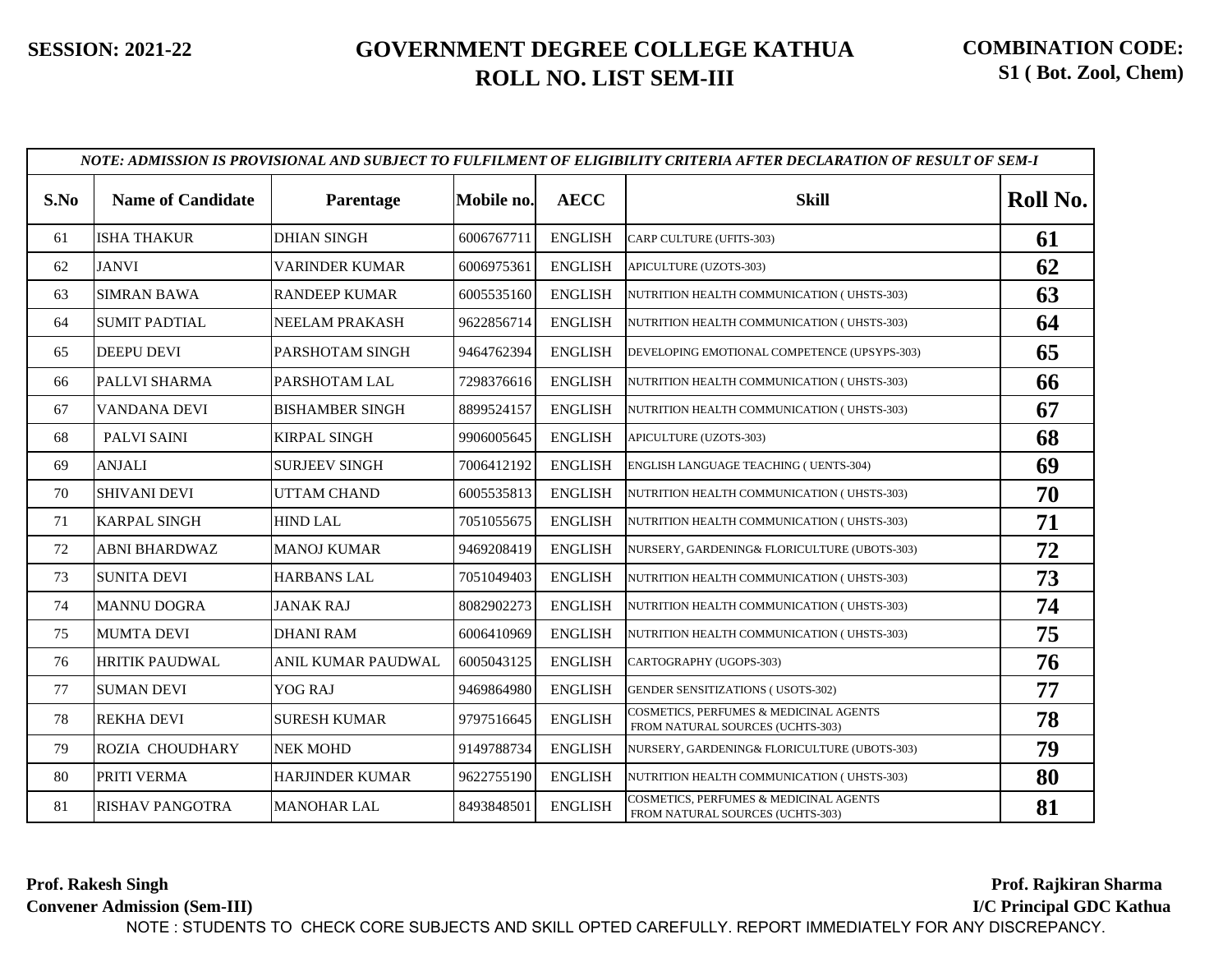|      |                          |                        |            |                | NOTE: ADMISSION IS PROVISIONAL AND SUBJECT TO FULFILMENT OF ELIGIBILITY CRITERIA AFTER DECLARATION OF RESULT OF SEM-I |            |
|------|--------------------------|------------------------|------------|----------------|-----------------------------------------------------------------------------------------------------------------------|------------|
| S.No | <b>Name of Candidate</b> | Parentage              | Mobile no. | <b>AECC</b>    | <b>Skill</b>                                                                                                          | Roll No.   |
| 82   | <b>SONIA DEVI</b>        | PREM CHAND             | 6005757984 | <b>ENGLISH</b> | CARP CULTURE (UFITS-303)                                                                                              | 82         |
| 83   | ANKESH KUMAR             | <b>LEKH RAJ</b>        | 6006911417 | <b>ENGLISH</b> | NUTRITION HEALTH COMMUNICATION (UHSTS-303)                                                                            | 83         |
| 84   | <b>SHAKSHI BALA</b>      | <b>KULDEEP RAJ</b>     | 7051555913 | <b>ENGLISH</b> | NUTRITION HEALTH COMMUNICATION (UHSTS-303)                                                                            | 84         |
| 85   | <b>SAIDA AKHTER</b>      | <b>ABDUL RASHID</b>    | 8082015165 | <b>ENGLISH</b> | CARP CULTURE (UFITS-303)                                                                                              | 85         |
| 86   | <b>ARTTI DEVI</b>        | <b>ROMAL SINGH</b>     | 9906832971 | <b>ENGLISH</b> | NURSERY, GARDENING& FLORICULTURE (UBOTS-303)                                                                          | 86         |
| 87   | <b>TANVI VERMA</b>       | <b>SWARN KUMAR</b>     | 6006996448 | <b>ENGLISH</b> | APICULTURE (UZOTS-303)                                                                                                | 87         |
| 88   | <b>SAIZAL</b>            | HARDEV SINGH           | 9596689513 | <b>ENGLISH</b> | NUTRITION HEALTH COMMUNICATION (UHSTS-303)                                                                            | 88         |
| 89   | <b>RAVI KUMAR</b>        | <b>HUKAM CHAND</b>     | 9797656161 | <b>ENGLISH</b> | FIELD GEOLOGY (UGETS-303)                                                                                             | 89         |
| 90   | <b>RAMAN DEEP</b>        | <b>UTTAM CHAND</b>     | 6006188521 | <b>ENGLISH</b> | NURSERY, GARDENING& FLORICULTURE (UBOTS-303)                                                                          | 90         |
| 91   | <b>SHIVANI SLATHIA</b>   | <b>VIJAY SINGH</b>     | 6006917591 | <b>ENGLISH</b> | NUTRITION HEALTH COMMUNICATION (UHSTS-303)                                                                            | 91         |
| 92   | <b>SHAVANGY SALARIA</b>  | KULDEEP SINGH          | 6006807681 | <b>ENGLISH</b> | NUTRITION HEALTH COMMUNICATION (UHSTS-303)                                                                            | 92         |
| 93   | <b>SUNALI VERMA</b>      | <b>TILAK RAJ</b>       | 9797797024 | <b>ENGLISH</b> | COSMETICS, PERFUMES & MEDICINAL AGENTS<br>FROM NATURAL SOURCES (UCHTS-303)                                            | 93         |
| 94   | <b>ANJALI DEVI</b>       | <b>RAJINDERV KUMAR</b> | 9622354413 | <b>ENGLISH</b> | DEVELOPING EMOTIONAL COMPETENCE (UPSYPS-303)                                                                          | 94         |
| 95   | <b>ROSHNI SHARMA</b>     | <b>PAWAN KUMAR</b>     | 8082864061 | <b>ENGLISH</b> | APICULTURE (UZOTS-303)                                                                                                | 95         |
| 96   | KUMARI VAISHNAVI         | <b>RAJINDER PRASAD</b> | 9906207112 | <b>ENGLISH</b> | COSMETICS, PERFUMES & MEDICINAL AGENTS<br>FROM NATURAL SOURCES (UCHTS-303)                                            | 96         |
| 97   | <b>TANVI SHARMA</b>      | <b>BODHRAJ SHARMA</b>  | 8082278535 | <b>ENGLISH</b> | NURSERY, GARDENING& FLORICULTURE (UBOTS-303)                                                                          | 97         |
| 98   | <b>DEEPAK SINGH</b>      | <b>ROMESH SINGH</b>    | 6005291419 | <b>ENGLISH</b> | CARP CULTURE (UFITS-303)                                                                                              | 98         |
| 99   | <b>ROHIT SINGH</b>       | <b>SADHU RAM</b>       | 6006296788 | <b>ENGLISH</b> | COSMETICS, PERFUMES & MEDICINAL AGENTS<br>FROM NATURAL SOURCES (UCHTS-303)                                            | 99         |
| 100  | <b>LUCKY KUMAR</b>       | <b>BAKTAWAR SINGH</b>  | 9797731835 | <b>ENGLISH</b> | NUTRITION HEALTH COMMUNICATION (UHSTS-303)                                                                            | <b>100</b> |
| 101  | <b>ANJALI SIOTRA</b>     | RAJESH KUMAR SIOTRA    | 9419220402 | <b>ENGLISH</b> | COSMETICS, PERFUMES & MEDICINAL AGENTS<br>FROM NATURAL SOURCES (UCHTS-303)                                            | 101        |

**Prof. Rakesh Singh Convener Admission (Sem-III) Prof. Rajkiran Sharma..... I/C Principal GDC Kathua** NOTE : STUDENTS TO CHECK CORE SUBJECTS AND SKILL OPTED CAREFULLY. REPORT IMMEDIATELY FOR ANY DISCREPANCY.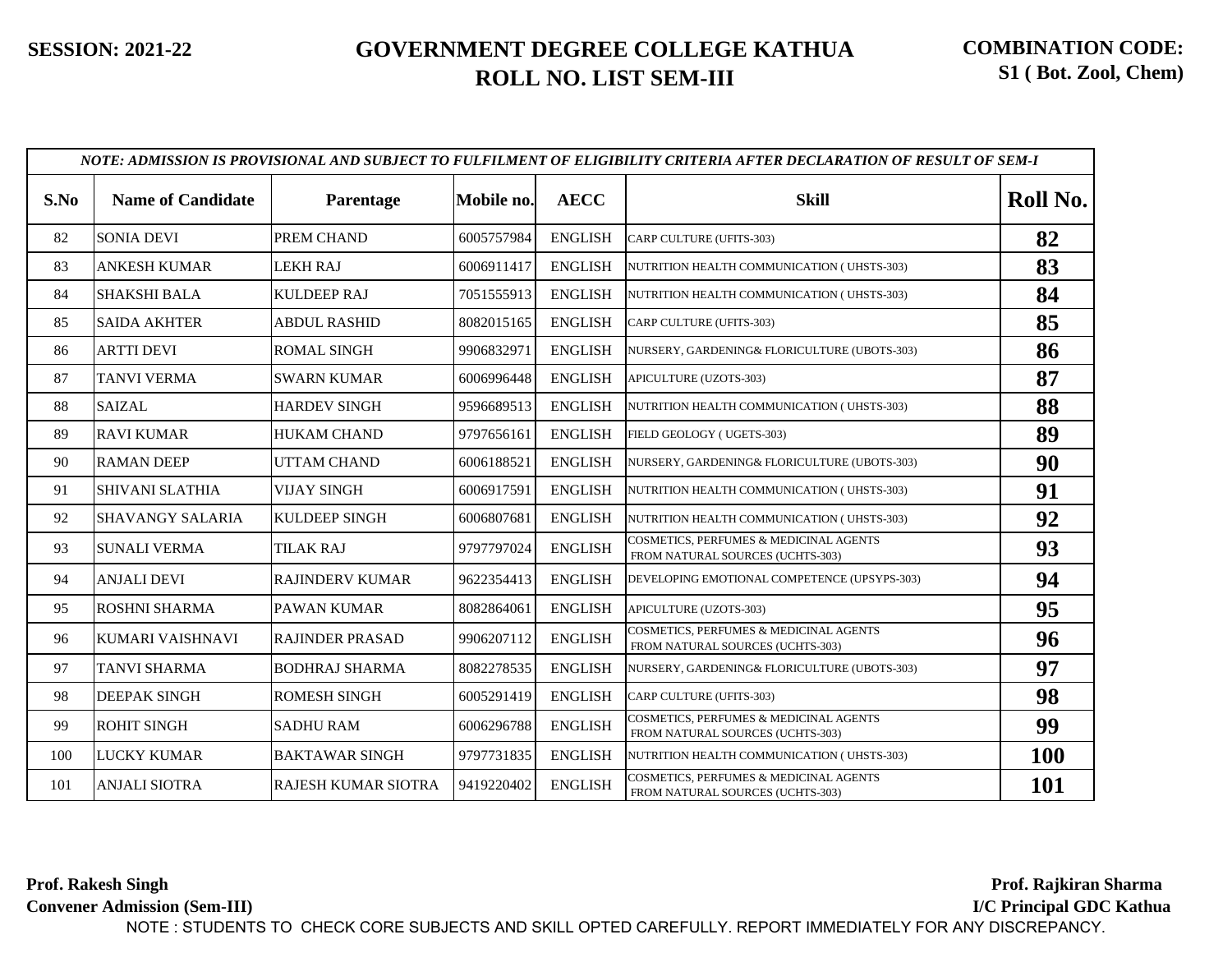#### **SESSION: 2021-22 GOVERNMENT DEGREE COLLEGE KATHUA ROLL NO. LIST SEM-III COMBINATION CODE: S3 :(Zoology, Chemistry, Bio. Tech)**

*NOTE: ADMISSION IS PROVISIONAL AND SUBJECT TO FULFILMENT OF ELIGIBILITY CRITERIA AFTER DECLARATION OF RESULT OF SEM-I*

| S.No | <b>Name of Candidate</b> | Parentage           | Mobile no. | AECC           | Skill                                       | Roll No. |
|------|--------------------------|---------------------|------------|----------------|---------------------------------------------|----------|
|      | NITIKA DEVI              | <b>BALBIR SINGH</b> | 9682112868 | <b>ENGLISH</b> | INUTRITION HEALTH COMMUNICATION (UHSTS-303) |          |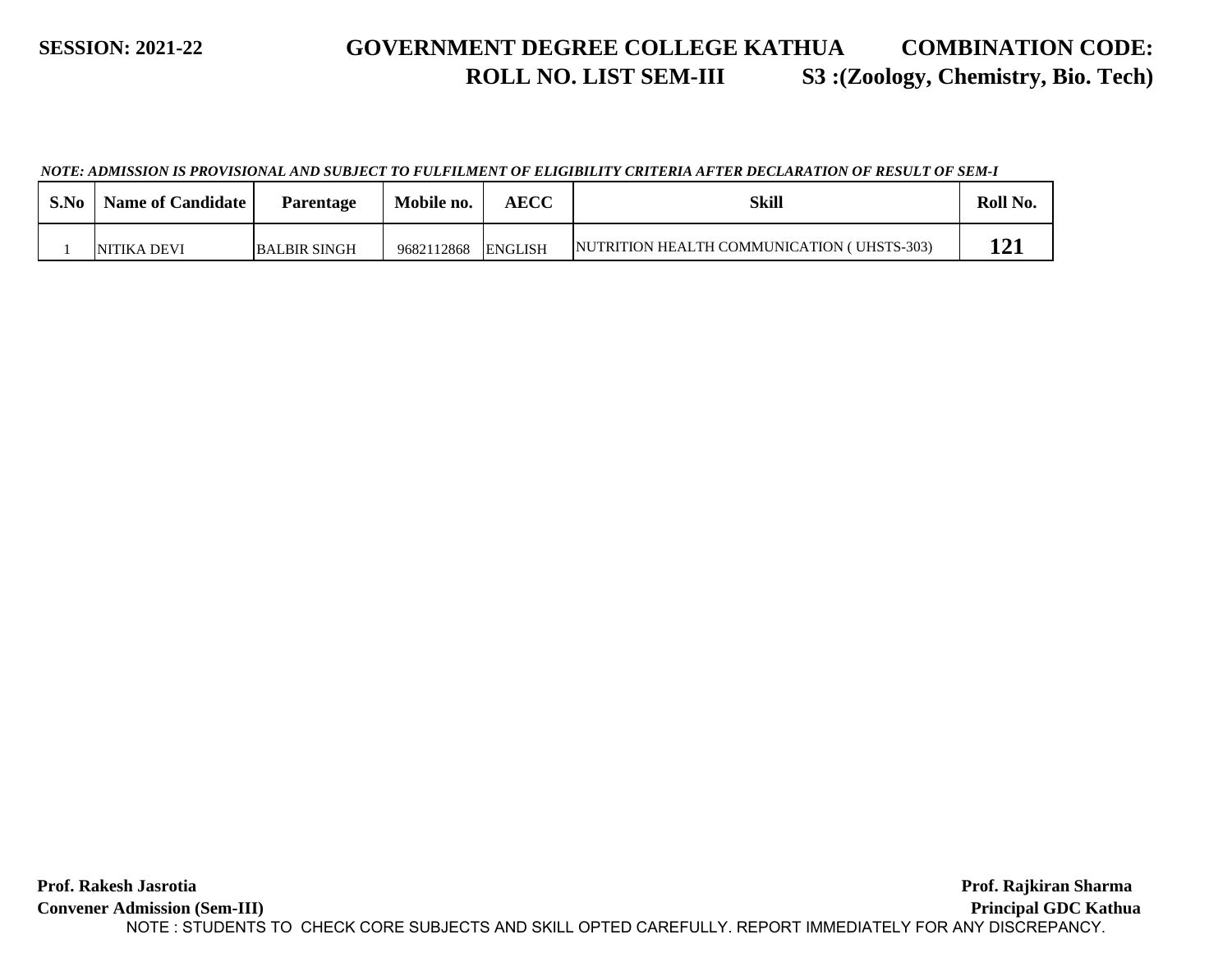|                |                           |                          |            |                | NOTE: ADMISSION IS PROVISIONAL AND SUBJECT TO FULFILMENT OF ELIGIBILITY CRITERIA AFTER DECLARATION OF RESULT OF SEM-I |            |
|----------------|---------------------------|--------------------------|------------|----------------|-----------------------------------------------------------------------------------------------------------------------|------------|
| S.No           | <b>Name of Candidate</b>  | Parentage                | Mobile no. | <b>AECC</b>    | <b>Skill</b>                                                                                                          | Roll No.   |
|                | <b>SANJIVANI THAKUR</b>   | <b>UDHAM SINGH</b>       | 7006897187 | <b>ENGLISH</b> | NUTRITION HEALTH COMMUNICATION (UHSTS-303)                                                                            | 126        |
| $\overline{2}$ | <b>ISHA BHARTI</b>        | <b>SURINDER PAUL</b>     | 9682161644 | <b>ENGLISH</b> | APICULTURE (UZOTS-303)                                                                                                | 127        |
| 3              | TANIYA SHARMA             | <b>KAMAL KISHORE</b>     | 9682360326 | <b>ENGLISH</b> | BIOPROCESS TECHNOLOGY (UBTTS-303)                                                                                     | 128        |
| $\overline{4}$ | <b>BHARTI PUNIA</b>       | <b>KARAN SINGH</b>       | 9103027563 | <b>ENGLISH</b> | NUTRITION HEALTH COMMUNICATION (UHSTS-303)                                                                            | 129        |
| 5              | <b>SAKSHI CHOUDHARY</b>   | <b>MOHINDER SINGH</b>    | 9906248834 | <b>ENGLISH</b> | BIOPROCESS TECHNOLOGY (UBTTS-303)                                                                                     | <b>130</b> |
| 6              | <b>SAMRITI SHARMA</b>     | TILAK RAJ SHARMA         | 8803704113 | <b>ENGLISH</b> | CARTOGRAPHY (UGOPS-303)                                                                                               | 131        |
|                | <b>BARKHA</b>             | <b>ARYAN SHARMA</b>      | 7051769461 | <b>ENGLISH</b> | NUTRITION HEALTH COMMUNICATION (UHSTS-303)                                                                            | 132        |
| 8              | RITIKA ANDOTRA            | <b>OMKAR SINGH</b>       | 6006479488 | ENGLISH        | NUTRITION HEALTH COMMUNICATION (UHSTS-303)                                                                            | 133        |
| 9              | <b>MANSI SHARMA</b>       | <b>SHIV KUMAR</b>        | 6006946093 | ENGLISH        | NUTRITION HEALTH COMMUNICATION (UHSTS-303)                                                                            | 134        |
| 10             | PRATIBHA SHARMA           | <b>SUNIL DUTT SHARMA</b> | 7006586807 | <b>ENGLISH</b> | CARTOGRAPHY (UGOPS-303)                                                                                               | 135        |
| -11            | NEKHA SHARMA              | <b>SHESH KUMAR</b>       | 9149894220 | <b>ENGLISH</b> | CARP CULTURE (UFITS-303)                                                                                              | 136        |
| 12             | <b>VANSHIKA BILLOWRIA</b> | <b>HARNESH SINGH</b>     | 7780814555 | <b>ENGLISH</b> | NUTRITION HEALTH COMMUNICATION (UHSTS-303)                                                                            | 137        |
| 13             | <b>VRINDA SHARMA</b>      | <b>SURESH CHANDER</b>    | 9682622031 | <b>ENGLISH</b> | NUTRITION HEALTH COMMUNICATION (UHSTS-303)                                                                            | 138        |
| 14             | <b>AMANDEEP KOUR</b>      | <b>AMARJIT SINGH</b>     | 9797549354 | ENGLISH        | BIOPROCESS TECHNOLOGY (UBTTS-303)                                                                                     | 139        |
| 15             | <b>SANDEEP KOUR</b>       | <b>BHAJAN SINGH</b>      | 9419894461 | <b>ENGLISH</b> | NUTRITION HEALTH COMMUNICATION (UHSTS-303)                                                                            | 140        |
| 16             | <b>MANOHAR LAL</b>        | <b>BANSI LAL</b>         | 9906925960 | <b>ENGLISH</b> | APICULTURE (UZOTS-303)                                                                                                | 141        |
| 17             | <b>NANDNI</b>             | <b>SHAM LAL</b>          | 7889866217 | <b>ENGLISH</b> | NUTRITION HEALTH COMMUNICATION (UHSTS-303)                                                                            | 142        |
| 18             | PRIYA SHARMA              | CHANDER KUMAR SHARMA     | 6006370862 | <b>ENGLISH</b> | <b>BIOPROCESS TECHNOLOGY (UBTTS-303)</b>                                                                              | 143        |
| 19             | <b>AKSHAY JASROTIA</b>    | <b>SANJAY SINGH</b>      | 9103068898 | <b>ENGLISH</b> | CARP CULTURE (UFITS-303)                                                                                              | 144        |
| 20             | VARSHA ANDHORIA           | <b>MOHINDER SINGH</b>    | 6006742208 | <b>ENGLISH</b> | NURSERY, GARDENING& FLORICULTURE (UBOTS-303)                                                                          | 145        |
| 21             | <b>PARVEEN AKHTER</b>     | <b>MOHD YOUNAS</b>       | 6006880012 | <b>ENGLISH</b> | NUTRITION HEALTH COMMUNICATION (UHSTS-303)                                                                            | 146        |
| 22             | <b>SAKSHI DEVI</b>        | <b>SHAM SINGH</b>        | 9906252413 | <b>ENGLISH</b> | NUTRITION HEALTH COMMUNICATION (UHSTS-303)                                                                            | 147        |
| 23             | <b>RAGHAV SHARMA</b>      | <b>OM PRAKASH</b>        | 8082336288 | <b>ENGLISH</b> | <b>BIOPROCESS TECHNOLOGY (UBTTS-303)</b>                                                                              | 148        |
| 24             | <b>VISHALI SHARMA</b>     | <b>KISHORE KUMAR</b>     | 9622356946 | <b>ENGLISH</b> | CARTOGRAPHY (UGOPS-303)                                                                                               | 149        |

**Prof. Rakesh Jasrotia Convener Admission (Sem-III) Prof. Rajkiran Sharma..... Principal GDC Kathua...** NOTE : STUDENTS TO CHECK CORE SUBJECTS AND SKILL OPTED CAREFULLY. REPORT IMMEDIATELY FOR ANY DISCREPANCY.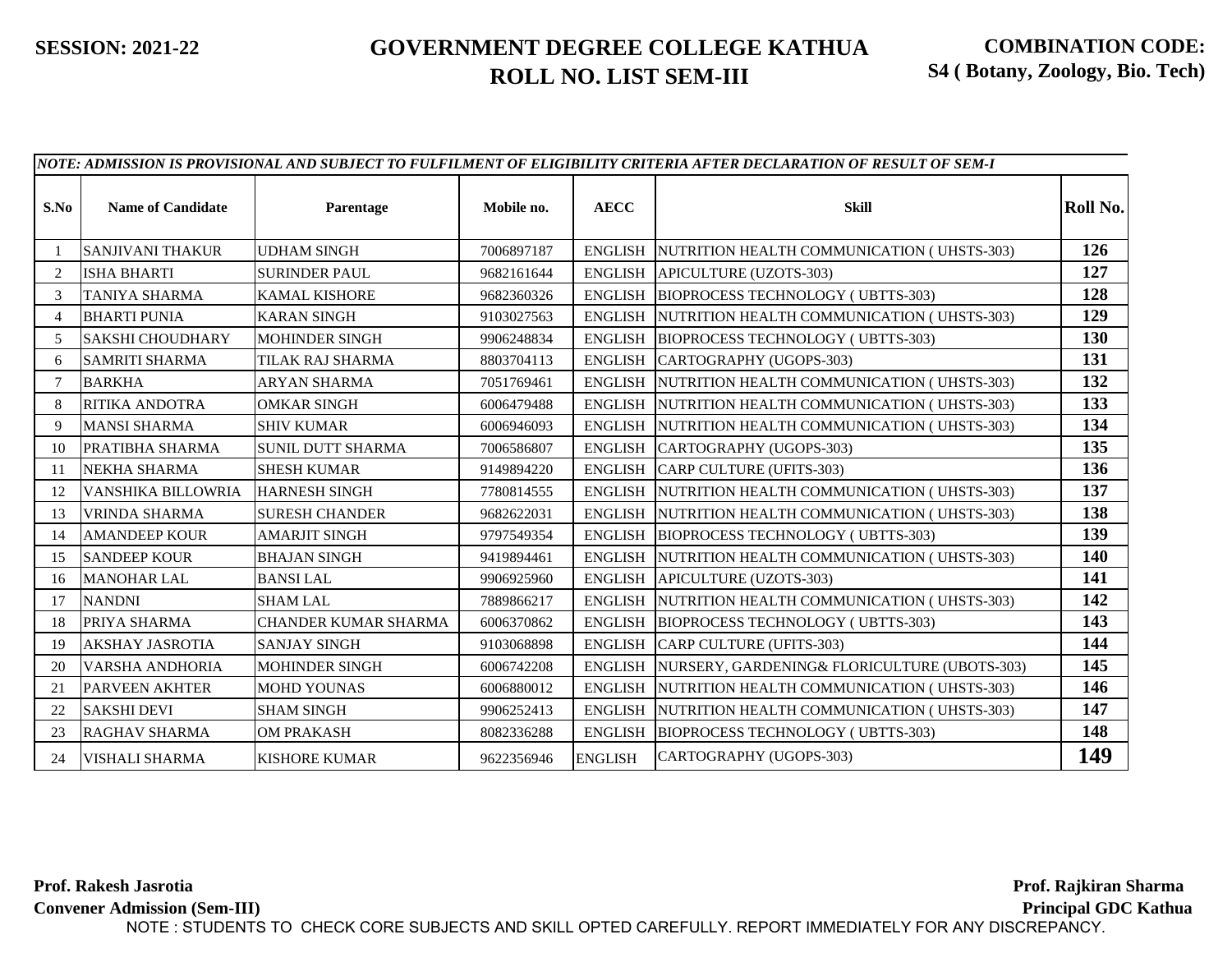|      | \NOTE: ADMISSION IS PROVISIONAL AND SUBJECT TO FULFILMENT OF ELIGIBILITY CRITERIA AFTER DECLARATION OF RESULT OF SEM-I |                     |            |                |                           |          |  |  |  |
|------|------------------------------------------------------------------------------------------------------------------------|---------------------|------------|----------------|---------------------------|----------|--|--|--|
| S.No | <b>Name of Candidate</b>                                                                                               | <b>Parentage</b>    | Mobile no. | <b>AECC</b>    | Skill                     | Roll No. |  |  |  |
|      | IGARIMA BHADWAL                                                                                                        | <b>RAJESH SINGH</b> | 6006240242 | <b>ENGLISH</b> | ICARP CULTURE (UFITS-303) | 156      |  |  |  |
|      | <b>IMOHD SHAHWAZ UL-DIN</b>                                                                                            | <b>HASHIM ALI</b>   | 8493928849 | ENGLISH        | ICARP CULTURE (UFITS-303) | 157      |  |  |  |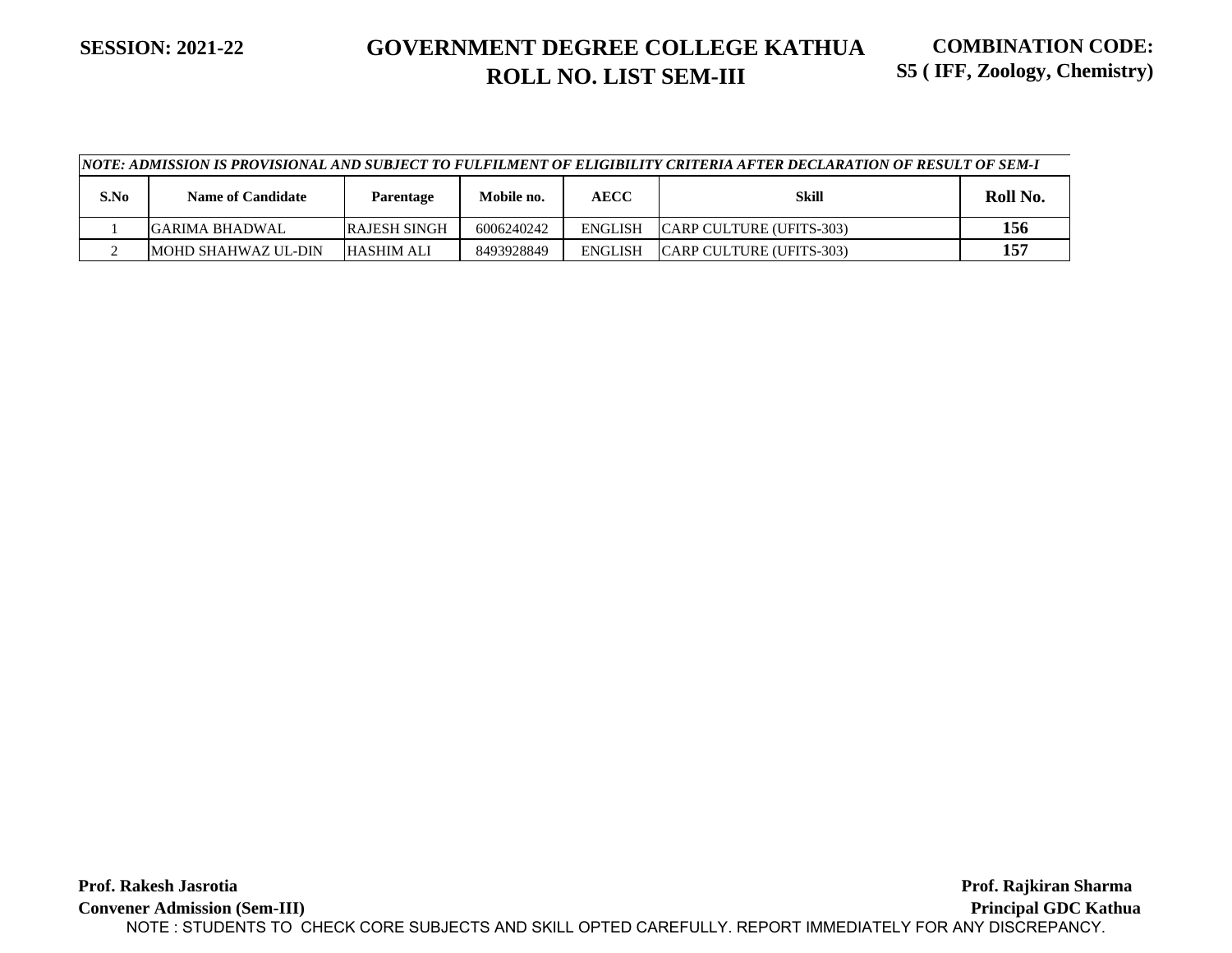|                 |                          |                           |            |                | NOTE: ADMISSION IS PROVISIONAL AND SUBJECT TO FULFILMENT OF ELIGIBILITY CRITERIA AFTER DECLARATION OF RESULT OF SEM-I |                  |
|-----------------|--------------------------|---------------------------|------------|----------------|-----------------------------------------------------------------------------------------------------------------------|------------------|
| S.No            | <b>Name of Candidate</b> | Parentage                 | Mobile no. | <b>AECC</b>    | <b>Skill</b>                                                                                                          | Roll No.         |
| $\mathbf{1}$    | ROMIKA KUMARI            | <b>KULDEEP RAJ</b>        | 6006790488 | <b>ENGLISH</b> | CARP CULTURE (UFITS-303)                                                                                              | 161              |
| $\overline{2}$  | <b>APOORVA RAJPUT</b>    | <b>SWARN SINGH</b>        | 7006939685 | ENGLISH        | <b>CARP CULTURE (UFITS-303)</b>                                                                                       | 162              |
| 3               | <b>NIKHIL DUB</b>        | <b>UTTAM CHAND</b>        | 9797333734 | <b>ENGLISH</b> | <b>CARP CULTURE (UFITS-303)</b>                                                                                       | 163              |
| $\overline{4}$  | <b>SONALI SHARMA</b>     | <b>RAM OAUL</b>           | 8899522080 | <b>ENGLISH</b> | <b>CARP CULTURE (UFITS-303)</b>                                                                                       | 164              |
| 5               | <b>KHUSHBOO RANI</b>     | <b>RAKESH KUMAR</b>       | 6006924595 | <b>ENGLISH</b> | <b>CARP CULTURE (UFITS-303)</b>                                                                                       | 165              |
| 6               | <b>SUHAIL DEVI</b>       | <b>SANGRAM SINGH</b>      | 9484007785 | <b>ENGLISH</b> | <b>CARP CULTURE (UFITS-303)</b>                                                                                       | 166              |
| $\overline{7}$  | <b>NIDHI PANJNATHIA</b>  | <b>VIJAY KUMAR</b>        | 6006885997 | <b>ENGLISH</b> | CARP CULTURE (UFITS-303)                                                                                              | 167              |
| 8               | <b>GANESH DUTT</b>       | <b>KARTAR SINGH</b>       | 9596421262 | <b>ENGLISH</b> | CARP CULTURE (UFITS-303)                                                                                              | 168              |
| 9               | <b>NASEEB SINGH</b>      | <b>NIKU RAM</b>           | 9797063357 | <b>ENGLISH</b> | <b>CARP CULTURE (UFITS-303)</b>                                                                                       | 169              |
|                 |                          |                           |            |                | <b>ENGLISH LANGUAGE TEACHING ( UENTS-</b>                                                                             |                  |
| 10              | <b>NANCY THAKUR</b>      | <b>MOHINDER SINGH</b>     | 6006915717 | <b>ENGLISH</b> | 304)                                                                                                                  | 170              |
| 11              | <b>MANISHA DEVI</b>      | YOG RAJ                   | 6006749001 | <b>ENGLISH</b> | CARP CULTURE (UFITS-303)                                                                                              | 171              |
| 12              | <b>NANCY RAJPUT</b>      | <b>RAJESH SINGH</b>       | 9622687194 | <b>ENGLISH</b> | CARP CULTURE (UFITS-303)                                                                                              | 172              |
| 13              | <b>NIKITA SHARMA</b>     | <b>CHARAN DASS SHARMA</b> | 6005217820 | <b>ENGLISH</b> | CARP CULTURE (UFITS-303)                                                                                              | 173              |
| 14              | <b>NITIKA DEVI</b>       | <b>MULKH RAJ</b>          | 9858688124 | ENGLISH        | CARP CULTURE (UFITS-303)                                                                                              | 174              |
| $\overline{15}$ | <b>MEGHA BHARTI</b>      | <b>JAGDISH RAJ</b>        | 8899849080 | <b>ENGLISH</b> | CARP CULTURE (UFITS-303)                                                                                              | $\overline{175}$ |
| 16              | <b>MONIKA DEVI</b>       | <b>MANOHAR LAL</b>        | 6006952017 | <b>ENGLISH</b> | CARP CULTURE (UFITS-303)                                                                                              | 176              |
| 17              | <b>RAINU DEVI</b>        | <b>DAILK SINGH</b>        | 6006579980 | <b>ENGLISH</b> | NURSERY, GARDENING& FLORICULTURE<br>(UBOTS-303)                                                                       | 177              |
| 18              | <b>MANASVI RAJPUT</b>    | <b>CHAGGAR SINGH</b>      | 6005841300 | <b>ENGLISH</b> | CARP CULTURE (UFITS-303)                                                                                              | 178              |
| 19              | <b>TAMANNA PADWAL</b>    | <b>JATINDER SINGH</b>     | 7006729981 | <b>ENGLISH</b> | CARP CULTURE (UFITS-303)                                                                                              | $\overline{179}$ |
| 20              | <b>RIYA RANI</b>         | <b>SHAKTI SINGH</b>       | 6006918557 | <b>ENGLISH</b> | CARP CULTURE (UFITS-303)                                                                                              | 180              |
| 21              | <b>KIRAN CHANOTRA</b>    | <b>BIHARI LAL</b>         | 8082061462 | <b>ENGLISH</b> | CARP CULTURE (UFITS-303)                                                                                              | 181              |
| 22              | <b>MANSI SHARMA</b>      | YASH PAUL                 | 9858235831 | <b>ENGLISH</b> | CARP CULTURE (UFITS-303)                                                                                              | 182              |
| $\overline{23}$ | <b>KAJAL RANI</b>        | <b>LADDI RAM</b>          | 8899010030 | <b>ENGLISH</b> | CARP CULTURE (UFITS-303)                                                                                              | 183              |
| 24              | <b>RUBY DEVI</b>         | <b>KARNAIL SINGH</b>      | 7006519315 | <b>ENGLISH</b> | CARP CULTURE (UFITS-303)                                                                                              | 184              |
|                 |                          |                           |            |                |                                                                                                                       |                  |
|                 |                          |                           |            |                |                                                                                                                       |                  |
|                 |                          |                           |            |                |                                                                                                                       |                  |
|                 |                          |                           |            |                |                                                                                                                       |                  |
|                 |                          |                           |            |                |                                                                                                                       |                  |
|                 |                          |                           |            |                |                                                                                                                       |                  |
|                 |                          |                           |            |                |                                                                                                                       |                  |
|                 |                          |                           |            |                |                                                                                                                       |                  |

**Prof. Rakesh Jasrotia Convener Admission (Sem-III)** Prof. Rajkiran Sharma **Principal GDC Kathua** NOTE : STUDENTS TO CHECK CORE SUBJECTS AND SKILL OPTED CAREFULLY. REPORT IMMEDIATELY FOR ANY DISCREPANCY.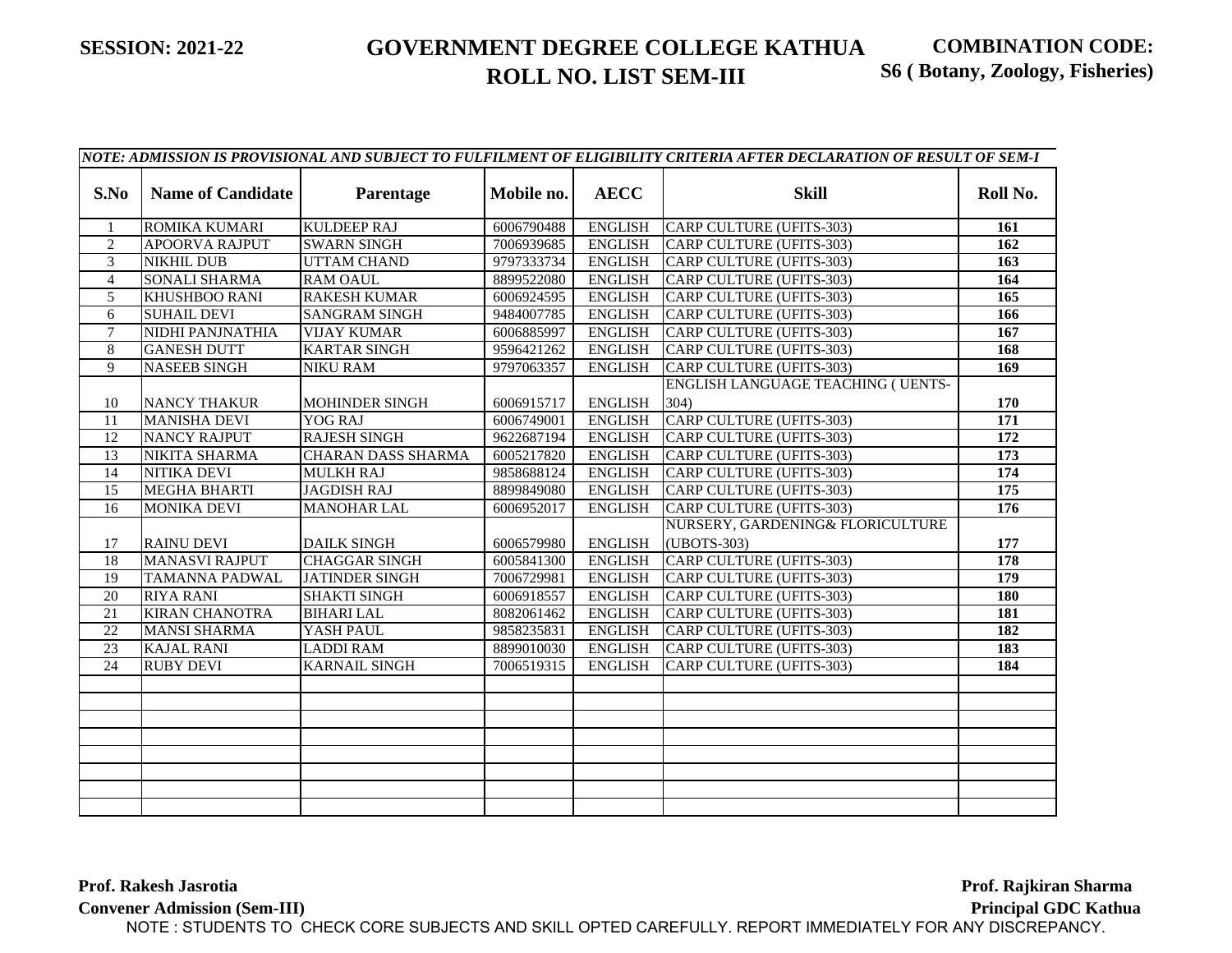|                |                             |                          |                    |                | NOTE: ADMISSION IS PROVISIONAL AND SUBJECT TO FULFILMENT OF ELIGIBILITY CRITERIA AFTER DECLARATION OF RESULT OF SEM-I |          |
|----------------|-----------------------------|--------------------------|--------------------|----------------|-----------------------------------------------------------------------------------------------------------------------|----------|
| S.No           | <b>Name of Candidate</b>    | Parentage                | Mobile no.         | <b>AECC</b>    | <b>Skill</b>                                                                                                          | Roll No. |
| $\mathbf{1}$   | <b>RUPALI DEVI</b>          | <b>SHAMBU DUTT</b>       | 6006591173 ENGLISH |                | FIELD GEOLOGY (UGETS-303)                                                                                             | 191      |
| $\overline{2}$ | <b>SHALINI LALOTRA</b>      | VIDYA BHUSHAN            | 8080506952 ENGLISH |                | FIELD GEOLOGY (UGETS-303)                                                                                             | 192      |
| 3              | <b>RENU BALA</b>            | <b>MADAN LAL</b>         |                    |                | 9797189513 ENGLISH NUTRITION HEALTH COMMUNICATION (UHSTS-303)                                                         | 193      |
| $\overline{4}$ | <b>MANSI SHARMA</b>         | <b>SURESH KUMAR</b>      | 9797298009         |                | ENGLISH FIELD GEOLOGY (UGETS-303)                                                                                     | 194      |
| 5              | <b>SHIVANI DEVI</b>         | <b>RAJINDER SINGH</b>    | 6006561060         |                | ENGLISH FIELD GEOLOGY (UGETS-303)                                                                                     | 195      |
| 6              | <b>SARIKA MANU</b>          | <b>KEWAL KRISHAN</b>     |                    |                | 6005219745 ENGLISH ENGLISH LANGUAGE TEACHING (UENTS-304)                                                              | 196      |
| $\tau$         | <b>ADITYA. S</b>            | NARSINGH KHAJURIA        | 7298168426 ENGLISH |                | FIELD GEOLOGY (UGETS-303)                                                                                             | 197      |
| 8              | <b>USHA DEVI</b>            | PURAN SINGH              |                    |                | 6005605369 ENGLISH NUTRITION HEALTH COMMUNICATION (UHSTS-303)                                                         | 198      |
| 9              | <b>SHAKSHI BHADWAL</b>      | PARSHOTAM SINGH          |                    |                | 6005037856 ENGLISH FIELD GEOLOGY (UGETS-303)                                                                          | 199      |
| 10             | <b>FERDOUS HUSSAIN BATT</b> | <b>ARSHAD AHMED BATT</b> | 8493844109         |                | ENGLISH CARTOGRAPHY (UGOPS-303)                                                                                       | 200      |
| 11             | <b>KAMINI DEVI</b>          | <b>DARSHAN KUMAR</b>     | 7889873288         |                | ENGLISH ENGLISH LANGUAGE TEACHING (UENTS-304)                                                                         | 201      |
| 12             | <b>RIYA DEVI</b>            | <b>HUKAM SINGH</b>       | 9469649634         | <b>ENGLISH</b> | FIELD GEOLOGY (UGETS-303)                                                                                             | 202      |
| 13             | <b>MITALI SHARMA</b>        | <b>KULDEEP RAJ</b>       | 9541357811         |                | ENGLISH ENGLISH LANGUAGE TEACHING (UENTS-304)                                                                         | 203      |
| 14             | SONIKA SHARMA               | <b>KEWAL CHAND</b>       | 7051755496 ENGLISH |                | ENGLISH LANGUAGE TEACHING ( UENTS-304)                                                                                | 204      |
| 15             | <b>ANJALI MEHRA</b>         | <b>JOGINDER PAUL</b>     |                    |                | 6005086628 ENGLISH NUTRITION HEALTH COMMUNICATION (UHSTS-303)                                                         | 205      |
| 16             | TAMANNA JASROTIA            | <b>RAJESH SINGH</b>      | 9797521058         |                | ENGLISH NUTRITION HEALTH COMMUNICATION (UHSTS-303)                                                                    | 206      |
| 17             | <b>HENAZ KOSER</b>          | <b>SAFDAR HUSSAIN</b>    | 6005235599         |                | ENGLISH FIELD GEOLOGY (UGETS-303)                                                                                     | 207      |
| 18             | PRIYA JASROTIA              | <b>RAJINDER SINGH</b>    | 9149581221         |                | ENGLISH NUTRITION HEALTH COMMUNICATION (UHSTS-303)                                                                    | 208      |
| 19             | <b>KAJAL DEVI</b>           | <b>SHAM LAL</b>          |                    |                | 6005812209 ENGLISH NUTRITION HEALTH COMMUNICATION (UHSTS-303)                                                         | 209      |
| 20             | <b>KUSHAM DEVI</b>          | <b>JOGINDER PAUL</b>     |                    |                | 6006956528 ENGLISH NUTRITION HEALTH COMMUNICATION (UHSTS-303)                                                         | 210      |
| 21             | <b>AMBIKA SHARMA</b>        | <b>ROMESH CHANDER</b>    |                    |                | 7889871116 ENGLISH NUTRITION HEALTH COMMUNICATION (UHSTS-303)                                                         | 211      |

**Prof. Rakesh Jasrotia**

**Convener Admission (Sem-III)**

**Prof. Rajkiran Sharma.....**

**Principal GDC Kathua...**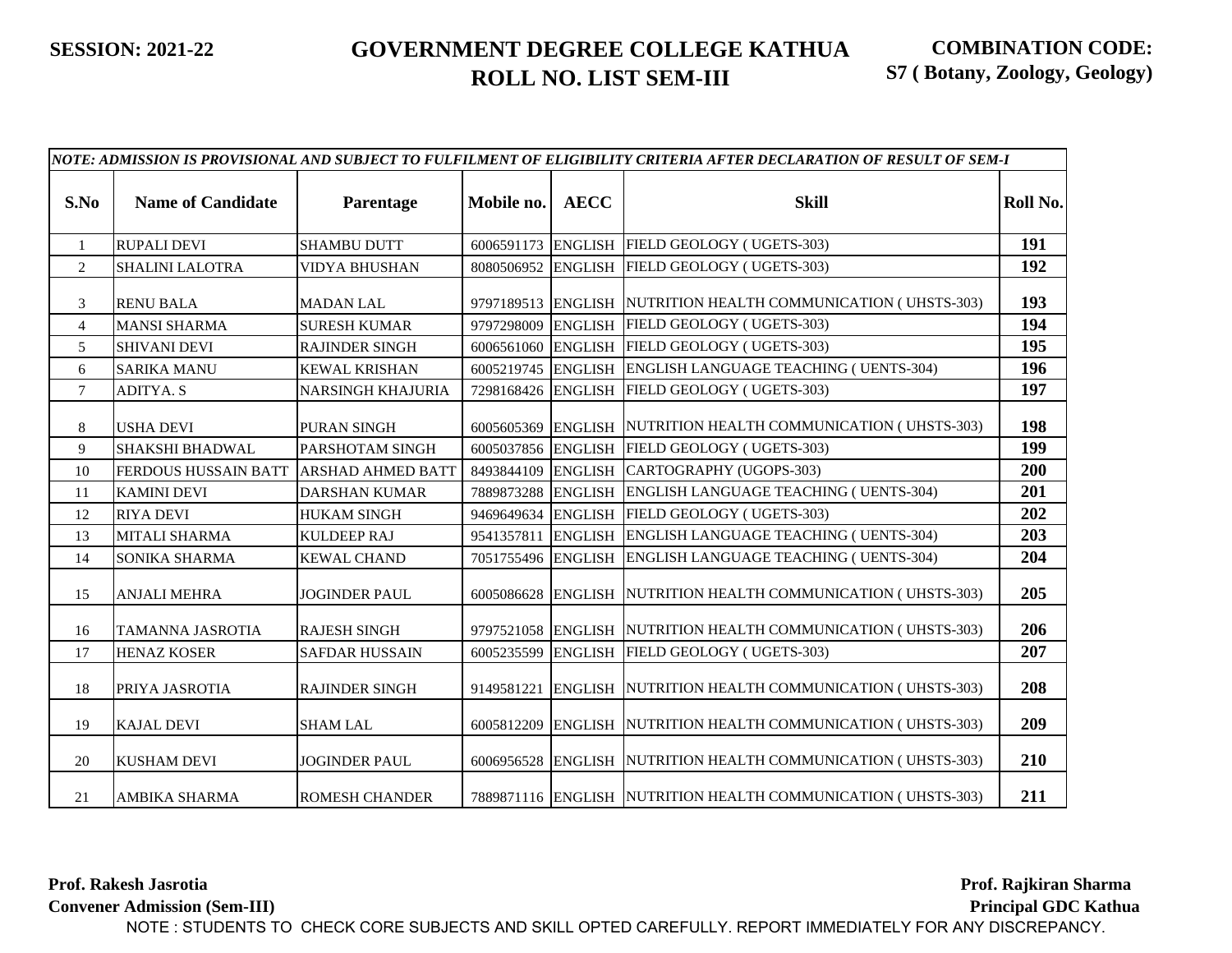|    | NOTE: ADMISSION IS PROVISIONAL AND SUBJECT TO FULFILMENT OF ELIGIBILITY CRITERIA AFTER DECLARATION OF RESULT OF SEM-I<br>S.No<br><b>Name of Candidate</b><br><b>AECC</b><br><b>Skill</b><br>Parentage<br>Mobile no.<br>212<br>6006779932 ENGLISH NUTRITION HEALTH COMMUNICATION (UHSTS-303)<br><b>RAMESH CHANDER</b><br>22<br><b>RIYA SHARMA</b><br>213<br>6006126522 ENGLISH NUTRITION HEALTH COMMUNICATION (UHSTS-303)<br><b>TANNU BHADWAL</b><br><b>SURINDER SINGH</b><br>23<br>214<br><b>ENGLISH</b><br>FIELD GEOLOGY (UGETS-303)<br><b>MAMTA DEVI</b><br><b>MANOHAR LAL</b><br>8491882703<br>24<br>8492948848 ENGLISH FIELD GEOLOGY (UGETS-303)<br>215<br>25<br><b>SUBASH SINGH</b><br><b>ANSHU SINGH</b><br>DEVELOPING EMOTIONAL COMPETENCE (UPSYPS-<br>216<br>6006708093 ENGLISH 303)<br>26<br><b>PADAM SINGH</b><br><b>BALWAN SINGH</b><br>217<br>9906154953 ENGLISH NURSERY, GARDENING& FLORICULTURE (UBOTS-303)<br>27<br><b>MANJU DEVI</b><br>PARKASH SINGH<br>218<br>9906478505 ENGLISH NUTRITION HEALTH COMMUNICATION (UHSTS-303)<br>28<br>POONAM DEVI<br><b>JODH RAJ</b><br>219<br>7780806917 ENGLISH NUTRITION HEALTH COMMUNICATION (UHSTS-303)<br>29<br><b>MUSKAAN HANS</b><br><b>NARESH KUMAR</b><br>220<br>9596248647 ENGLISH NUTRITION HEALTH COMMUNICATION (UHSTS-303)<br>PRIYA DEVI<br><b>BHAKHIL SINGH</b><br>30<br>ENGLISH FIELD GEOLOGY (UGETS-303)<br>221<br>PANKAJ KUMARI<br><b>GANESH SINGH</b><br>8082053463<br>31<br>222<br>FIELD GEOLOGY (UGETS-303)<br>32<br><b>ENGLISH</b><br><b>ASHA DEVI</b><br><b>RADHA SINGH</b><br>9682668435<br>223<br>6006855298 ENGLISH NUTRITION HEALTH COMMUNICATION (UHSTS-303)<br>33<br><b>SIMPAL BHADWAL</b><br><b>PARVEEN SINGH</b><br>224<br>9541775248 ENGLISH NUTRITION HEALTH COMMUNICATION (UHSTS-303)<br>34<br><b>KIRNA DEVI</b><br><b>ROMESH SINGH</b> |                      |            |                |                                                               |          |
|----|----------------------------------------------------------------------------------------------------------------------------------------------------------------------------------------------------------------------------------------------------------------------------------------------------------------------------------------------------------------------------------------------------------------------------------------------------------------------------------------------------------------------------------------------------------------------------------------------------------------------------------------------------------------------------------------------------------------------------------------------------------------------------------------------------------------------------------------------------------------------------------------------------------------------------------------------------------------------------------------------------------------------------------------------------------------------------------------------------------------------------------------------------------------------------------------------------------------------------------------------------------------------------------------------------------------------------------------------------------------------------------------------------------------------------------------------------------------------------------------------------------------------------------------------------------------------------------------------------------------------------------------------------------------------------------------------------------------------------------------------------------------------------------------------------------------------------|----------------------|------------|----------------|---------------------------------------------------------------|----------|
|    |                                                                                                                                                                                                                                                                                                                                                                                                                                                                                                                                                                                                                                                                                                                                                                                                                                                                                                                                                                                                                                                                                                                                                                                                                                                                                                                                                                                                                                                                                                                                                                                                                                                                                                                                                                                                                            |                      |            |                |                                                               | Roll No. |
|    |                                                                                                                                                                                                                                                                                                                                                                                                                                                                                                                                                                                                                                                                                                                                                                                                                                                                                                                                                                                                                                                                                                                                                                                                                                                                                                                                                                                                                                                                                                                                                                                                                                                                                                                                                                                                                            |                      |            |                |                                                               |          |
|    |                                                                                                                                                                                                                                                                                                                                                                                                                                                                                                                                                                                                                                                                                                                                                                                                                                                                                                                                                                                                                                                                                                                                                                                                                                                                                                                                                                                                                                                                                                                                                                                                                                                                                                                                                                                                                            |                      |            |                |                                                               |          |
|    |                                                                                                                                                                                                                                                                                                                                                                                                                                                                                                                                                                                                                                                                                                                                                                                                                                                                                                                                                                                                                                                                                                                                                                                                                                                                                                                                                                                                                                                                                                                                                                                                                                                                                                                                                                                                                            |                      |            |                |                                                               |          |
|    |                                                                                                                                                                                                                                                                                                                                                                                                                                                                                                                                                                                                                                                                                                                                                                                                                                                                                                                                                                                                                                                                                                                                                                                                                                                                                                                                                                                                                                                                                                                                                                                                                                                                                                                                                                                                                            |                      |            |                |                                                               |          |
|    |                                                                                                                                                                                                                                                                                                                                                                                                                                                                                                                                                                                                                                                                                                                                                                                                                                                                                                                                                                                                                                                                                                                                                                                                                                                                                                                                                                                                                                                                                                                                                                                                                                                                                                                                                                                                                            |                      |            |                |                                                               |          |
|    |                                                                                                                                                                                                                                                                                                                                                                                                                                                                                                                                                                                                                                                                                                                                                                                                                                                                                                                                                                                                                                                                                                                                                                                                                                                                                                                                                                                                                                                                                                                                                                                                                                                                                                                                                                                                                            |                      |            |                |                                                               |          |
|    |                                                                                                                                                                                                                                                                                                                                                                                                                                                                                                                                                                                                                                                                                                                                                                                                                                                                                                                                                                                                                                                                                                                                                                                                                                                                                                                                                                                                                                                                                                                                                                                                                                                                                                                                                                                                                            |                      |            |                |                                                               |          |
|    |                                                                                                                                                                                                                                                                                                                                                                                                                                                                                                                                                                                                                                                                                                                                                                                                                                                                                                                                                                                                                                                                                                                                                                                                                                                                                                                                                                                                                                                                                                                                                                                                                                                                                                                                                                                                                            |                      |            |                |                                                               |          |
|    |                                                                                                                                                                                                                                                                                                                                                                                                                                                                                                                                                                                                                                                                                                                                                                                                                                                                                                                                                                                                                                                                                                                                                                                                                                                                                                                                                                                                                                                                                                                                                                                                                                                                                                                                                                                                                            |                      |            |                |                                                               |          |
|    |                                                                                                                                                                                                                                                                                                                                                                                                                                                                                                                                                                                                                                                                                                                                                                                                                                                                                                                                                                                                                                                                                                                                                                                                                                                                                                                                                                                                                                                                                                                                                                                                                                                                                                                                                                                                                            |                      |            |                |                                                               |          |
|    |                                                                                                                                                                                                                                                                                                                                                                                                                                                                                                                                                                                                                                                                                                                                                                                                                                                                                                                                                                                                                                                                                                                                                                                                                                                                                                                                                                                                                                                                                                                                                                                                                                                                                                                                                                                                                            |                      |            |                |                                                               |          |
|    |                                                                                                                                                                                                                                                                                                                                                                                                                                                                                                                                                                                                                                                                                                                                                                                                                                                                                                                                                                                                                                                                                                                                                                                                                                                                                                                                                                                                                                                                                                                                                                                                                                                                                                                                                                                                                            |                      |            |                |                                                               |          |
|    |                                                                                                                                                                                                                                                                                                                                                                                                                                                                                                                                                                                                                                                                                                                                                                                                                                                                                                                                                                                                                                                                                                                                                                                                                                                                                                                                                                                                                                                                                                                                                                                                                                                                                                                                                                                                                            |                      |            |                |                                                               |          |
| 35 | <b>NITASHA DEVI</b>                                                                                                                                                                                                                                                                                                                                                                                                                                                                                                                                                                                                                                                                                                                                                                                                                                                                                                                                                                                                                                                                                                                                                                                                                                                                                                                                                                                                                                                                                                                                                                                                                                                                                                                                                                                                        | YASH PAUL            | 6006034049 | <b>ENGLISH</b> | NUTRITION HEALTH COMMUNICATION (UHSTS-303)                    | 225      |
| 36 | <b>SONA RAJPUT</b>                                                                                                                                                                                                                                                                                                                                                                                                                                                                                                                                                                                                                                                                                                                                                                                                                                                                                                                                                                                                                                                                                                                                                                                                                                                                                                                                                                                                                                                                                                                                                                                                                                                                                                                                                                                                         | <b>KAMAL SINGH</b>   | 6006370683 | <b>ENGLISH</b> | FIELD GEOLOGY (UGETS-303)                                     | 226      |
| 37 | <b>SHARDHA</b>                                                                                                                                                                                                                                                                                                                                                                                                                                                                                                                                                                                                                                                                                                                                                                                                                                                                                                                                                                                                                                                                                                                                                                                                                                                                                                                                                                                                                                                                                                                                                                                                                                                                                                                                                                                                             | <b>ASHOK KUMAR</b>   |            |                | 9682375582 ENGLISH NUTRITION HEALTH COMMUNICATION (UHSTS-303) | 227      |
| 38 | <b>MONIKA CHOUDHARY</b>                                                                                                                                                                                                                                                                                                                                                                                                                                                                                                                                                                                                                                                                                                                                                                                                                                                                                                                                                                                                                                                                                                                                                                                                                                                                                                                                                                                                                                                                                                                                                                                                                                                                                                                                                                                                    | <b>GULZAR SINGH</b>  | 9797489067 | <b>ENGLISH</b> | APICULTURE (UZOTS-303)                                        | 228      |
| 39 | <b>PRITTI</b>                                                                                                                                                                                                                                                                                                                                                                                                                                                                                                                                                                                                                                                                                                                                                                                                                                                                                                                                                                                                                                                                                                                                                                                                                                                                                                                                                                                                                                                                                                                                                                                                                                                                                                                                                                                                              | <b>TARSEM LAL</b>    |            |                | 9622284305 ENGLISH NUTRITION HEALTH COMMUNICATION (UHSTS-303) | 229      |
| 40 | <b>VIJAY KUMAR</b>                                                                                                                                                                                                                                                                                                                                                                                                                                                                                                                                                                                                                                                                                                                                                                                                                                                                                                                                                                                                                                                                                                                                                                                                                                                                                                                                                                                                                                                                                                                                                                                                                                                                                                                                                                                                         | <b>KRISHAN SINGH</b> |            |                | 6005939713 ENGLISH FIELD GEOLOGY (UGETS-303)                  | 230      |

**Prof. Rakesh Jasrotia**

**Convener Admission (Sem-III)**

**Prof. Rajkiran Sharma.....**

**Principal GDC Kathua...**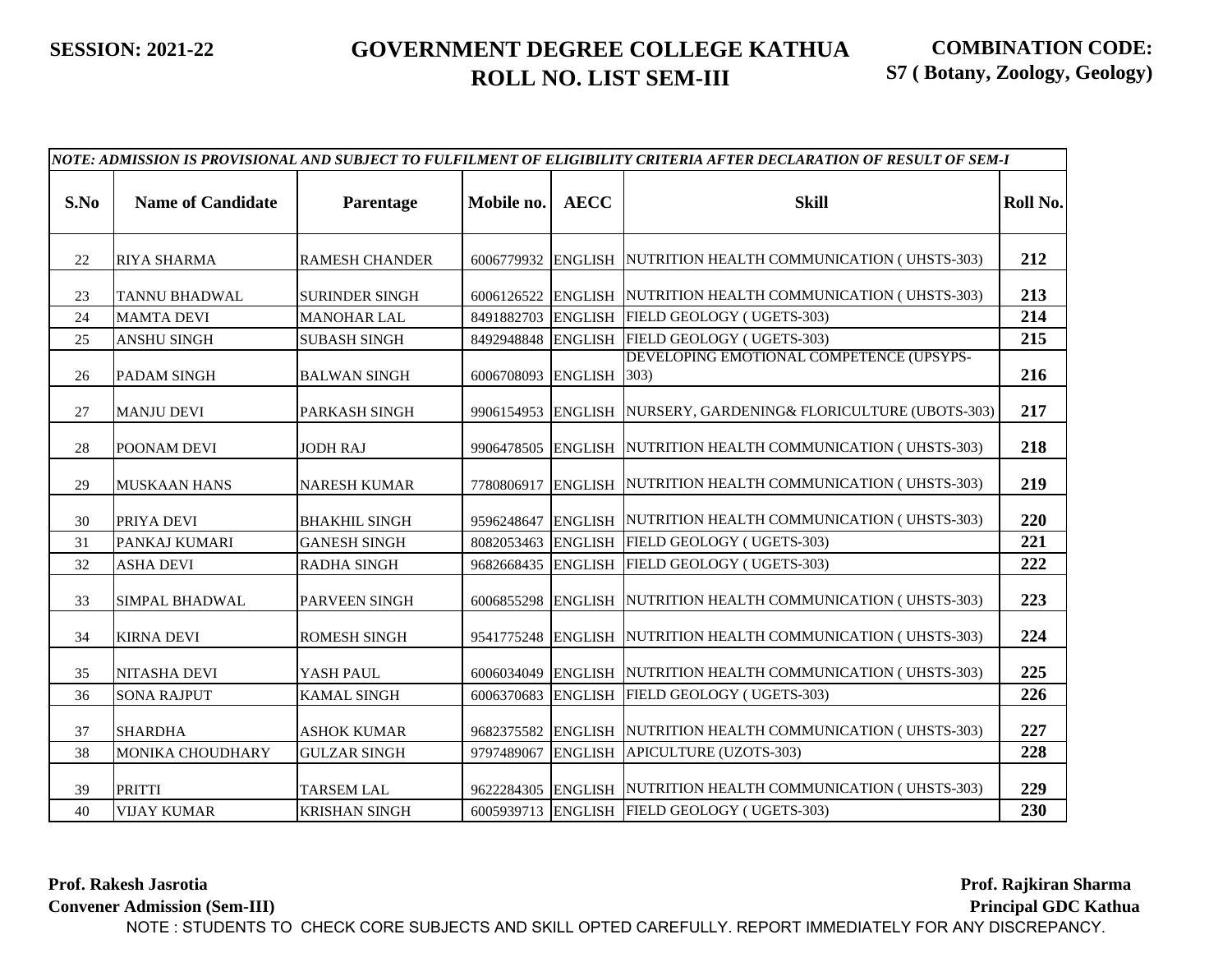|      |                          |                       |                    |             | NOTE: ADMISSION IS PROVISIONAL AND SUBJECT TO FULFILMENT OF ELIGIBILITY CRITERIA AFTER DECLARATION OF RESULT OF SEM-I |          |
|------|--------------------------|-----------------------|--------------------|-------------|-----------------------------------------------------------------------------------------------------------------------|----------|
| S.No | <b>Name of Candidate</b> | <b>Parentage</b>      | Mobile no.         | <b>AECC</b> | <b>Skill</b>                                                                                                          | Roll No. |
| 41   | PALBI SHARMA             | AJAY KUMAR            | 9103104073 ENGLISH |             | FIELD GEOLOGY (UGETS-303)                                                                                             | 231      |
| 42   | <b>ISURGEET KOUR</b>     | <b>IKULDEEP SINGH</b> |                    |             | 6006945204 ENGLISH NUTRITION HEALTH COMMUNICATION (UHSTS-303)                                                         | 232      |
| 43   | SUMITA DEVI              | <b>MALKEET SINGH</b>  |                    |             | 9906249453 ENGLISH NUTRITION HEALTH COMMUNICATION (UHSTS-303)                                                         | 233      |
| 44   | KOMAL SHARMA             | <b>RAM LUBHAYA</b>    |                    |             | 6006678712 ENGLISH NUTRITION HEALTH COMMUNICATION (UHSTS-303)                                                         | 234      |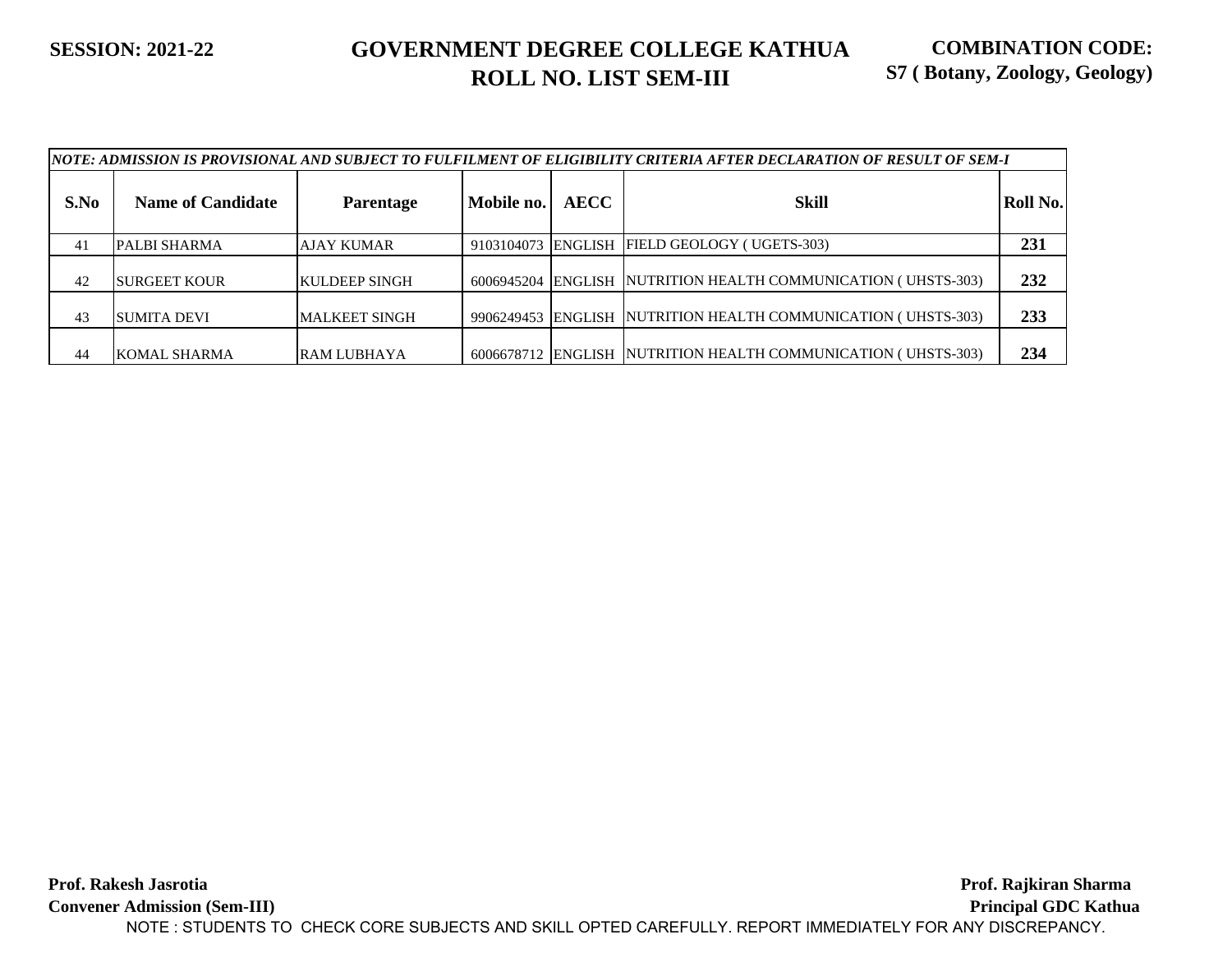### **GOVERNMENT DEGREE COLLEGE KATHUA ROLL NO. LIST SEM-III**

|               |                          |                       |            |                       | NOTE: ADMISSION IS PROVISIONAL AND SUBJECT TO FULFILMENT OF ELIGIBILITY CRITERIA AFTER DECLARATION OF RESULT OF SEM-1 |             |
|---------------|--------------------------|-----------------------|------------|-----------------------|-----------------------------------------------------------------------------------------------------------------------|-------------|
| S.No          | <b>Name of Candidate</b> | Parentage             | Mobile no. | <b>AECC</b>           | Skill                                                                                                                 | Roll<br>No. |
|               | <b>ANKITA BAINS</b>      | <b>RAKESH KUMAR</b>   | 9149552519 |                       | ENGLISH ENGLISH LANGUAGE TEACHING (UENTS-304)                                                                         | 251         |
|               | <b>SIMRAN SHARMA</b>     | SANJEEV KUMAR SHARMA  | 6006974996 |                       | ENGLISH ENGLISH LANGUAGE TEACHING (UENTS-304)                                                                         | 252         |
| $\mathcal{R}$ | <b>VISHALI DEVI</b>      | <b>BHAVNESH KUMAR</b> | 6006862388 |                       | ENGLISH ENGLISH LANGUAGE TEACHING (UENTS-304)                                                                         | 253         |
|               | <b>RUPALI PUNIA</b>      | <b>BALRAJ SINGH</b>   | 7051574511 |                       | ENGLISH ENGLISH LANGUAGE TEACHING (UENTS-304)                                                                         | 254         |
| -5            | ANSHIKA SHARMA           | <b>SANJAY KUMAR</b>   | 7051141137 |                       | ENGLISH ENGLISH LANGUAGE TEACHING (UENTS-304)                                                                         | 255         |
| 6             | <b>NEHA ANGURALIA</b>    | <b>BODH RAJ</b>       | 7889342383 |                       | ENGLISH ENGLISH LANGUAGE TEACHING (UENTS-304)                                                                         | 256         |
|               | <b>MANISHA DEVI</b>      | <b>TARA SINGH</b>     | 9797674928 |                       | ENGLISH ENGLISH LANGUAGE TEACHING (UENTS-304)                                                                         | 257         |
| 8             | TANYA CHOUDHARY          | <b>VIJAY KUMAR</b>    | 9541339280 | ENGLISH 303)          | NUTRITION HEALTH COMMUNICATION (UHSTS-                                                                                | 258         |
| -9            | RITIKA JASROTIA          | <b>RAGHUBIR SINGH</b> | 6005105467 |                       | ENGLISH APICULTURE (UZOTS-303)                                                                                        | 259         |
| 10            | PRIYANKA DEVI            | <b>VIJAY KUMAR</b>    | 9877427557 |                       | ENGLISH ENGLISH LANGUAGE TEACHING (UENTS-304)                                                                         | <b>260</b>  |
| 11            | <b>MITTAL SINGH</b>      | <b>DALEEP SINGH</b>   | 9697560513 | ENGLISH $ 303\rangle$ | <b>NUTRITION HEALTH COMMUNICATION ( UHSTS-</b>                                                                        | 261         |

**Prof. Rakesh Jasrotia Convener Admission (Sem-III) Prof. Rajkiran Sharma..... Principal GDC Kathua...** NOTE : STUDENTS TO CHECK CORE SUBJECTS AND SKILL OPTED CAREFULLY. REPORT IMMEDIATELY FOR ANY DISCREPANCY.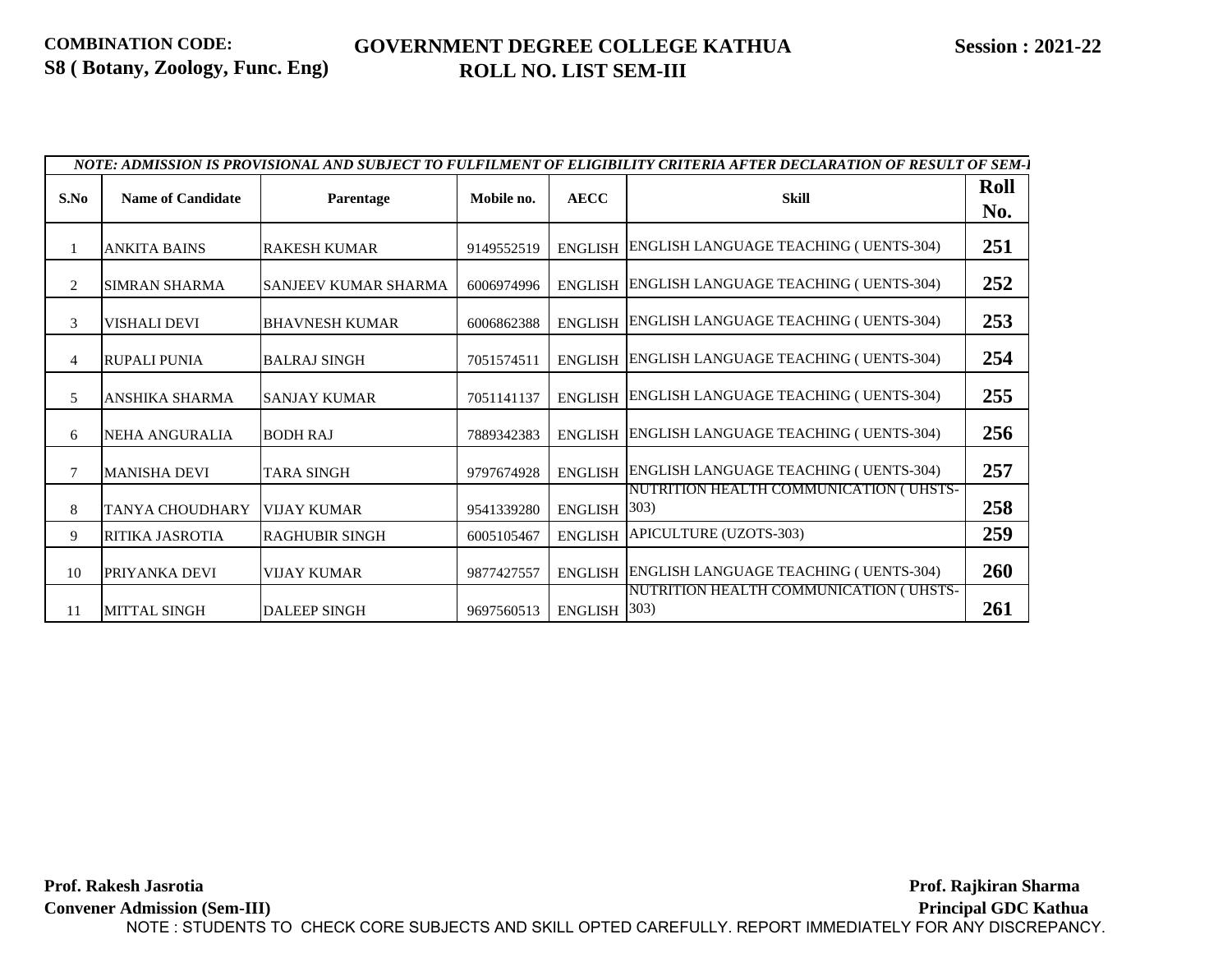#### **SESSION: 2021-22 GOVERNMENT DEGREE COLLEGE KATHUA ROLL NO. LIST SEM-III COMBINATION CODE: S9 (PHYSICS,MATHS,FUNC.ENG)**

|      | NOTE: ADMISSION IS PROVISIONAL AND SUBJECT TO FULFILMENT OF ELIGIBILITY CRITERIA AFTER DECLARATION OF RESULT OF SEM-I |                         |            |             |                                                      |          |  |  |  |
|------|-----------------------------------------------------------------------------------------------------------------------|-------------------------|------------|-------------|------------------------------------------------------|----------|--|--|--|
| S.No | <b>Name of Candidate</b>                                                                                              | <b>Parentage</b>        | Mobile no. | <b>AECC</b> | Skill                                                | Roll No. |  |  |  |
|      | <b>SUSHANT SHARMA</b>                                                                                                 | <b>ISURINDER SHARMA</b> | 9797318991 |             | ENGLISH GUIDANCE OF TRACK & FIELD EVENTS (UPETS-303) | 630      |  |  |  |
|      | DIYA LOONA                                                                                                            | <b>KARAN SINGH</b>      | 9541695100 |             | ENGLISH SOLID WASTE MANAGEMENT (UESTS-301)           | 631      |  |  |  |
| 3    | <b>ASHISH MEHTA</b>                                                                                                   | <b>RAJESH KUMAR</b>     | 8825084423 |             | ENGLISH NUTRITION HEALTH COMMUNICATION (UHSTS-303)   | 632      |  |  |  |
| 4    | SHIKHA SHARMA                                                                                                         | <b>BHAGWAN SHARMA</b>   | 7006544921 |             | ENGLISH SOLID WASTE MANAGEMENT (UESTS-301)           | 633      |  |  |  |
|      | <b>MOHD. SHAFIO</b>                                                                                                   | <b>RAFIO MOHD</b>       | 6005492027 |             | ENGLISH NUTRITION HEALTH COMMUNICATION (UHSTS-303)   | 634      |  |  |  |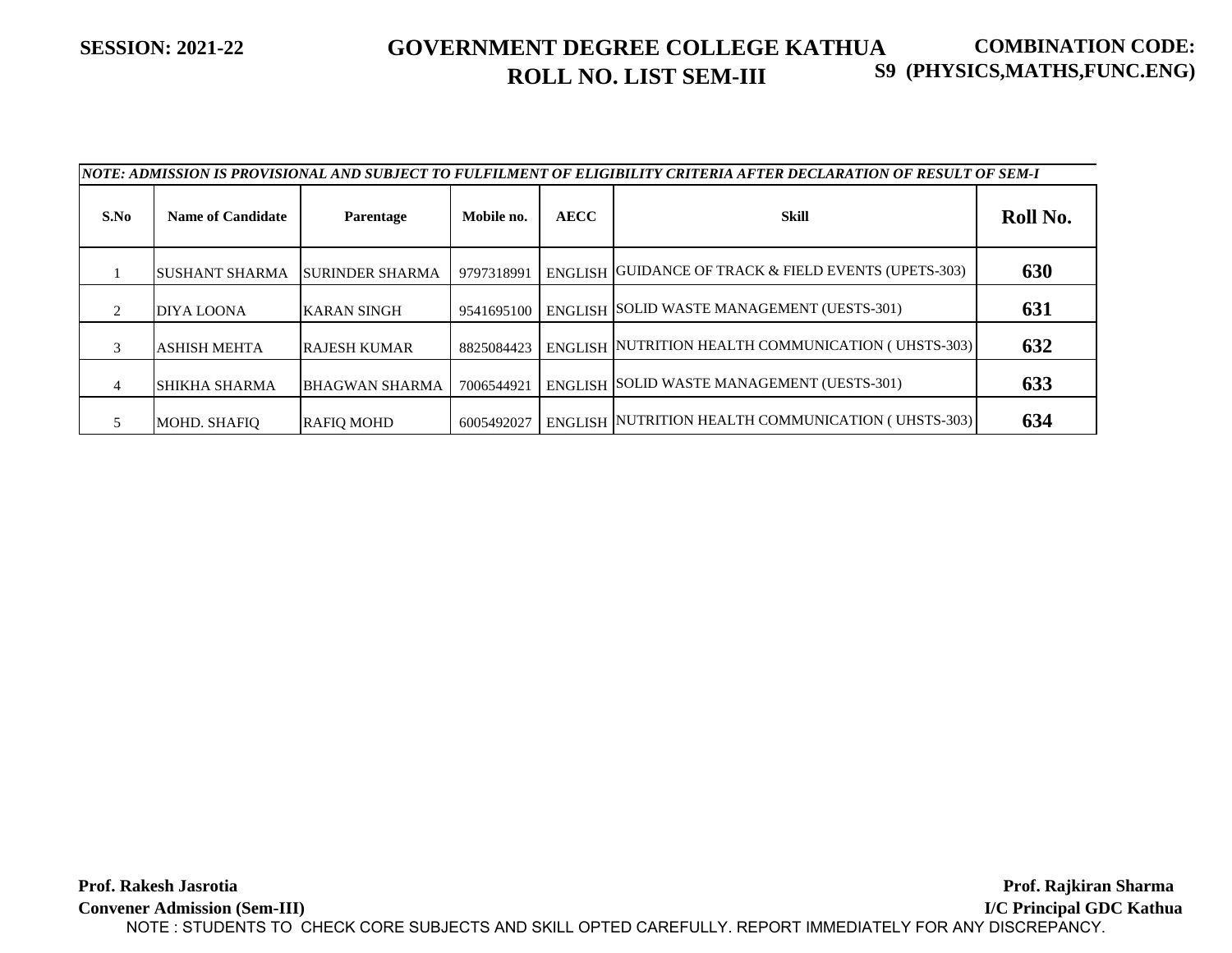#### **SESSION: 2021-22 GOVERNMENT DEGREE COLLEGE KATHUA ROLL NO. LIST SEM-III COMBINATION CODE: S10 (Geology, Geography, Maths)**

|      | NOTE: ADMISSION IS PROVISIONAL AND SUBJECT TO FULFILMENT OF ELIGIBILITY CRITERIA AFTER DECLARATION OF RESULT OF SEM-I |                        |            |                |                                            |          |  |  |  |
|------|-----------------------------------------------------------------------------------------------------------------------|------------------------|------------|----------------|--------------------------------------------|----------|--|--|--|
| S.No | <b>Name of Candidate</b>                                                                                              | Parentage              | Mobile no. | <b>AECC</b>    | Skill                                      | Roll No. |  |  |  |
|      | <b>GOURAB SHARMA</b>                                                                                                  | <b>SUBASH CHANDER</b>  | 6006207139 | <b>ENGLISH</b> | NUTRITION HEALTH COMMUNICATION (UHSTS-303) | 266      |  |  |  |
|      | VISHAL SINGH                                                                                                          | <b>ROMESH SINGH</b>    | 9682697672 | <b>ENGLISH</b> | NUTRITION HEALTH COMMUNICATION (UHSTS-303) | 267      |  |  |  |
|      | <b>SAHIL GUPTA</b>                                                                                                    | <b>ANIL KUMAR</b>      | 6005384340 | <b>ENGLISH</b> | FIELD GEOLOGY (UGETS-303)                  | 268      |  |  |  |
|      | <b>REVA CHOUDHARY</b>                                                                                                 | <b>SAGAR SINGH</b>     | 9103033592 | <b>ENGLISH</b> | SOLID WASTE MANAGEMENT (UESTS-301)         | 269      |  |  |  |
|      | <b>HIMANSHU SHARMA</b>                                                                                                | <b>SUKH DEV SHARMA</b> | 9086658914 | <b>ENGLISH</b> | NUTRITION HEALTH COMMUNICATION (UHSTS-303) | 270      |  |  |  |
|      | <b>NARINDER SHARMA</b>                                                                                                | <b>RAKESH KUMAR</b>    | 9682681174 | <b>ENGLISH</b> | SOLID WASTE MANAGEMENT (UESTS-301)         | 271      |  |  |  |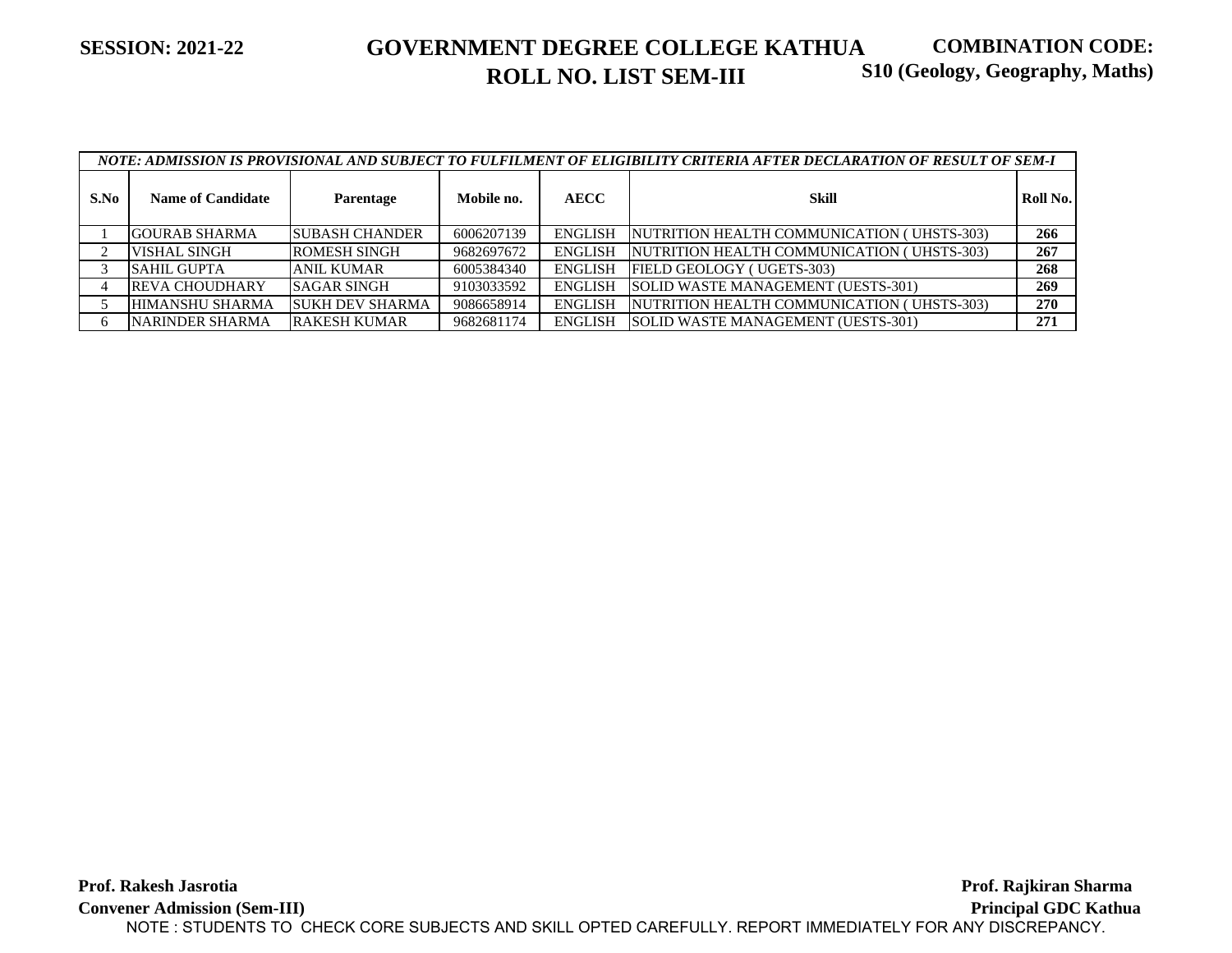|                | NOTE: ADMISSION IS PROVISIONAL AND SUBJECT TO FULFILMENT OF ELIGIBILITY CRITERIA AFTER DECLARATION OF RESULT OF SEM-I |                                        |                          |                                  |                                                                                  |            |  |  |
|----------------|-----------------------------------------------------------------------------------------------------------------------|----------------------------------------|--------------------------|----------------------------------|----------------------------------------------------------------------------------|------------|--|--|
| S.No           | <b>Name of Candidate</b>                                                                                              | Parentage                              | Mobile no.               | <b>AECC</b>                      | <b>Skill</b>                                                                     | Roll No.   |  |  |
|                | <b>SAHIL KUMAR</b>                                                                                                    | <b>KULDEEP KUMAR</b>                   | 8491918702               | <b>ENGLISH</b>                   | SOLID WASTE MANAGEMENT (UESTS-301)                                               | 277        |  |  |
| 2              | <b>NIRMAL SINGH</b>                                                                                                   | <b>KARAN SINGH</b>                     | 9149557330               | <b>ENGLISH</b>                   | SOLID WASTE MANAGEMENT (UESTS-301)                                               | 278        |  |  |
| 3              | <b>NAINA SHARMA</b>                                                                                                   | <b>ASHWANI KUMAR</b>                   | 7051922586               | <b>ENGLISH</b>                   | SOLID WASTE MANAGEMENT (UESTS-301)                                               | 279        |  |  |
| $\overline{4}$ | <b>RADHKA RANI</b>                                                                                                    | <b>KAMAL SINGH</b>                     | 6005895116               | <b>ENGLISH</b>                   | SOLID WASTE MANAGEMENT (UESTS-301)                                               | 280        |  |  |
| 5              | <b>SALONI SHARMA</b>                                                                                                  | <b>RAJ KUMAR</b>                       | 7298200142               | <b>ENGLISH</b>                   | SOLID WASTE MANAGEMENT (UESTS-301)                                               | 281        |  |  |
| 6              | <b>SHIVANI JASROTIA</b>                                                                                               | <b>RANJIT SINGH</b>                    | 6006195257               | <b>ENGLISH</b>                   | SOLID WASTE MANAGEMENT (UESTS-301)                                               | 282        |  |  |
| 7              | <b>ARYAN KUMAR</b>                                                                                                    | <b>SALINDER KUMAR</b>                  | 9596709775               | <b>ENGLISH</b>                   | DEVELOPING EMOTIONAL COMPETENCE (UPSYPS-<br>303)                                 | 283        |  |  |
| 8<br>9         | <b>SHAMLI SHARMA</b><br><b>SUMIT SAINI</b>                                                                            | <b>ASHOK KUMAR</b><br><b>TILAK RAJ</b> | 6005834589<br>9596895962 | <b>ENGLISH</b><br><b>ENGLISH</b> | NUTRITION HEALTH COMMUNICATION (UHSTS-303)<br>SOLID WASTE MANAGEMENT (UESTS-301) | 284<br>285 |  |  |
| 10             | <b>MUNNA PANDITA</b>                                                                                                  | <b>BAGHWAN PANDIT</b>                  | 9086282314               | <b>ENGLISH</b>                   | SOLID WASTE MANAGEMENT (UESTS-301)                                               | 286        |  |  |
| -11            | <b>CHEENA DEVI</b>                                                                                                    | <b>NASIR CHAND</b>                     | 9682322129               | <b>ENGLISH</b>                   | SOLID WASTE MANAGEMENT (UESTS-301)                                               | 287        |  |  |
| 12             | <b>BHAGWAN SINGH</b>                                                                                                  | <b>TILAK RAJ</b>                       | 7051436021               | <b>ENGLISH</b>                   | SOLID WASTE MANAGEMENT (UESTS-301)                                               | 288        |  |  |
| 13             | <b>LOVELY DEVI</b>                                                                                                    | <b>JANAK SINGH</b>                     | 6006720645               | <b>ENGLISH</b>                   | SOLID WASTE MANAGEMENT (UESTS-301)                                               | 289        |  |  |
| 14             | NITIKA BHARTI                                                                                                         | <b>BUILAL</b>                          | 6006753391               | <b>ENGLISH</b>                   | SOLID WASTE MANAGEMENT (UESTS-301)                                               | 290        |  |  |
| 15             | <b>SUNNY SHARMA</b>                                                                                                   | <b>NIKA RAM</b>                        | 6005602419               | <b>ENGLISH</b>                   | FIELD GEOLOGY (UGETS-303)                                                        | 291        |  |  |
| 16             | <b>MONIKA DEVI</b>                                                                                                    | <b>SUDESH KUMAR</b>                    | 9906574172               | <b>ENGLISH</b>                   | SOLID WASTE MANAGEMENT (UESTS-301)                                               | 292        |  |  |
| 17             | <b>SHUBHAM JURAL</b>                                                                                                  | <b>RAJ KUMAR</b>                       | 6006908929               | <b>ENGLISH</b>                   | SOLID WASTE MANAGEMENT (UESTS-301)                                               | 293        |  |  |
| 18             | <b>AKRITI THAKUR</b>                                                                                                  | <b>SUBASH SINGH</b>                    | 7889985550               | <b>ENGLISH</b>                   | SOLID WASTE MANAGEMENT (UESTS-301)                                               | 294        |  |  |
| 19             | <b>ISHA SHARMA</b>                                                                                                    | <b>NARESH KUMAR</b>                    | 9906424959               | <b>ENGLISH</b>                   | SOLID WASTE MANAGEMENT (UESTS-301)                                               | 295        |  |  |
| 20             | <b>ANIKET SINGH</b>                                                                                                   | <b>ROMESH SINGH</b>                    | 9419631716               | <b>ENGLISH</b>                   | SOLID WASTE MANAGEMENT (UESTS-301)                                               | 296        |  |  |
| 21             | <b>ROMESH SINGH</b>                                                                                                   | <b>UTTAM SINGH</b>                     | 9906241022               | <b>ENGLISH</b>                   | SOLID WASTE MANAGEMENT (UESTS-301)                                               | 297        |  |  |
| 22             | <b>KRITI CHOUDHARY</b>                                                                                                | <b>RAJINDER CHOUDHARY</b>              | 9622044900               | <b>ENGLISH</b>                   | SOLID WASTE MANAGEMENT (UESTS-301)                                               | 298        |  |  |
| 23             | <b>MOHIT KUMAR</b>                                                                                                    | <b>TARA CHAND</b>                      | 9596340989               | <b>ENGLISH</b>                   | DEVELOPING EMOTIONAL COMPETENCE (UPSYPS-<br>303)                                 | 299        |  |  |
| 24             | <b>CHETAN KUMAR</b>                                                                                                   | <b>BABU RAM</b>                        | 9906324349               | <b>ENGLISH</b>                   | DEVELOPING EMOTIONAL COMPETENCE (UPSYPS-<br>303)                                 | 300        |  |  |
| 25             | <b>CHANDAN SHARMA</b>                                                                                                 | <b>HARI DASS</b>                       | 6006643560               | <b>ENGLISH</b>                   | SOLID WASTE MANAGEMENT (UESTS-301)                                               | 301        |  |  |
| 26             | VANDHNA SHARMA                                                                                                        | THANDU RAM SHARMA                      | 9469648984               | <b>ENGLISH</b>                   | SOLID WASTE MANAGEMENT (UESTS-301)                                               | 302        |  |  |
| 27             | <b>ABISHEK</b>                                                                                                        | <b>NAVEEN PASWAN</b>                   | 9149585960               | <b>ENGLISH</b>                   | SOLID WASTE MANAGEMENT (UESTS-301)                                               | 303        |  |  |
| 28             | <b>GULSHAN KUMAR</b>                                                                                                  | PREM NATH                              | 6006458034               | <b>ENGLISH</b>                   | DEVELOPING EMOTIONAL COMPETENCE (UPSYPS-<br>303)                                 | 304        |  |  |
| 29             | <b>ARUN SHARMA</b>                                                                                                    | <b>SKINTU RAM</b>                      | 7889552296               | <b>ENGLISH</b>                   | SOLID WASTE MANAGEMENT (UESTS-301)                                               | 305        |  |  |

**Prof. Rakesh Jasrotia**

Prof. Rajkiran Sharma

**Convener Admission (Sem-III)**

**Principal GDC Kathua**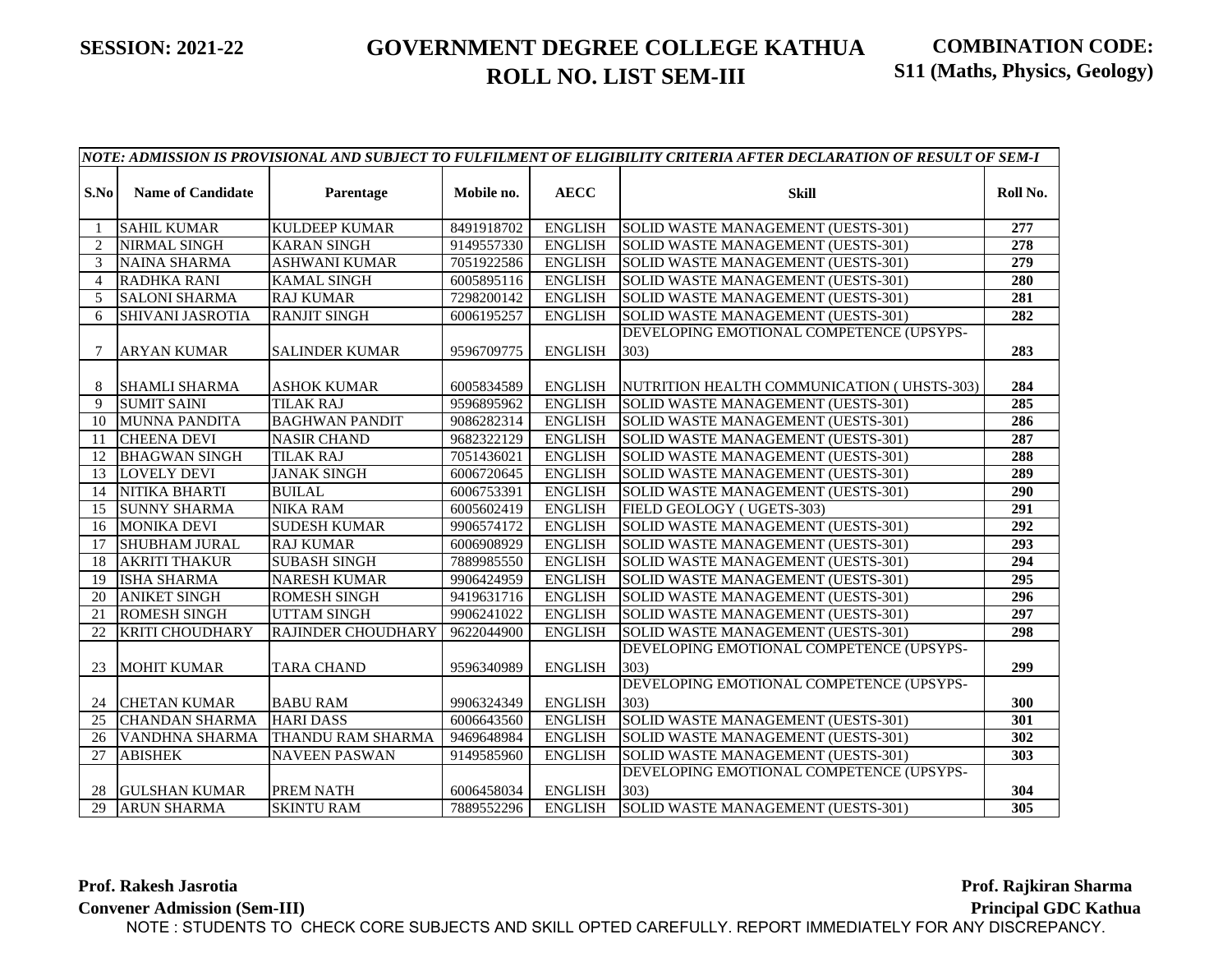| 30 | MEENAKSHI DEVI      | ISUBASH CHANDER  | 8899152905 | <b>ENGLISH</b> | <b>SOLID WASTE MANAGEMENT (UESTS-301)</b> | 306 |
|----|---------------------|------------------|------------|----------------|-------------------------------------------|-----|
|    | NARESH KUMAR        | ISUBASH KUMAR    | 9149955459 | <b>ENGLISH</b> | <b>FIELD GEOLOGY ( UGETS-303)</b>         | 307 |
|    | ANISH KUMAR         | BHAGWAN SINGH    | 7051730919 | ENGLISH        | <b>FIELD GEOLOGY ( UGETS-303)</b>         | 308 |
|    | $\sim$ HARSH THAKUR | KULBHUSHAN SINGH | 9906576145 | <b>ENGLISH</b> | SOLID WASTE MANAGEMENT (UESTS-301)        | 309 |

**NOTE: ADMISSION IS PROVISIONAL AND SUBJECT TO FULFILMENT OF ELIGIBILITY CRITERIA AFTER DECLARATION OF RESULT OF SEM-I**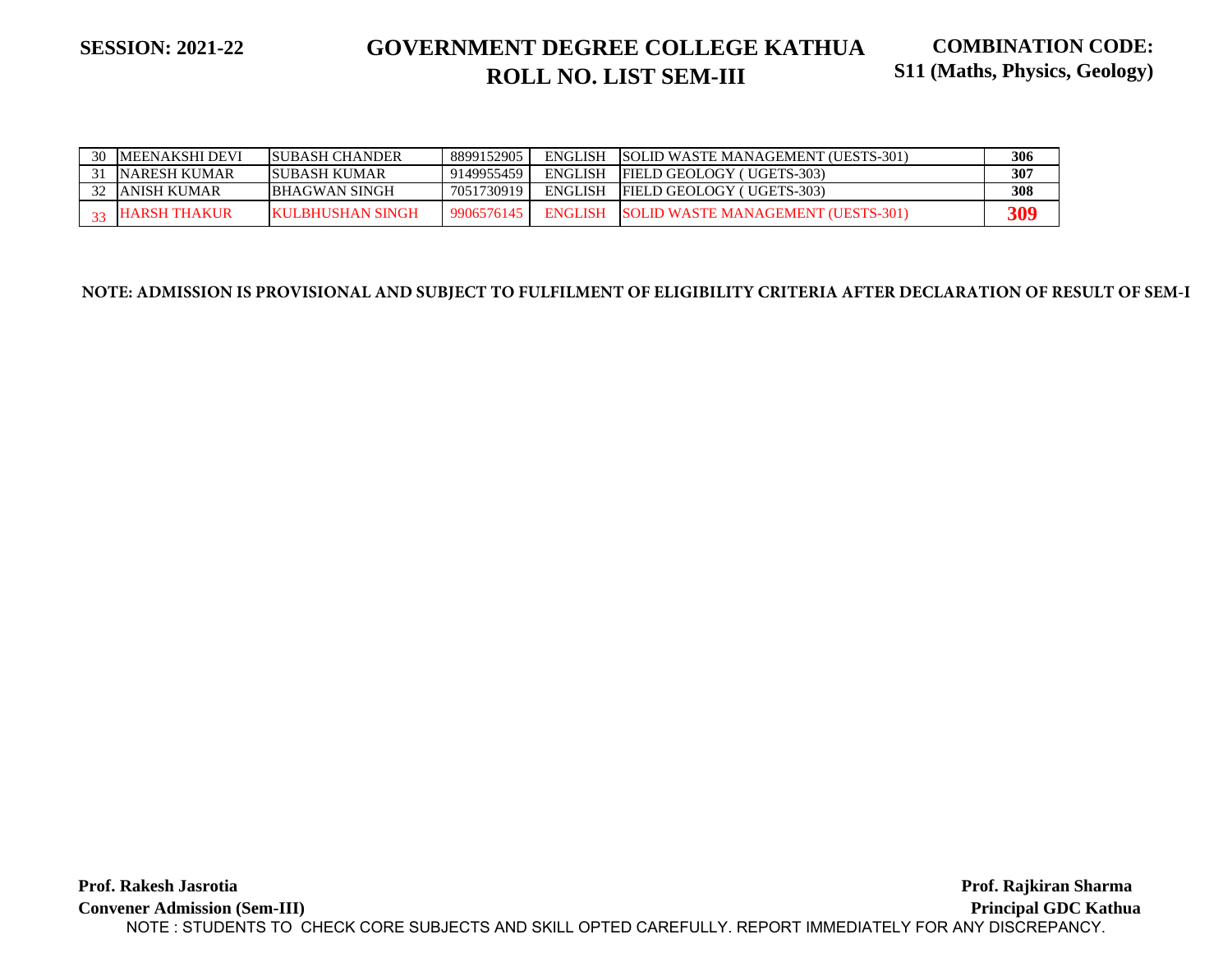|                |                          |                       |            |                | NOTE: ADMISSION IS PROVISIONAL AND SUBJECT TO FULFILMENT OF ELIGIBILITY CRITERIA AFTER DECLARATION OF RESULT OF SEM-I |                 |
|----------------|--------------------------|-----------------------|------------|----------------|-----------------------------------------------------------------------------------------------------------------------|-----------------|
| S.No           | <b>Name of Candidate</b> | Parentage             | Mobile no. | <b>AECC</b>    | <b>Skill</b>                                                                                                          | <b>Roll No.</b> |
| $\mathbf{1}$   | <b>BHARTI DEVI</b>       | PITAMBAR SINGH        | 7051950696 | <b>ENGLISH</b> | <b>GENDER SENSITIZATIONS (USOTS-302)</b>                                                                              | 325             |
| 2              | AKSHITA SHARMA           | <b>ASHWANI KUMAR</b>  | 9906144951 | <b>ENGLISH</b> | SOLID WASTE MANAGEMENT (UESTS-301)                                                                                    | 326             |
| 3              | <b>MANJU SHARMA</b>      | <b>KEWAL KRISHAN</b>  | 9419623377 | <b>ENGLISH</b> | <b>GENDER SENSITIZATIONS (USOTS-302)</b>                                                                              | 327             |
| $\overline{4}$ | <b>RAHUL KUMAR</b>       | <b>HANS RAJ</b>       | 7051757662 | <b>ENGLISH</b> | SOLID WASTE MANAGEMENT (UESTS-301)                                                                                    | 328             |
| 5              | <b>SANJEEV CHOUDHARY</b> | <b>SURINDER KUMAR</b> | 6006434700 | <b>ENGLISH</b> | SOLID WASTE MANAGEMENT (UESTS-301)                                                                                    | 329             |
| 6              | KANIKA DEVI BILLAWORIA   | <b>DIMPAL SINGH</b>   | 6006910873 | <b>ENGLISH</b> | ENGLISH LANGUAGE TEACHING (UENTS-<br>304)                                                                             | 330             |
| 7              | <b>SUPRIYA SHARMA</b>    | <b>RADHEY SHYAM</b>   | 8082730628 | <b>ENGLISH</b> | SOLID WASTE MANAGEMENT (UESTS-301)                                                                                    | 331             |
| 8              | <b>MUSKAN</b>            | <b>SHIV DARSHAN</b>   | 9682667680 | <b>ENGLISH</b> | SOLID WASTE MANAGEMENT (UESTS-301)                                                                                    | 332             |
| 9              | <b>ATUL KUMAR</b>        | <b>SUBASH CHANDER</b> | 7051273831 | <b>ENGLISH</b> | SOLID WASTE MANAGEMENT (UESTS-301)                                                                                    | 333             |
| 10             | <b>MANJEET SINGH</b>     | <b>BALDEV SINGH</b>   | 9906167061 | <b>ENGLISH</b> | CARTOGRAPHY (UGOPS-303)                                                                                               | 334             |
| 11             | <b>KAMINI DOGRA</b>      | <b>TILAK RAJ</b>      | 6006577546 | <b>ENGLISH</b> | <b>COSMETICS, PERFUMES &amp; MEDICINAL</b><br><b>AGENTS FROM NATURAL SOURCES</b><br>(UCHTS-303)                       | 335             |
| 12             | <b>TANIA VERMA</b>       | <b>BODH RAJ</b>       | 6006527386 | <b>ENGLISH</b> | <b>GENDER SENSITIZATIONS (USOTS-302)</b>                                                                              | 336             |
| 13             | <b>RAJIV KUMAR</b>       | <b>DALEEP KUMAR</b>   | 9682508381 | <b>ENGLISH</b> | NUTRITION HEALTH COMMUNICATION (<br><b>UHSTS-303)</b>                                                                 | 337             |
| 14             | <b>RIYA JHA</b>          | PRANAY KUMAR          | 7780841291 | <b>ENGLISH</b> | SOLID WASTE MANAGEMENT (UESTS-301)                                                                                    | 338             |
| 15             | <b>HARDEEP SINGH</b>     | <b>BAHADUR SINGH</b>  | 7657940622 | <b>ENGLISH</b> | KOSHKARI ATE PUNJABI KOSHKARI<br>(UPBTS-302)                                                                          | 339             |
| 16             | <b>MARVI BILLOWRIA</b>   | <b>BIKRAM SINGH</b>   | 6005199434 | <b>ENGLISH</b> | SOLID WASTE MANAGEMENT (UESTS-301)                                                                                    | 340             |
| 17             | PALLAVI SHARMA           | <b>JAGDISH RAJ</b>    | 6006923011 | <b>ENGLISH</b> | <b>COSMETICS, PERFUMES &amp; MEDICINAL</b><br><b>AGENTS FROM NATURAL SOURCES</b><br>(UCHTS-303)                       | 341             |

Prof. Rakesh Jasrotia

Convener Admission (Sem-III)

Prof. Rajkiran Sharma.....

Principal GDC Kathua...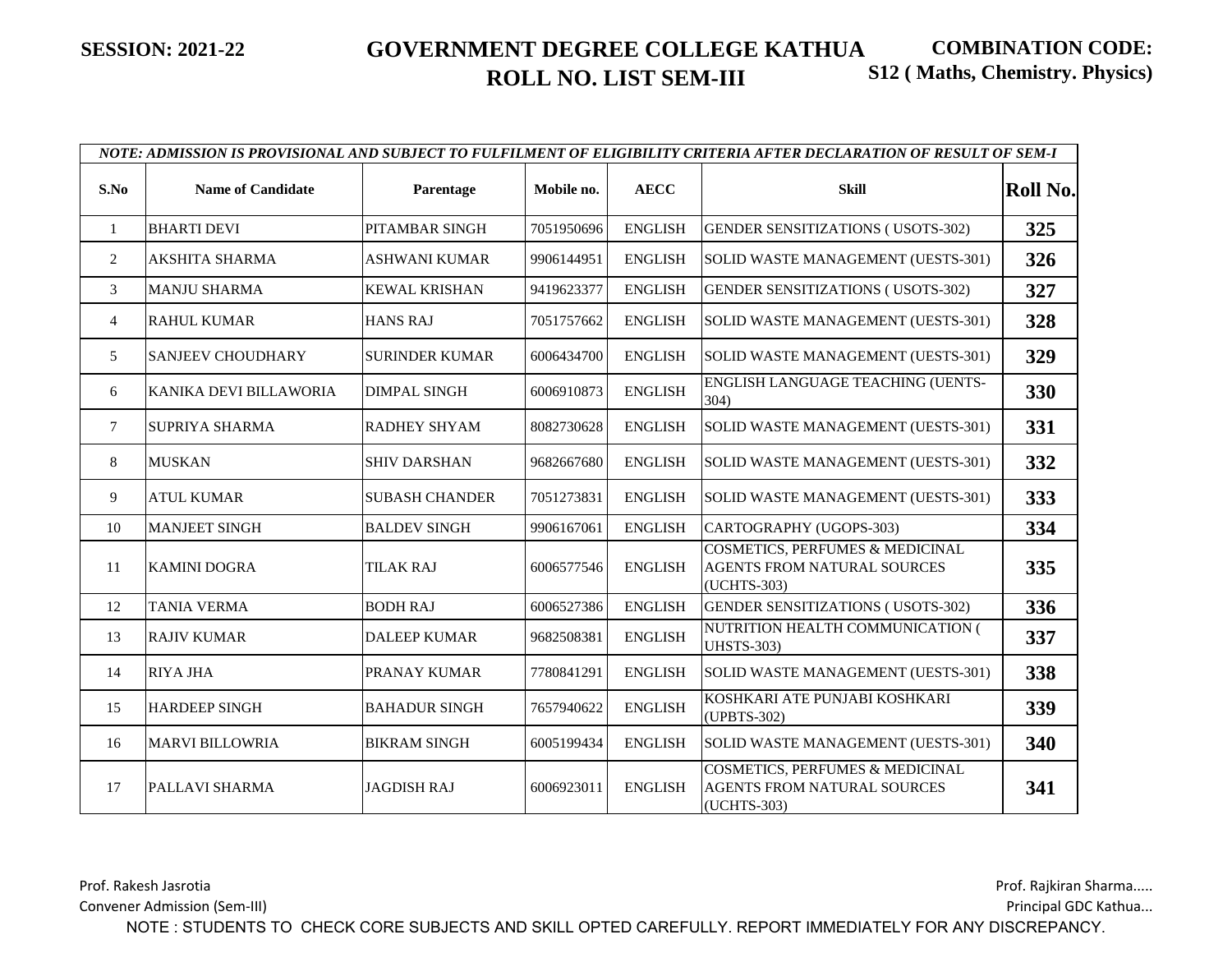|      | NOTE: ADMISSION IS PROVISIONAL AND SUBJECT TO FULFILMENT OF ELIGIBILITY CRITERIA AFTER DECLARATION OF RESULT OF SEM-I |                               |            |                |                                                                                          |                 |  |  |  |  |
|------|-----------------------------------------------------------------------------------------------------------------------|-------------------------------|------------|----------------|------------------------------------------------------------------------------------------|-----------------|--|--|--|--|
| S.No | <b>Name of Candidate</b>                                                                                              | Parentage                     | Mobile no. | <b>AECC</b>    | <b>Skill</b>                                                                             | <b>Roll No.</b> |  |  |  |  |
| 18   | PURVANSH JASROTIA                                                                                                     | <b>RANJIT SINGH</b>           | 9622172809 | <b>ENGLISH</b> | SOLID WASTE MANAGEMENT (UESTS-301)                                                       | 342             |  |  |  |  |
| 19   | <b>AMAN SINGH</b>                                                                                                     | <b>JASWANT SINGH</b>          | 7051487734 | <b>ENGLISH</b> | SOLID WASTE MANAGEMENT (UESTS-301)                                                       | 343             |  |  |  |  |
| 20   | <b>TANU VERMA</b>                                                                                                     | YASH PAUL                     | 6006567367 | <b>ENGLISH</b> | <b>GENDER SENSITIZATIONS (USOTS-302)</b>                                                 | 344             |  |  |  |  |
| 21   | <b>VISHAL SINGH</b>                                                                                                   | <b>BALWAL SINGH</b>           | 9906124564 | <b>ENGLISH</b> | SOLID WASTE MANAGEMENT (UESTS-301)                                                       | 345             |  |  |  |  |
| 22   | <b>NEHA KUMARI</b>                                                                                                    | <b>RAMESH KUMAR</b>           | 7780960454 | <b>ENGLISH</b> | SOLID WASTE MANAGEMENT (UESTS-301)                                                       | 346             |  |  |  |  |
| 23   | <b>KESHAV SINGH</b>                                                                                                   | <b>VIJAY SINGH</b>            | 6005411735 | <b>ENGLISH</b> | NUTRITION HEALTH COMMUNICATION (<br><b>UHSTS-303)</b>                                    | 347             |  |  |  |  |
| 24   | <b>KUSUMDEEP</b>                                                                                                      | <b>JODH RAJ</b>               | 9797640674 | <b>ENGLISH</b> | COSMETICS, PERFUMES & MEDICINAL<br><b>AGENTS FROM NATURAL SOURCES</b><br>(UCHTS-303)     | 348             |  |  |  |  |
| 25   | <b>VISHAL KUMAR</b>                                                                                                   | <b>SUBASH CHANDER</b>         | 8493914481 | <b>ENGLISH</b> | <b>GUIDANCE OF TRACK &amp; FIELD EVENTS</b><br>(UPETS-303)                               | 349             |  |  |  |  |
| 26   | <b>RAHUL SINGH PARYAN</b>                                                                                             | <b>ANGREZ SINGH</b>           | 9906188812 | <b>ENGLISH</b> | LOGIC AND SETS(UMTTS-302)                                                                | 350             |  |  |  |  |
| 27   | <b>DIVYA SHARMA</b>                                                                                                   | <b>KEWAL KRISHAN</b>          | 8492895063 | <b>ENGLISH</b> | SOLID WASTE MANAGEMENT (UESTS-301)                                                       | 351             |  |  |  |  |
| 28   | <b>SURJEET KUMAR</b>                                                                                                  | <b>RAMESH PANDEY</b>          | 9906428166 | <b>ENGLISH</b> | SOLID WASTE MANAGEMENT (UESTS-301)                                                       | 352             |  |  |  |  |
| 29   | <b>ABHAY SINGH</b>                                                                                                    | <b>KARNAIL SINGH</b>          | 8082623040 | <b>ENGLISH</b> | SOLID WASTE MANAGEMENT (UESTS-301)                                                       | 353             |  |  |  |  |
| 30   | <b>AKSHIT SHARMA</b>                                                                                                  | <b>VIJAY KUMAR</b>            | 6005237463 | <b>ENGLISH</b> | SOLID WASTE MANAGEMENT (UESTS-301)                                                       | 354             |  |  |  |  |
| 31   | DEEKSHA SHARMA                                                                                                        | SUDERSHAN KUMAR SI 9149492103 |            | <b>ENGLISH</b> | <b>COSMETICS, PERFUMES &amp; MEDICINAL</b><br>AGENTS FROM NATURAL SOURCES<br>(UCHTS-303) | 355             |  |  |  |  |
| 32   | <b>ABHI SALARIA</b>                                                                                                   | <b>BISHAMBER DASS</b>         | 8899773873 | <b>ENGLISH</b> | SOLID WASTE MANAGEMENT (UESTS-301)                                                       | 356             |  |  |  |  |
| 33   | <b>ARTTI SHARMA</b>                                                                                                   | <b>ASHOK KUMAR</b>            | 7889631709 | <b>ENGLISH</b> | NUTRITION HEALTH COMMUNICATION (<br><b>UHSTS-303)</b>                                    | 357             |  |  |  |  |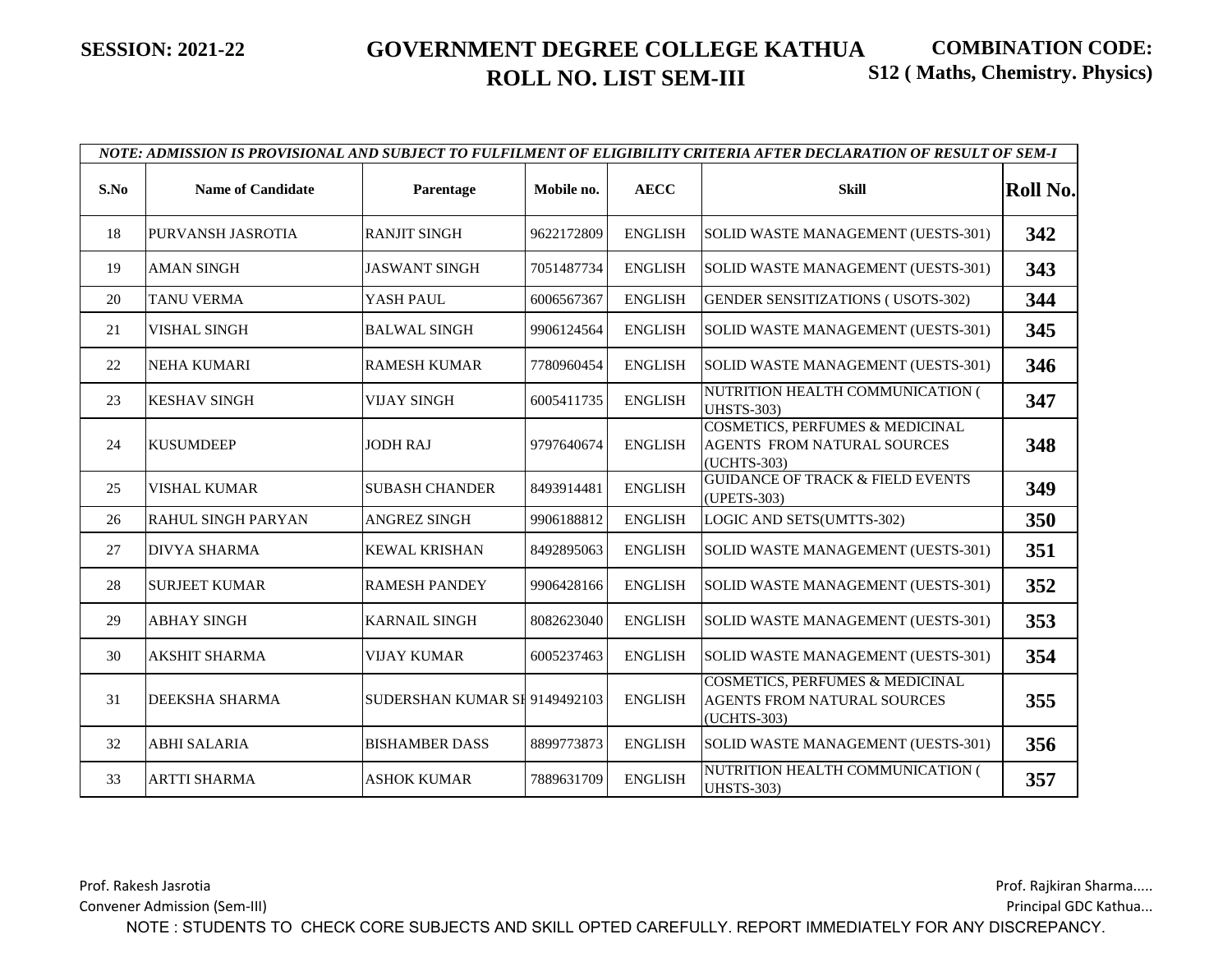|      | NOTE: ADMISSION IS PROVISIONAL AND SUBJECT TO FULFILMENT OF ELIGIBILITY CRITERIA AFTER DECLARATION OF RESULT OF SEM-I |                       |            |                |                                                                                          |                 |  |  |  |  |
|------|-----------------------------------------------------------------------------------------------------------------------|-----------------------|------------|----------------|------------------------------------------------------------------------------------------|-----------------|--|--|--|--|
| S.No | <b>Name of Candidate</b>                                                                                              | Parentage             | Mobile no. | <b>AECC</b>    | <b>Skill</b>                                                                             | <b>Roll No.</b> |  |  |  |  |
| 34   | <b>ANANDI DUB PRAJAPATI</b>                                                                                           | <b>ASHOK KUMAR</b>    | 8493026332 | <b>ENGLISH</b> | NUTRITION HEALTH COMMUNICATION (<br><b>UHSTS-303)</b>                                    | 358             |  |  |  |  |
| 35   | ANAMIKA SHARMA                                                                                                        | <b>SUNIL DUTT</b>     | 9797153839 | <b>ENGLISH</b> | LOGIC AND SETS(UMTTS-302)                                                                | 359             |  |  |  |  |
| 36   | <b>DEEPAK SINGH</b>                                                                                                   | <b>OMKAR SINGH</b>    | 7889484924 | <b>ENGLISH</b> | COSMETICS, PURFUMES&MEDICINAL<br><b>AGENTS FROM NATURAL SOURCES</b><br>(UCHTS-303)       | 360             |  |  |  |  |
| 37   | <b>RAGAV SHARMA</b>                                                                                                   | <b>SHYAM SUNDAR</b>   | 7051113634 | <b>ENGLISH</b> | SOLID WASTE MANAGEMENT (UESTS-301)                                                       | 361             |  |  |  |  |
| 38   | <b>DANISH KUMAR</b>                                                                                                   | <b>SURINDER PAUL</b>  | 9541690849 | <b>ENGLISH</b> | SOLID WASTE MANAGEMENT (UESTS-301)                                                       | 362             |  |  |  |  |
| 39   | <b>KARTIK DEV PATHANIA</b>                                                                                            | <b>KARAN SINGH</b>    | 9541225400 | <b>ENGLISH</b> | SOLID WASTE MANAGEMENT (UESTS-301)                                                       | 363             |  |  |  |  |
| 40   | <b>JONITA DEVI</b>                                                                                                    | <b>HEM RAJ</b>        | 8082529186 | <b>ENGLISH</b> | <b>GENDER SENSITIZATIONS (USOTS-302)</b>                                                 | 364             |  |  |  |  |
| 41   | <b>SONALI DEVI</b>                                                                                                    | <b>MADAN LAL</b>      | 9906438002 | <b>ENGLISH</b> | SOLID WASTE MANAGEMENT (UESTS-301)                                                       | 365             |  |  |  |  |
| 42   | <b>JATINDER KUMAR</b>                                                                                                 | PAWAN KUMAR           | 6006521979 | <b>ENGLISH</b> | LOGIC AND SETS(UMTTS-302)                                                                | 366             |  |  |  |  |
| 43   | <b>AMIT SINGH</b>                                                                                                     | <b>ASHOK SINGH</b>    | 9149930238 | <b>ENGLISH</b> | <b>COSMETICS, PERFUMES &amp; MEDICINAL</b><br>AGENTS FROM NATURAL SOURCES<br>(UCHTS-303) | 367             |  |  |  |  |
| 44   | <b>NIKHIL JANGRAL</b>                                                                                                 | <b>VIJAY KUMAR</b>    | 8493047395 | <b>ENGLISH</b> | NUTRITION HEALTH COMMUNICATION (<br><b>UHSTS-303)</b>                                    | 368             |  |  |  |  |
| 45   | <b>TANNIA SHARMA</b>                                                                                                  | <b>BHUSHAN SHARMA</b> | 6006833200 | <b>ENGLISH</b> | NUTRITION HEALTH COMMUNICATION (<br><b>UHSTS-303)</b>                                    | 369             |  |  |  |  |
| 46   | <b>KOUSHAL</b>                                                                                                        | <b>RAM PAUL</b>       | 8899130566 | <b>ENGLISH</b> | SOLID WASTE MANAGEMENT (UESTS-301)                                                       | 370             |  |  |  |  |
| 47   | <b>AKANSHI SHARMA</b>                                                                                                 | <b>HARI KRISHAN</b>   | 7051785904 | <b>ENGLISH</b> | SOLID WASTE MANAGEMENT (UESTS-301)                                                       | 371             |  |  |  |  |
| 48   | <b>BHAWANA KROTRA</b>                                                                                                 | <b>JOGINDER KUMAR</b> | 9070496717 | <b>ENGLISH</b> | SOLID WASTE MANAGEMENT (UESTS-301)                                                       | 372             |  |  |  |  |
| 49   | <b>MEGHA SHARMA</b>                                                                                                   | <b>NARAIN DASS</b>    | 7298166913 | <b>ENGLISH</b> | <b>COSMETICS, PERFUMES &amp; MEDICINAL</b><br>AGENTS FROM NATURAL SOURCES<br>(UCHTS-303) | 373             |  |  |  |  |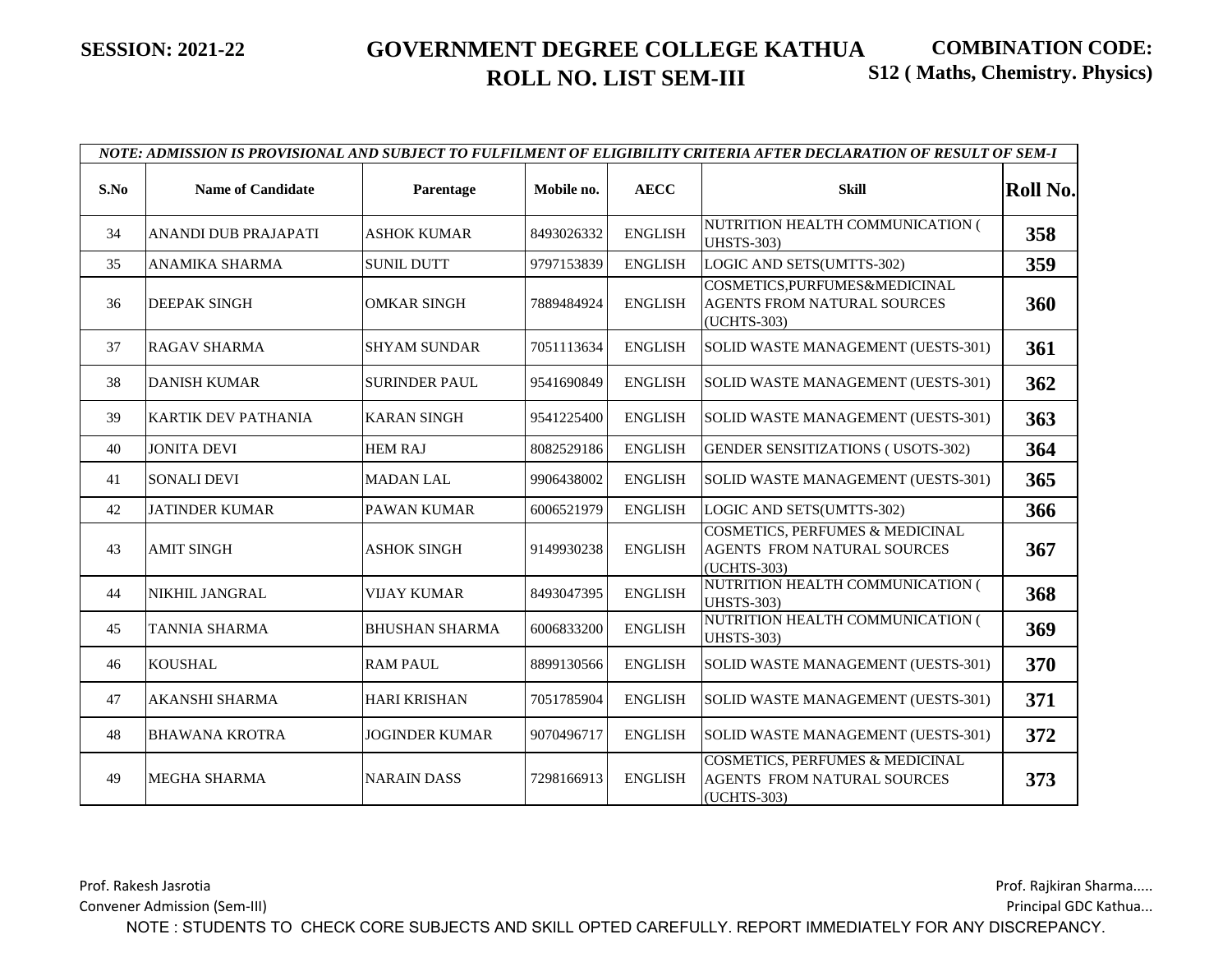|      | NOTE: ADMISSION IS PROVISIONAL AND SUBJECT TO FULFILMENT OF ELIGIBILITY CRITERIA AFTER DECLARATION OF RESULT OF SEM-I |                                       |            |                |                                                                                          |          |  |  |  |  |
|------|-----------------------------------------------------------------------------------------------------------------------|---------------------------------------|------------|----------------|------------------------------------------------------------------------------------------|----------|--|--|--|--|
| S.No | <b>Name of Candidate</b>                                                                                              | Parentage                             | Mobile no. | <b>AECC</b>    | <b>Skill</b>                                                                             | Roll No. |  |  |  |  |
| 50   | NITIKA SANGRA                                                                                                         | <b>GANESH DUTT</b>                    | 9149908255 | <b>ENGLISH</b> | <b>COSMETICS, PERFUMES &amp; MEDICINAL</b><br>AGENTS FROM NATURAL SOURCES<br>(UCHTS-303) | 374      |  |  |  |  |
| 51   | <b>TARNJEET KOUR</b>                                                                                                  | <b>JOGINDER SINGH</b>                 | 9622751039 | <b>ENGLISH</b> | PC ASSEMBLY & INSTALLATION (UCAPS-<br>351)                                               | 375      |  |  |  |  |
| 52   | <b>RIYA SHARMA</b>                                                                                                    | ASHOK KUMAR                           | 6006035419 | <b>ENGLISH</b> | COSMETICS, PERFUMES & MEDICINAL<br>AGENTS FROM NATURAL SOURCES<br>(UCHTS-303)            | 376      |  |  |  |  |
| 53   | <b>MONIKA RAJPUT</b>                                                                                                  | <b>SHIV DEV SINGH</b>                 | 9858727433 | <b>ENGLISH</b> | CARTOGRAPHY (UGOPS-303)                                                                  | 377      |  |  |  |  |
| 54   | <b>ADTIYA PATHANIA</b>                                                                                                | <b>BALBIR SINGH PATHAN 6006263753</b> |            | <b>ENGLISH</b> | SOLID WASTE MANAGEMENT (UESTS-301)                                                       | 378      |  |  |  |  |
| 55   | <b>JASMEET SINGH</b>                                                                                                  | <b>HARJEET SINGH</b>                  | 8491837969 | <b>ENGLISH</b> | SOLID WASTE MANAGEMENT (UESTS-301)                                                       | 379      |  |  |  |  |
| 56   | <b>RANJIT SINGH</b>                                                                                                   | PARKASH RAJ                           | 6005530057 | <b>ENGLISH</b> | <b>COSMETICS, PERFUMES &amp; MEDICINAL</b><br>AGENTS FROM NATURAL SOURCES<br>(UCHTS-303) | 380      |  |  |  |  |
| 57   | <b>HARPAL SINGH</b>                                                                                                   | <b>ASHOK SINGH</b>                    | 9469863154 | <b>ENGLISH</b> | NUTRITION HEALTH COMMUNICATION (<br><b>UHSTS-303)</b>                                    | 381      |  |  |  |  |
| 58   | <b>SUMIT KUMAR DUB</b>                                                                                                | <b>KRISHAN DEV</b>                    | 9682170643 | <b>ENGLISH</b> |                                                                                          | 382      |  |  |  |  |
| 59   | <b>MOHIT SHARMA</b>                                                                                                   | ASHOK KUMAR                           | 9876970613 | <b>ENGLISH</b> | SOLID WASTE MANAGEMENT (UESTS-301)                                                       | 383      |  |  |  |  |
| 60   | <b>NITIN SHARMA</b>                                                                                                   | <b>KULDEEPSHARMA</b>                  | 9596839125 | <b>ENGLISH</b> | SOLID WASTE MANAGEMENT (UESTS-301)                                                       | 384      |  |  |  |  |
| 61   | <b>RAHUL SHARMA</b>                                                                                                   | <b>NARESH KUMAR</b>                   | 9070046169 | <b>ENGLISH</b> | SOLID WASTE MANAGEMENT (UESTS-301)                                                       | 385      |  |  |  |  |
| 62   | <b>KASHISH PATHANIA</b>                                                                                               | JAGBIR SINGH PATHAN 7006830046        |            | <b>ENGLISH</b> | SOLID WASTE MANAGEMENT (UESTS-301)                                                       | 386      |  |  |  |  |
| 63   | <b>HARMANDEEP KOUR</b>                                                                                                | <b>KAHAR SINGH</b>                    | 6006753276 | <b>ENGLISH</b> | DEVELOPING EMOTIONAL COMPETENCE<br>(UPSYPS-303)                                          | 387      |  |  |  |  |
| 64   | <b>RUCHI SHARMA</b>                                                                                                   | <b>NAGAR MAL</b>                      | 7006731443 | <b>ENGLISH</b> | <b>COSMETICS, PERFUMES &amp; MEDICINAL</b><br>AGENTS FROM NATURAL SOURCES<br>(UCHTS-303) | 388      |  |  |  |  |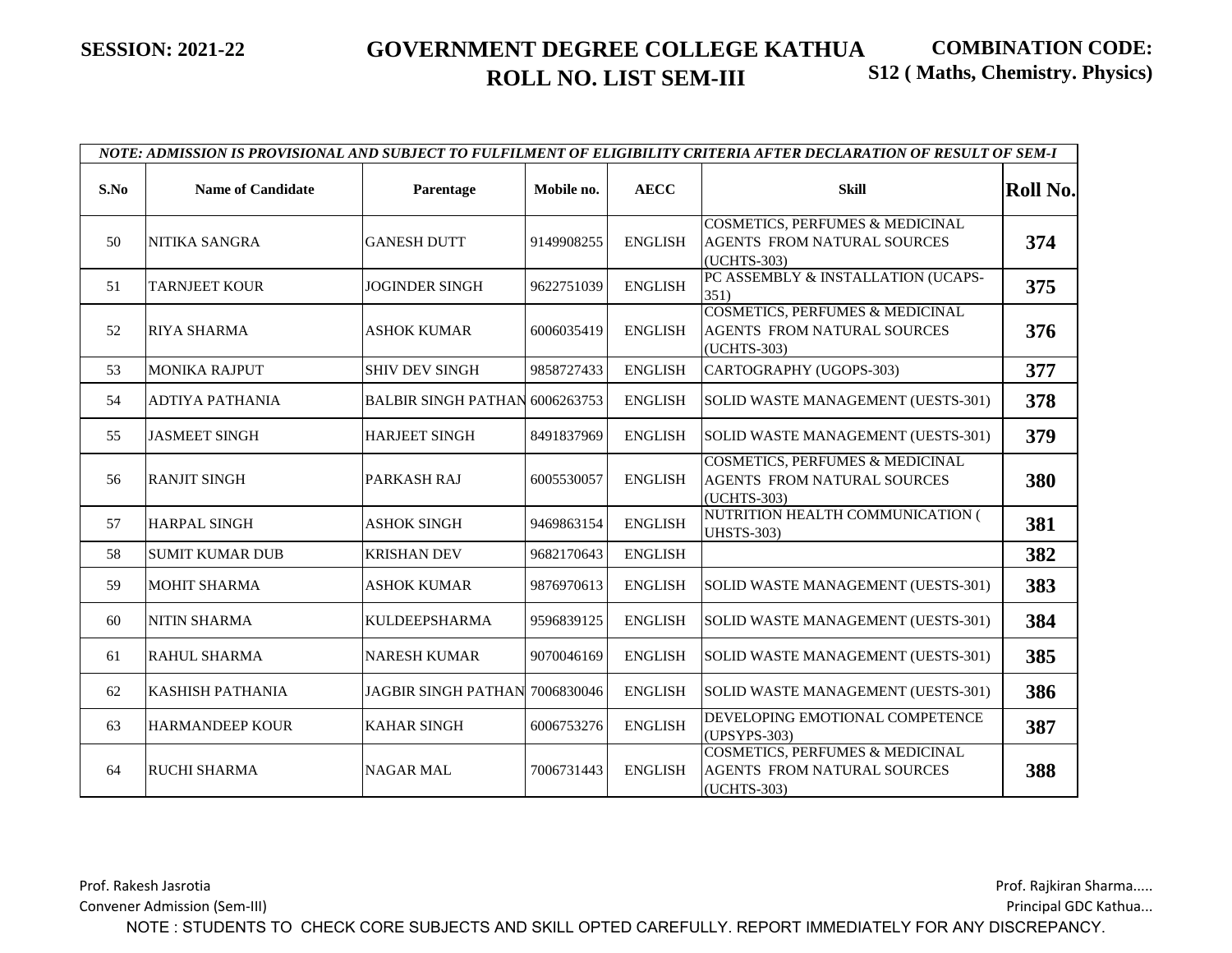|      | NOTE: ADMISSION IS PROVISIONAL AND SUBJECT TO FULFILMENT OF ELIGIBILITY CRITERIA AFTER DECLARATION OF RESULT OF SEM-I |                              |            |                |                                                            |                 |  |  |  |  |
|------|-----------------------------------------------------------------------------------------------------------------------|------------------------------|------------|----------------|------------------------------------------------------------|-----------------|--|--|--|--|
| S.No | <b>Name of Candidate</b>                                                                                              | Parentage                    | Mobile no. | <b>AECC</b>    | <b>Skill</b>                                               | <b>Roll No.</b> |  |  |  |  |
| 65   | <b>RAHUL SINGH</b>                                                                                                    | <b>LAJ SINGH</b>             | 8716047742 | <b>ENGLISH</b> | <b>GUIDANCE OF TRACK &amp; FIELD EVENTS</b><br>(UPETS-303) | 389             |  |  |  |  |
| 66   | <b>RAJMEET KOUR</b>                                                                                                   | <b>NARINDER SINGH</b>        | 7889794021 | <b>ENGLISH</b> | NUTRITION HEALTH COMMUNICATION (<br><b>UHSTS-303)</b>      | 390             |  |  |  |  |
| 67   | <b>MANPREET SINGH</b>                                                                                                 | <b>KARAN SINGH</b>           | 9682186502 | <b>ENGLISH</b> | SOLID WASTE MANAGEMENT (UESTS-301)                         | 391             |  |  |  |  |
| 68   | PRAJWAL SHARMA                                                                                                        | AJAY KUMAR                   | 9149641060 | <b>ENGLISH</b> | NUTRITION HEALTH COMMUNICATION (<br><b>UHSTS-303)</b>      | 392             |  |  |  |  |
| 69   | <b>RITIK JAMWAL</b>                                                                                                   | BHAGWAN SINGH JAM 7051496317 |            | <b>ENGLISH</b> | NUTRITION HEALTH COMMUNICATION (<br><b>UHSTS-303)</b>      | 393             |  |  |  |  |
| 70   | <b>VINOD GALOTRA</b>                                                                                                  | PARKASH CHAND                | 9682513186 | <b>ENGLISH</b> | <b>GENDER SENSITIZATIONS (USOTS-302)</b>                   | 394             |  |  |  |  |
| 71   | <b>TANIA RAJPUT</b>                                                                                                   | <b>KULDEEP SINGH</b>         | 6005951517 | <b>ENGLISH</b> | NUTRITION HEALTH COMMUNICATION (<br><b>UHSTS-303)</b>      | 395             |  |  |  |  |
| 72   | <b>SHIVAM RAINA</b>                                                                                                   | <b>RADHEY SHAM</b>           | 9086512497 | <b>ENGLISH</b> | SOLID WASTE MANAGEMENT (UESTS-301)                         | 396             |  |  |  |  |
| 73   | <b>ADITYA VERMA</b>                                                                                                   | <b>SANSAR SINGH</b>          | 9086794401 | <b>ENGLISH</b> | SOLID WASTE MANAGEMENT (UESTS-301)                         | 397             |  |  |  |  |
| 74   | <b>ARYAN RAJPUT</b>                                                                                                   | <b>SUKH DEV SINGH</b>        | 7889989684 | <b>ENGLISH</b> | NUTRITION HEALTH COMMUNICATION (<br><b>UHSTS-303)</b>      | 398             |  |  |  |  |
| 75   | <b>AMAN SHARMA</b>                                                                                                    | <b>RAM RATTAN</b>            | 9070225481 | <b>ENGLISH</b> | SOLID WASTE MANAGEMENT (UESTS-301)                         | 399             |  |  |  |  |
| 76   | <b>RUPIN KUMAR BISHT</b>                                                                                              | <b>HIRA SINGH</b>            | 6005016874 | <b>ENGLISH</b> | CARTOGRAPHY (UGOPS-303)                                    | 400             |  |  |  |  |
| 77   | <b>VISHAL SHARMA</b>                                                                                                  | RADHA KRISHAN                | 6006128961 | <b>ENGLISH</b> | NUTRITION HEALTH COMMUNICATION (<br><b>UHSTS-303)</b>      | 401             |  |  |  |  |
| 78   | PREETI RAINA                                                                                                          | <b>JOGINDER PAUL</b>         | 7051418902 | <b>ENGLISH</b> | DEVELOPING EMOTIONAL COMPETENCE<br>(UPSYPS-303)            | 402             |  |  |  |  |
| 79   | <b>JASWANT SINGH</b>                                                                                                  | <b>NEK RAM</b>               | 6006872041 | <b>ENGLISH</b> | SOLID WASTE MANAGEMENT (UESTS-301)                         | 403             |  |  |  |  |
| 80   | <b>SUNAYANA MATHUR</b>                                                                                                | <b>KAMAL SHARMA</b>          | 6006473366 | <b>ENGLISH</b> | DEVELOPING EMOTIONAL COMPETENCE<br>(UPSYPS-303)            | 404             |  |  |  |  |
| 81   | <b>AMANDEEP</b>                                                                                                       | PRITAM SINGH                 | 6006622327 | <b>ENGLISH</b> | SOLID WASTE MANAGEMENT (UESTS-301)                         | 405             |  |  |  |  |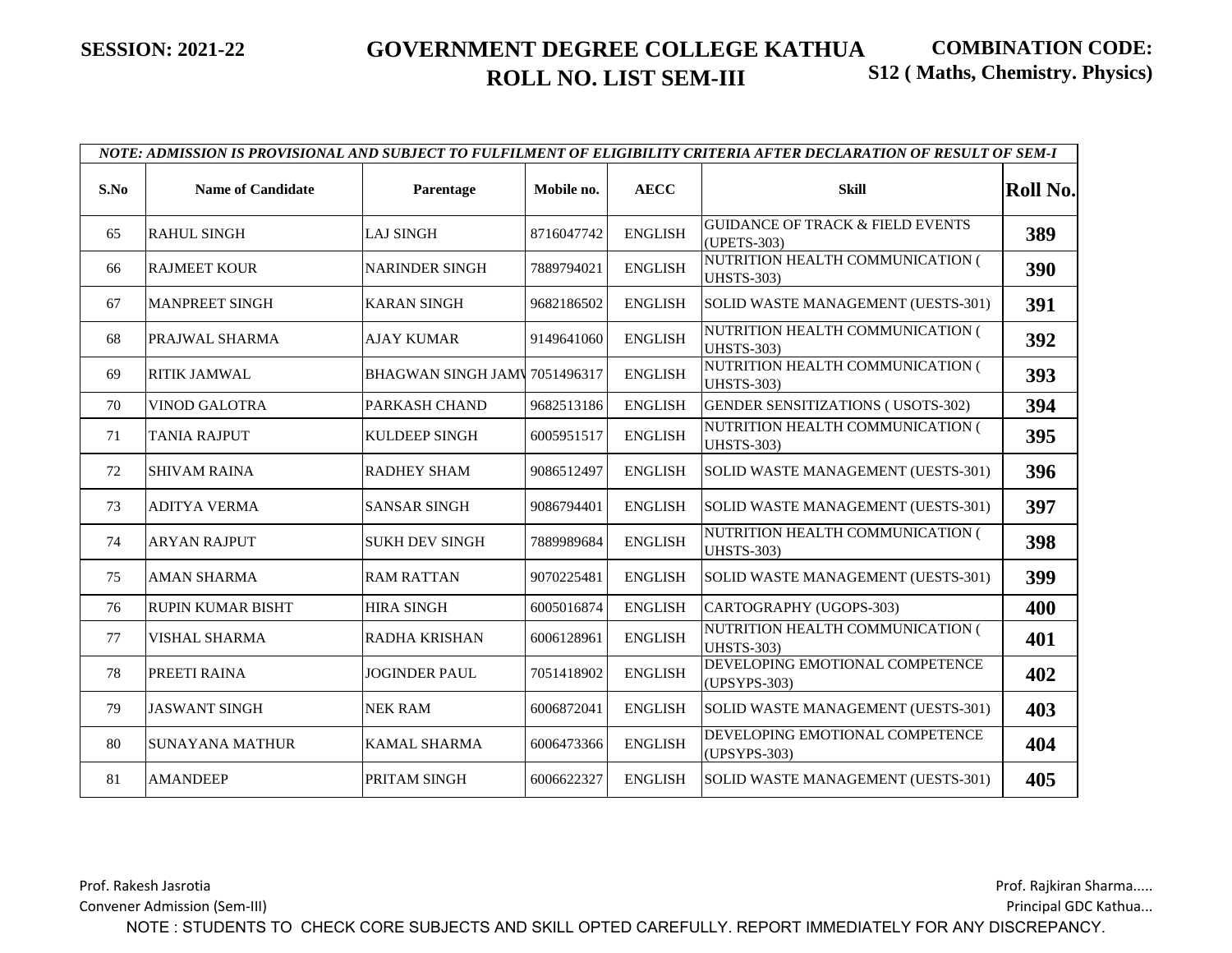|      | NOTE: ADMISSION IS PROVISIONAL AND SUBJECT TO FULFILMENT OF ELIGIBILITY CRITERIA AFTER DECLARATION OF RESULT OF SEM-I |                         |            |                |                                                                                          |                 |  |  |  |  |
|------|-----------------------------------------------------------------------------------------------------------------------|-------------------------|------------|----------------|------------------------------------------------------------------------------------------|-----------------|--|--|--|--|
| S.No | <b>Name of Candidate</b>                                                                                              | Parentage               | Mobile no. | <b>AECC</b>    | <b>Skill</b>                                                                             | <b>Roll No.</b> |  |  |  |  |
| 82   | <b>DEEPAK KUMAR</b>                                                                                                   | <b>KARAN DASS</b>       | 6005139251 | <b>ENGLISH</b> | SOLID WASTE MANAGEMENT (UESTS-301)                                                       | 406             |  |  |  |  |
| 83   | <b>AMANDEEP</b>                                                                                                       | <b>MOHINDER PAUL</b>    | 9796620011 | <b>ENGLISH</b> | LOGIC & SETS (UMTTS-302)                                                                 | 407             |  |  |  |  |
| 84   | <b>AMAN KUMAR</b>                                                                                                     | <b>MADESH SINGH</b>     | 9149891393 | <b>ENGLISH</b> | SOLID WASTE MANAGEMENT (UESTS-301)                                                       | 408             |  |  |  |  |
| 85   | <b>MANAV SARMAL</b>                                                                                                   | SATPAUL SARMAL          | 7889368160 | <b>ENGLISH</b> | SOLID WASTE MANAGEMENT (UESTS-301)                                                       | 409             |  |  |  |  |
| 86   | <b>ANISH SHARMA</b>                                                                                                   | <b>MANOHAR LAL</b>      | 7051812975 | <b>ENGLISH</b> | <b>GUIDANCE OF TRACK &amp; FIELD EVENTS</b><br>(UPETS-303)                               | 410             |  |  |  |  |
| 87   | <b>SUJATA DEVI</b>                                                                                                    | <b>MOHAN LAL</b>        | 6005272241 | <b>ENGLISH</b> | NUTRITION HEALTH COMMUNICATION (<br><b>UHSTS-303)</b>                                    | 411             |  |  |  |  |
| 88   | PRIYSHI YADAV                                                                                                         | <b>ARUN KUMAR YADAV</b> | 6005959775 | <b>ENGLISH</b> | LOGIC AND SETS(UMTTS-302)                                                                | 412             |  |  |  |  |
| 89   | <b>KOMAL DEVI</b>                                                                                                     | JOGINDER KUMAR          | 9622557894 | <b>ENGLISH</b> | SOLID WASTE MANAGEMENT (UESTS-301)                                                       | 413             |  |  |  |  |
| 90   | <b>VISHALI</b>                                                                                                        | <b>MANOHAR LAL</b>      | 9682536292 | <b>ENGLISH</b> | <b>COSMETICS, PERFUMES &amp; MEDICINAL</b><br>AGENTS FROM NATURAL SOURCES<br>(UCHTS-303) | 414             |  |  |  |  |
| 91   | <b>IMAANSHI SINGH</b>                                                                                                 | <b>BHAGAT SINGH</b>     | 9149872197 | <b>ENGLISH</b> | SOLID WASTE MANAGEMENT (UESTS-301)                                                       | 415             |  |  |  |  |
| 92   | <b>DHEERAJ SINGH</b>                                                                                                  | <b>SURJEET SINGH</b>    | 7889947905 | <b>ENGLISH</b> | SOLID WASTE MANAGEMENT (UESTS-301)                                                       | 416             |  |  |  |  |
| 93   | <b>KRISHMA DEVI</b>                                                                                                   | <b>BALBIR CHAND</b>     | 9596611208 | <b>ENGLISH</b> | SOLID WASTE MANAGEMENT (UESTS-301)                                                       | 417             |  |  |  |  |
| 94   | <b>MAHESH BHAGAT</b>                                                                                                  | <b>JANAK RAJ</b>        | 7780825806 | <b>ENGLISH</b> | SOLID WASTE MANAGEMENT (UESTS-301)                                                       | 418             |  |  |  |  |
| 95   | TAMESHWAR SINGH PATHANIA VIKRAM SINGH                                                                                 |                         | 9797393617 | <b>ENGLISH</b> | PHYSICS WORKSHOPS(UPHSE-303)                                                             | 419             |  |  |  |  |
| 96   | <b>AMAN KUMAR</b>                                                                                                     | PAWAN KUMAR             | 8968463698 | <b>ENGLISH</b> | CARTOGRAPHY (UGOPS-303)                                                                  | 420             |  |  |  |  |
| 97   | <b>KEWAL SINGH</b>                                                                                                    | <b>SHIV SARAN</b>       | 8493020195 | <b>ENGLISH</b> | SOLID WASTE MANAGEMENT (UESTS-301)                                                       | 421             |  |  |  |  |
| 98   | <b>ADITI</b>                                                                                                          | <b>PAWAN KUMAR</b>      | 9797601654 | <b>ENGLISH</b> | SOLID WASTE MANAGEMENT (UESTS-301)                                                       | 422             |  |  |  |  |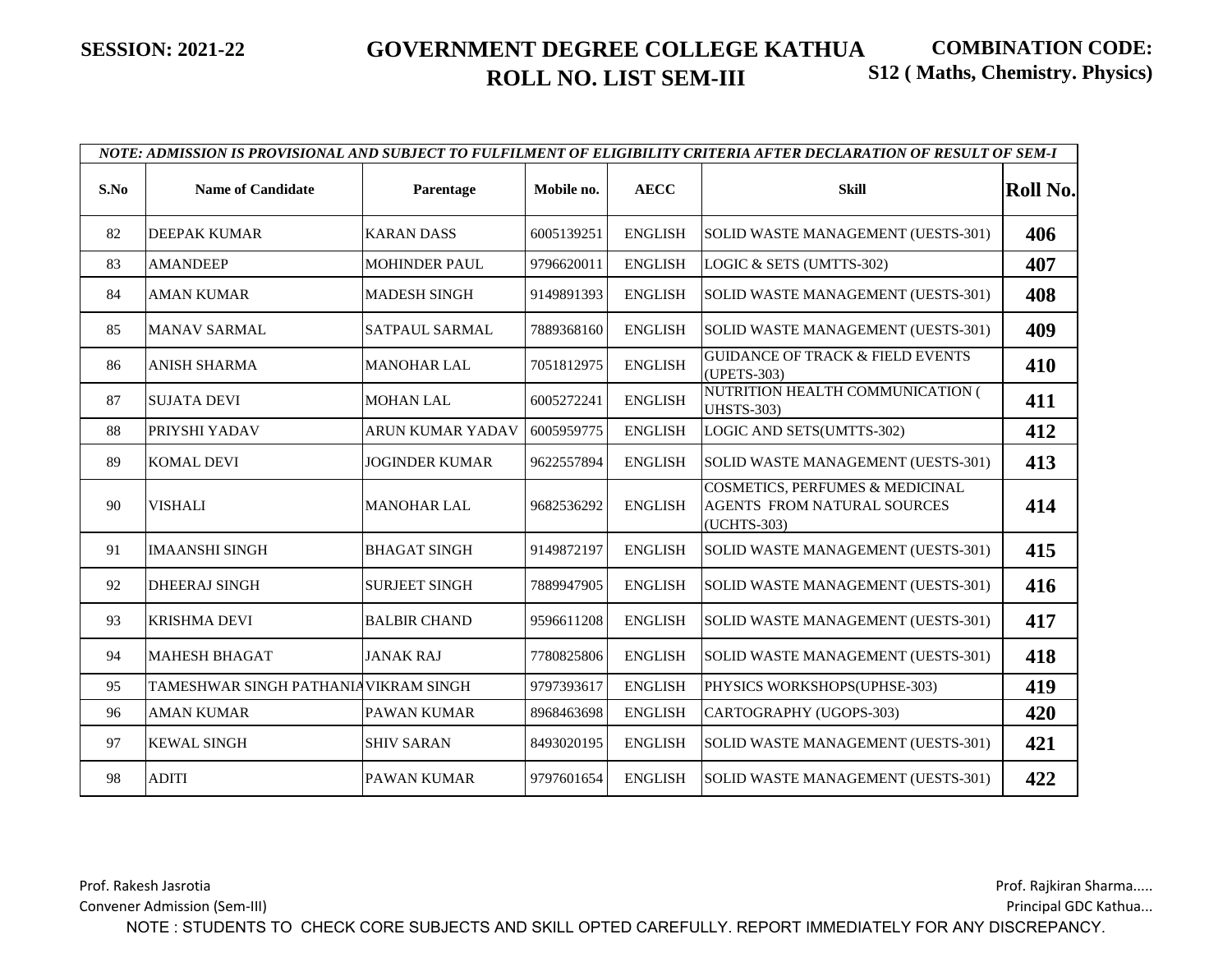|      |                          |                       |            |                | NOTE: ADMISSION IS PROVISIONAL AND SUBJECT TO FULFILMENT OF ELIGIBILITY CRITERIA AFTER DECLARATION OF RESULT OF SEM-I |                 |
|------|--------------------------|-----------------------|------------|----------------|-----------------------------------------------------------------------------------------------------------------------|-----------------|
| S.No | <b>Name of Candidate</b> | Parentage             | Mobile no. | <b>AECC</b>    | <b>Skill</b>                                                                                                          | <b>Roll No.</b> |
| 99   | KOMAL KUMARI             | <b>VINOD KUMAR</b>    | 9906166649 | <b>ENGLISH</b> | ENGLISH LANGUAGE TEACHING (UENTS-<br>304)                                                                             | 423             |
| 100  | LAPAKSHI SHARMA          | <b>RAJ KUMAR</b>      | 9797831302 | <b>ENGLISH</b> | SOLID WASTE MANAGEMENT (UESTS-301)                                                                                    | 424             |
| 101  | <b>TANNU GUPTA</b>       | PREM CHAND GUPTA      | 9682128018 | <b>ENGLISH</b> | SOLID WASTE MANAGEMENT (UESTS-301)                                                                                    | 425             |
| 102  | <b>JEEVAN ATTRI</b>      | <b>MADAN LAL</b>      | 6005034026 | <b>ENGLISH</b> | SOLID WASTE MANAGEMENT (UESTS-301)                                                                                    | 426             |
| 103  | <b>AKASH TALAITH</b>     | <b>SUBASH CHANDER</b> | 7006571528 | <b>ENGLISH</b> | NUTRITION HEALTH COMMUNICATION (<br><b>UHSTS-303)</b>                                                                 | 427             |
| 104  | <b>GOURAV VERMA</b>      | ASHOK KUMAR           | 9779340016 | <b>ENGLISH</b> | SOLID WASTE MANAGEMENT (UESTS-301)                                                                                    | 428             |
| 105  | <b>RAHUL SINGH</b>       | <b>DALEEP SINGH</b>   | 7006865776 | <b>ENGLISH</b> | PC ASSEMBLY & INSTALLATION (UCAPS-<br>351)                                                                            | 429             |
| 106  | <b>VISHAL LALOTRA</b>    | <b>SAT PAUL</b>       | 7051230740 | <b>ENGLISH</b> | <b>COSMETICS, PERFUMES &amp; MEDICINAL</b><br><b>AGENTS FROM NATURAL SOURCES</b><br>(UCHTS-303)                       | 430             |
| 107  | <b>GOURAB GUPTA</b>      | <b>SHAM LAL GUPTA</b> | 6005847481 | <b>ENGLISH</b> | NUTRITION HEALTH COMMUNICATION (<br><b>UHSTS-303)</b>                                                                 | 431             |
| 108  | <b>KIRAN BALA</b>        | YASH PAUL             | 6006060511 | <b>ENGLISH</b> | NUTRITION HEALTH COMMUNICATION (<br><b>UHSTS-303)</b>                                                                 | 432             |
| 109  | <b>DIKSHA GUPTA</b>      | <b>RAKESH KUMAR</b>   | 6005613631 | <b>ENGLISH</b> | NUTRITION HEALTH COMMUNICATION (<br><b>UHSTS-303)</b>                                                                 | 433             |
| 110  | <b>ANKANSHA LOONA</b>    | <b>SOM NATH</b>       | 9906060292 | <b>ENGLISH</b> | SOLID WASTE MANAGEMENT (UESTS-301)                                                                                    | 434             |
| 111  | <b>GURGAISH SINGH</b>    | KULDEEP SINGH         | 9622105881 | <b>ENGLISH</b> | <b>COSMETICS, PERFUMES &amp; MEDICINAL</b><br><b>AGENTS FROM NATURAL SOURCES</b><br>(UCHTS-303)                       | 435             |
| 112  | <b>CHIRAG VERMA</b>      | <b>HANS RAJ</b>       | 8493856950 | <b>ENGLISH</b> | <b>COSMETICS, PERFUMES &amp; MEDICINAL</b><br>AGENTS FROM NATURAL SOURCES<br>(UCHTS-303)                              | 436             |
| 113  | <b>GOURAV</b>            | <b>GANESH DUTT</b>    | 8825015079 | <b>ENGLISH</b> | NUTRITION HEALTH COMMUNICATION (<br><b>UHSTS-303)</b>                                                                 | 437             |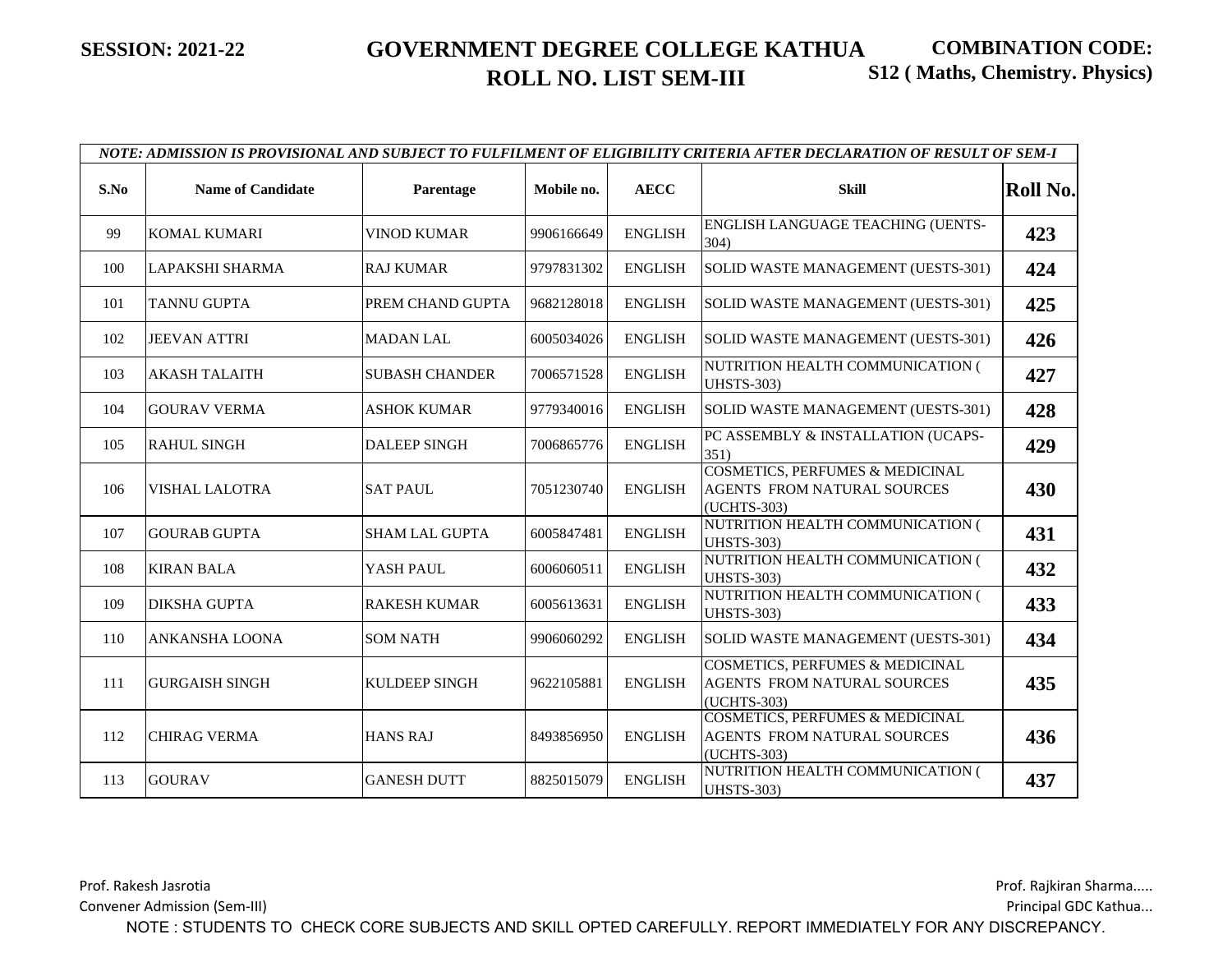|      |                            |                       |            |                | NOTE: ADMISSION IS PROVISIONAL AND SUBJECT TO FULFILMENT OF ELIGIBILITY CRITERIA AFTER DECLARATION OF RESULT OF SEM-I |          |
|------|----------------------------|-----------------------|------------|----------------|-----------------------------------------------------------------------------------------------------------------------|----------|
| S.No | <b>Name of Candidate</b>   | Parentage             | Mobile no. | <b>AECC</b>    | <b>Skill</b>                                                                                                          | Roll No. |
| 114  | <b>AMIT BANDRAL</b>        | <b>PYAR SINGH</b>     | 9149946726 | <b>ENGLISH</b> | NUTRITION HEALTH COMMUNICATION (<br><b>UHSTS-303)</b>                                                                 | 438      |
| 115  | <b>RAMAN SINGH</b>         | <b>DALJEET SINGH</b>  | 7051087095 | <b>ENGLISH</b> | NUTRITION HEALTH COMMUNICATION (<br><b>UHSTS-303)</b>                                                                 | 439      |
| 116  | <b>SONA SALARIA</b>        | <b>RAMAN KUMAR</b>    | 7780967434 | <b>ENGLISH</b> | NUTRITION HEALTH COMMUNICATION (<br><b>UHSTS-303)</b>                                                                 | 440      |
| 117  | <b>JATIN JASROTIA</b>      | PARTAP SINGH          | 7006994776 | <b>ENGLISH</b> | CARTOGRAPHY (UGOPS-303)                                                                                               | 441      |
| 118  | <b>AAKARSHAN SINDOORIA</b> | <b>ROMESH KUMAR</b>   | 9797202730 | <b>ENGLISH</b> | SOLID WASTE MANAGEMENT (UESTS-301)                                                                                    | 442      |
| 119  | SHARAD KUMAR SHARMAL       | RAM PAUL SHARMAL      | 9622336334 | <b>ENGLISH</b> | SOLID WASTE MANAGEMENT (UESTS-301)                                                                                    | 443      |
| 120  | <b>TANISH MEHRA</b>        | <b>BALBIR CHAND</b>   | 9682361309 | <b>ENGLISH</b> | PC ASSEMBLY & INSTALLATION (UCAPS-<br>351)                                                                            | 444      |
| 121  | <b>MOHIT MOMALIYA</b>      | <b>MOHAN LAL</b>      | 8492902455 | <b>ENGLISH</b> | SOLID WASTE MANAGEMENT (UESTS-301)                                                                                    | 445      |
| 122  | <b>DUSHAAL BHAGAT</b>      | <b>SUKHDEV RAJ</b>    | 7780871728 | <b>ENGLISH</b> | CARTOGRAPHY (UGOPS-303)                                                                                               | 446      |
| 123  | <b>ASHISH SHARMA</b>       | <b>MOHINDER KUMAR</b> | 6006452754 | <b>ENGLISH</b> | SOLID WASTE MANAGEMENT (UESTS-301)                                                                                    | 447      |
| 124  | <b>ANIL KUMAR</b>          | PRITAM CHAND          | 7051129191 | <b>ENGLISH</b> | SOLID WASTE MANAGEMENT (UESTS-301)                                                                                    | 448      |
| 125  | <b>SHABNAM SARMAL</b>      | <b>DARSHAN KUMAR</b>  | 8082068959 | <b>ENGLISH</b> | SOLID WASTE MANAGEMENT (UESTS-301)                                                                                    | 449      |
| 126  | <b>MANSI KHAJURIA</b>      | <b>VIJAY KHAJURIA</b> | 9682108882 | <b>ENGLISH</b> | SOLID WASTE MANAGEMENT (UESTS-301)                                                                                    | 450      |
| 127  | <b>NEHA SHARMA</b>         | <b>ROMESH CHANDER</b> | 9682685418 | <b>ENGLISH</b> | SOLID WASTE MANAGEMENT (UESTS-301)                                                                                    | 451      |
| 128  | <b>SIYA SHARMA</b>         | <b>DANESH KUMAR</b>   | 7051050820 | <b>ENGLISH</b> | SOLID WASTE MANAGEMENT (UESTS-301)                                                                                    | 452      |
| 129  | <b>MUKUL VERMA</b>         | <b>SUBASH CHANDER</b> | 9622131173 | <b>ENGLISH</b> | SOLID WASTE MANAGEMENT (UESTS-301)                                                                                    | 453      |
| 130  | <b>ABHISHEK VERMA</b>      | <b>ASHOK KUMAR</b>    | 8899424090 | <b>ENGLISH</b> | SOLID WASTE MANAGEMENT (UESTS-301)                                                                                    | 454      |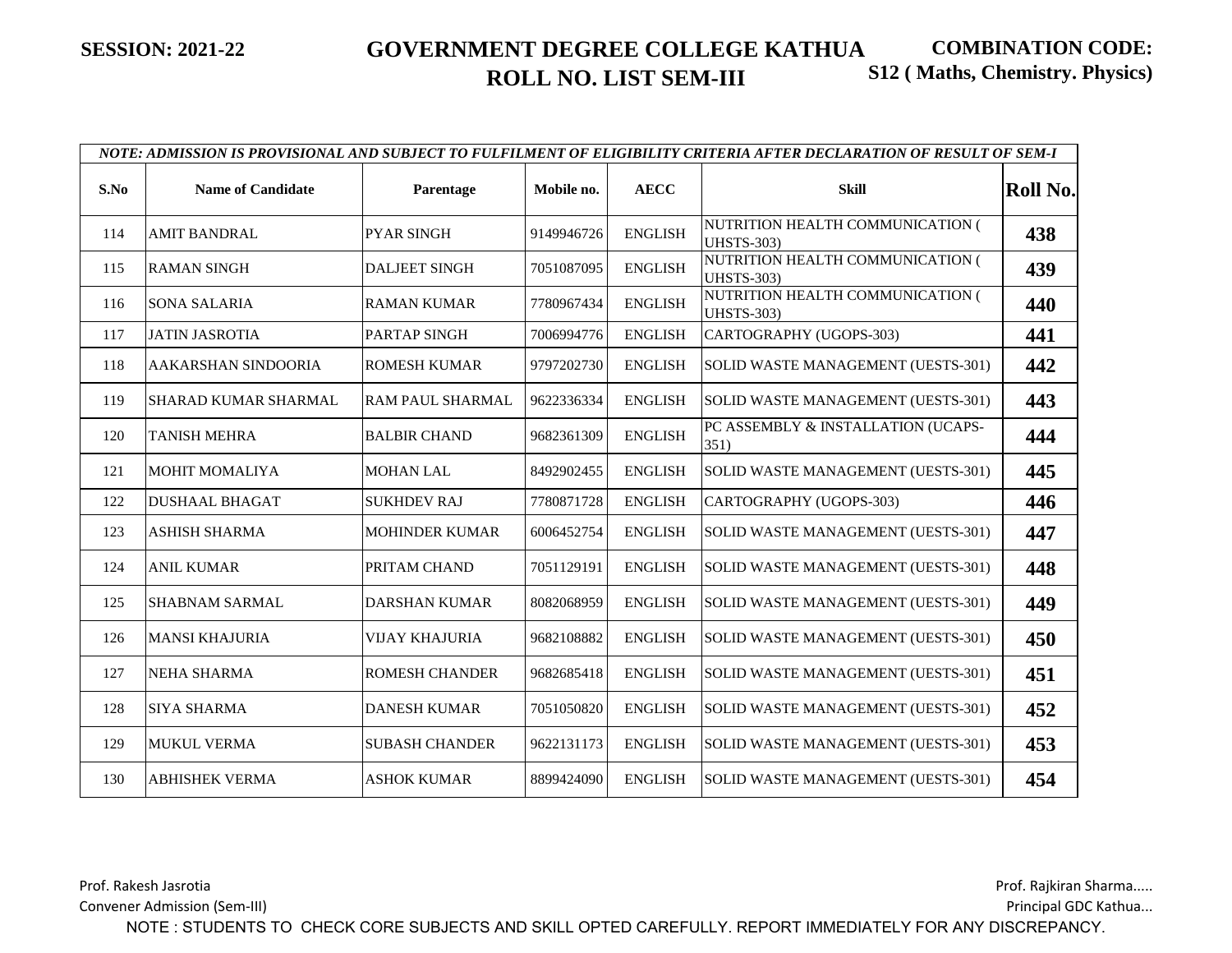|      | NOTE: ADMISSION IS PROVISIONAL AND SUBJECT TO FULFILMENT OF ELIGIBILITY CRITERIA AFTER DECLARATION OF RESULT OF SEM-I |                      |            |                |                                                       |                 |  |  |  |
|------|-----------------------------------------------------------------------------------------------------------------------|----------------------|------------|----------------|-------------------------------------------------------|-----------------|--|--|--|
| S.No | <b>Name of Candidate</b>                                                                                              | Parentage            | Mobile no. | <b>AECC</b>    | <b>Skill</b>                                          | <b>Roll No.</b> |  |  |  |
| 131  | <b>AKASH BABORIA</b>                                                                                                  | YODH RAJ             | 7889597167 | <b>ENGLISH</b> | NUTRITION HEALTH COMMUNICATION (<br><b>UHSTS-303)</b> | 455             |  |  |  |
| 132  | DIG VIJAY SINGH                                                                                                       | <b>TARSEM LAL</b>    | 6005792572 | <b>ENGLISH</b> | SOLID WASTE MANAGEMENT (UESTS-301)                    | 456             |  |  |  |
| 133  | <b>GOURAV MEHRA</b>                                                                                                   | <b>PARVEEN KUMAR</b> | 6006021479 | <b>ENGLISH</b> | NUTRITION HEALTH COMMUNICATION (<br><b>UHSTS-303)</b> | 457             |  |  |  |
| 134  | <b>ABHISHEK LALOTRA</b>                                                                                               | <b>DES RSJ</b>       | 7051176177 | <b>ENGLISH</b> | SOLID WASTE MANAGEMENT (UESTS-301)                    | 458             |  |  |  |
| 135  | <b>SEEYA KUNDAL</b>                                                                                                   | <b>VINOD KUMAR</b>   | 6006763852 | <b>ENGLISH</b> | SOLID WASTE MANAGEMENT (UESTS-301)                    | 459             |  |  |  |
| 136  | <b>JYOTI</b>                                                                                                          | <b>OM PARKASH</b>    | 9541255831 | <b>ENGLISH</b> | PC ASSEMBLY & INSTALLATION (UCAPS-<br>351)            | 460             |  |  |  |
| 137  | <b>BHAWANI SHARMA</b>                                                                                                 | <b>NARESH KUMAR</b>  | 7889967240 | <b>ENGLISH</b> | SOLID WASTE MANAGEMENT (UESTS-301)                    | 461             |  |  |  |
| 138  | <b>SHIVANI DEVI</b>                                                                                                   | <b>JAGDISH RAJ</b>   | 9596893976 | <b>ENGLISH</b> | SOLID WASTE MANAGEMENT (UESTS-301)                    | 462             |  |  |  |
| 139  | <b>KAMAL KISHORE</b>                                                                                                  | <b>RADHAY SHAM</b>   | 7051263242 | <b>ENGLISH</b> | <b>SOLID WASTE MANAGEMENT (UESTS-301)</b>             | 465             |  |  |  |
| 140  | <b>GOURAV SINGH KATAL</b>                                                                                             | <b>PARDEEP SINGH</b> | 7889369926 | <b>ENGLISH</b> | CARTOGRAPHY (UGOPS-303)                               | 466             |  |  |  |
| 141  | <b>ANAMIKA DEVI</b>                                                                                                   | <b>HUKAM CHAND</b>   | 8492873183 | <b>ENGLISH</b> | SOLID WASTE MANAGEMENT (UESTS-301)                    | 467             |  |  |  |
| 142  | <b>NIKITA SHARMA</b>                                                                                                  | <b>GOPAL SHARMA</b>  | 6005964649 | <b>ENGLISH</b> | SOLID WASTE MANAGEMENT (UESTS-301)                    | 468             |  |  |  |
| 143  | <b>VISHU MANYAL</b>                                                                                                   | <b>PRITHI PAUL</b>   | 6005753720 | <b>ENGLISH</b> | PC ASSEMBLY & INSTALLATION (UCAPS-<br>351)            | 469             |  |  |  |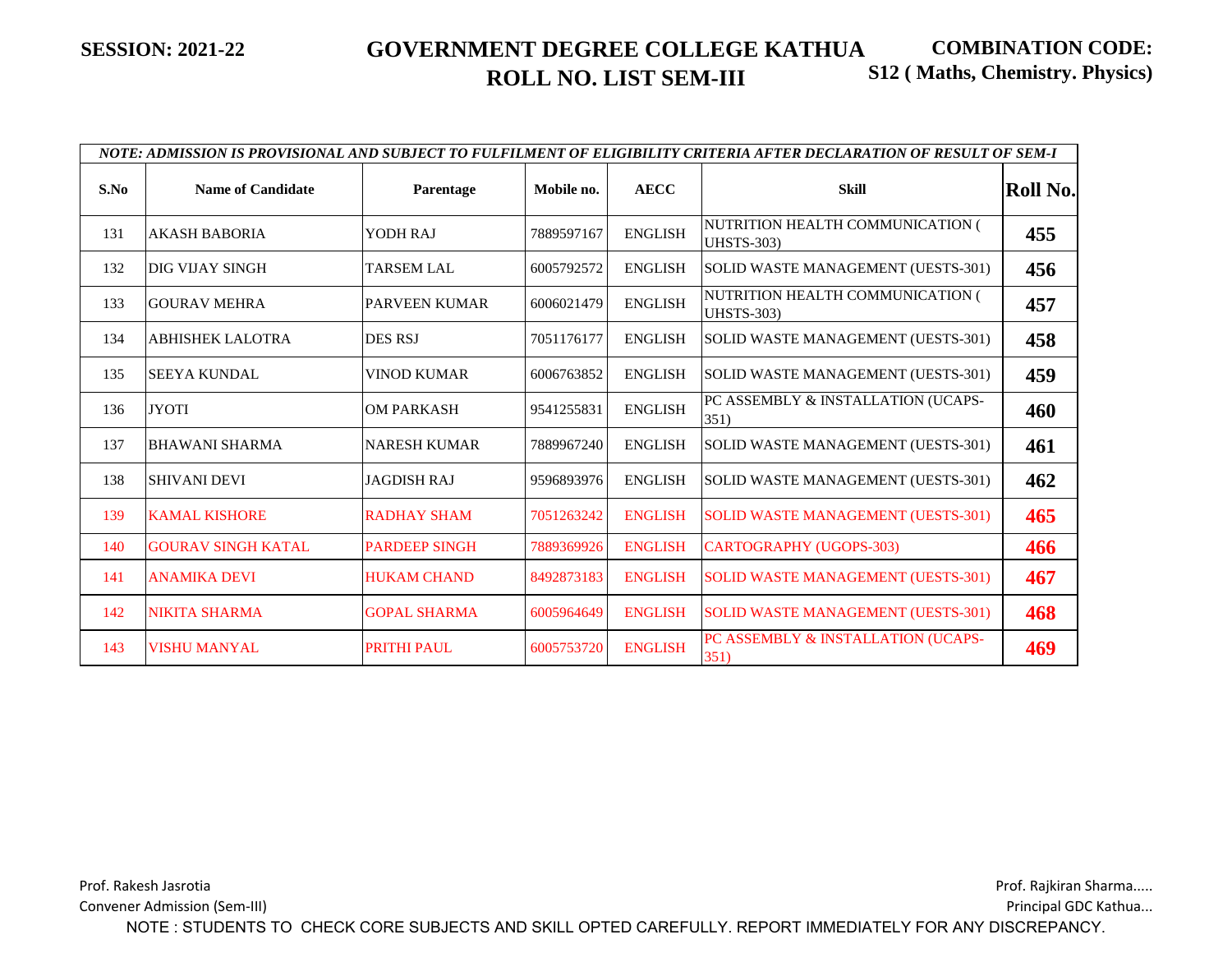|                | NOTE: ADMISSION IS PROVISIONAL AND SUBJECT TO FULFILMENT OF ELIGIBILITY CRITERIA AFTER DECLARATION OF RESULT OF SEM-I |                        |            |                |                                                                |          |  |
|----------------|-----------------------------------------------------------------------------------------------------------------------|------------------------|------------|----------------|----------------------------------------------------------------|----------|--|
| S.No           | <b>Name of Candidate</b>                                                                                              | Parentage              | Mobile no. | <b>AECC</b>    | <b>Skill</b>                                                   | Roll No. |  |
| -1             | <b>PUNJAB SINGH</b>                                                                                                   | <b>HARI CHAND</b>      | 7051949616 | <b>ENGLISH</b> | SOLID WASTE MANAGEMENT (UESTS-301)                             | 501      |  |
| 2              | AMISHA CHANDEL                                                                                                        | <b>MOHINDER SINGH</b>  | 7889770705 | <b>ENGLISH</b> | CARTOGRAPHY (UGOPS-303)                                        | 502      |  |
| 3              | <b>SHIVANGI MEHRA</b>                                                                                                 | <b>SURSH KUMAR</b>     | 8082730256 | <b>ENGLISH</b> | SOLID WASTE MANAGEMENT (UESTS-301)                             | 503      |  |
| $\overline{4}$ | ABHISHEK                                                                                                              | <b>BIRBAL CHAND</b>    | 6005370615 | <b>ENGLISH</b> | CARTOGRAPHY (UGOPS-303)                                        | 504      |  |
| 5              | <b>HIMANI BILLAWRIA</b>                                                                                               | <b>MANOHAR SINGH</b>   | 6006921187 | <b>ENGLISH</b> | CARTOGRAPHY (UGOPS-303)                                        | 505      |  |
| 6              | <b>SUMEGHA</b>                                                                                                        | <b>RAM SINGH</b>       | 9682602335 | <b>ENGLISH</b> | SOLID WASTE MANAGEMENT (UESTS-301)                             | 506      |  |
| $\tau$         | <b>NEHA DEVI</b>                                                                                                      | <b>ASHOK SINGH</b>     | 9149774833 | <b>ENGLISH</b> | SOLID WASTE MANAGEMENT (UESTS-301)                             | 507      |  |
| 8              | <b>SOURAV DUTT</b>                                                                                                    | <b>SUNIL DUTT</b>      | 7051624808 | <b>ENGLISH</b> | SOLID WASTE MANAGEMENT (UESTS-301)                             | 508      |  |
| 9              | <b>KARTIK SHARMA</b>                                                                                                  | <b>SATISH KLUMAR</b>   | 8082375341 | <b>ENGLISH</b> | CARTOGRAPHY (UGOPS-303)                                        | 509      |  |
| 10             | <b>VANITA DEVI</b>                                                                                                    | <b>SUBASH CHANDER</b>  | 8899941531 | <b>ENGLISH</b> | ENGLISH LANGUAGE TEACHING (UENTS-304)                          | 510      |  |
| 11             | <b>AMBISHA THAKUR</b>                                                                                                 | <b>ROMESH SINGH</b>    | 9541083181 | <b>ENGLISH</b> | PERSONALITY DEVELOPMENT & COMMUNICATION SKILLS<br>(UBBATS-304) | 511      |  |
| 12             | <b>GOPAL SHARMA</b>                                                                                                   | <b>RAM KRISHAN</b>     | 7006222453 | <b>ENGLISH</b> | <b>BHASHA SIKSHAN ( UHILTS-302)</b>                            | 512      |  |
| 13             | <b>RAGHAV SHARMA</b>                                                                                                  | <b>SHIV KUMAR</b>      | 6006025072 | <b>ENGLISH</b> | SOLID WASTE MANAGEMENT (UESTS-301)                             | 513      |  |
| 14             | <b>RUBIAL BILLOWRIA</b>                                                                                               | <b>RAKESH SINGH</b>    | 7051139426 | <b>ENGLISH</b> | SOLID WASTE MANAGEMENT (UESTS-301)                             | 514      |  |
| 15             | <b>NAVDEEP SINGH</b>                                                                                                  | <b>NARINDER SINGH</b>  | 8493036246 | <b>ENGLISH</b> | SOLID WASTE MANAGEMENT (UESTS-301)                             | 515      |  |
| 16             | <b>KANAV BILLAWRIA</b>                                                                                                | <b>JAI INDER SINGH</b> | 9149654049 | <b>ENGLISH</b> | NUTRITION HEALTH COMMUNICATION (UHSTS-303)                     | 516      |  |
| 17             | <b>AMIT VERMA</b>                                                                                                     | <b>JOGINDER PAUL</b>   | 914192397  | <b>ENGLISH</b> | DEVELOPING EMOTIONAL COMPETENCE (UPSYPS-303)                   | 517      |  |
| 18             | <b>CHAHAT KUMARI</b>                                                                                                  | <b>KULDEEP RAJ</b>     | 7051758313 | <b>ENGLISH</b> | SOLID WASTE MANAGEMENT (UESTS-301)                             | 518      |  |
| 19             | <b>GOURI DUTTA</b>                                                                                                    | <b>RAJEEV DUTTA</b>    | 6006588544 | <b>ENGLISH</b> | PERSONALITY DEVELOPMENT & COMMUNICATION SKILLS<br>(UBBATS-304) | 519      |  |
| 20             | POONAM DEVI                                                                                                           | <b>SAHIB SINGH</b>     | 7780978784 | <b>ENGLISH</b> | SOLID WASTE MANAGEMENT (UESTS-301)                             | 520      |  |

**Prof. Rakesh Jasrotia Convener Admission (Sem-III)** **Prof. Rajkiran Sharma..... Principal GDC Kathua...**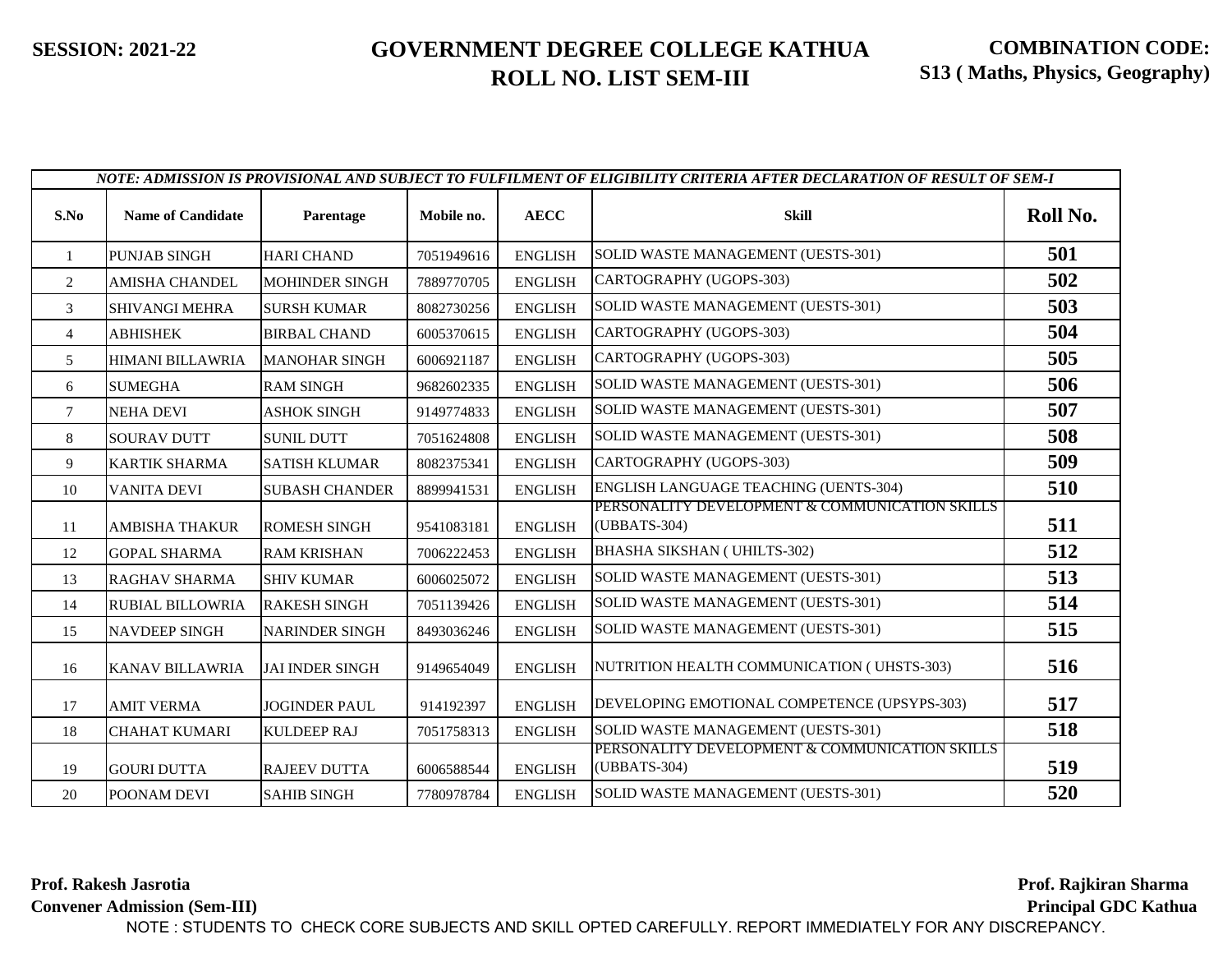| NOTE: ADMISSION IS PROVISIONAL AND SUBJECT TO FULFILMENT OF ELIGIBILITY CRITERIA AFTER DECLARATION OF RESULT OF SEM-I |                             |                       |            |                |                                                                |          |
|-----------------------------------------------------------------------------------------------------------------------|-----------------------------|-----------------------|------------|----------------|----------------------------------------------------------------|----------|
| S.No                                                                                                                  | <b>Name of Candidate</b>    | Parentage             | Mobile no. | <b>AECC</b>    | <b>Skill</b>                                                   | Roll No. |
| 21                                                                                                                    | DHANISH PATHANIA YOV RAJ    |                       | 7006925329 | <b>ENGLISH</b> | NUTRITION HEALTH COMMUNICATION (UHSTS-303)                     | 521      |
| 22                                                                                                                    | <b>AKRITI SHARMA</b>        | <b>BRIJ KISHORE</b>   | 8082822466 | <b>ENGLISH</b> | PERSONALITY DEVELOPMENT & COMMUNICATION SKILLS<br>(UBBATS-304) | 522      |
| 23                                                                                                                    | <b>ABHISHEK VERMA</b>       | PREM NATH             | 6006573109 | <b>ENGLISH</b> | NUTRITION HEALTH COMMUNICATION (UHSTS-303)                     | 523      |
| 24                                                                                                                    | TUSHAR UPMANIEU             | <b>MOHINDER KUMAR</b> | 9596834791 | <b>ENGLISH</b> | NUTRITION HEALTH COMMUNICATION (UHSTS-303)                     | 524      |
| 25                                                                                                                    | PREETI GUPTA                | <b>SUDESH KUMAR</b>   | 6005354400 | <b>ENGLISH</b> | SOLID WASTE MANAGEMENT (UESTS-301)                             | 525      |
| 26                                                                                                                    | <b>NAMAN SHARMA</b>         | <b>RAJESH KUMAR</b>   | 7780911967 | <b>ENGLISH</b> | SOLID WASTE MANAGEMENT (UESTS-301)                             | 526      |
| 27                                                                                                                    | <b>SAWARN SINGH</b>         | <b>NASIB SINGH</b>    | 6005231879 | <b>ENGLISH</b> | DEVELOPING EMOTIONAL COMPETENCE (UPSYPS-303)                   | 527      |
| 28                                                                                                                    | <b>DHEERAJ KUMAR</b>        | <b>PARDEEP KUMAR</b>  | 6006565331 | <b>ENGLISH</b> | SOLID WASTE MANAGEMENT (UESTS-301)                             | 528      |
| 29                                                                                                                    | <b>NITIN RAJPUT</b>         | <b>MANOHAR SINGH</b>  | 6005869064 | <b>ENGLISH</b> | SOLID WASTE MANAGEMENT (UESTS-301)                             | 529      |
| 30                                                                                                                    | <b>TIKSHAN GROACH</b>       | <b>SANJAY GROACH</b>  | 9103011025 | <b>ENGLISH</b> | SOLID WASTE MANAGEMENT (UESTS-301)                             | 530      |
| 31                                                                                                                    | <b>AJAY SINGH</b>           | <b>KAKU RAM</b>       | 9797643296 | <b>ENGLISH</b> | CARTOGRAPHY (UGOPS-303)                                        | 531      |
| 32                                                                                                                    | <b>SAKASHI DEVI</b>         | <b>DALBIR SINGH</b>   | 7051781289 | <b>ENGLISH</b> | SOLID WASTE MANAGEMENT (UESTS-301)                             | 532      |
| 33                                                                                                                    | <b>ARUN SHARMA</b>          | <b>SETHI RAM</b>      | 9682606394 | <b>ENGLISH</b> | SOLID WASTE MANAGEMENT (UESTS-301)                             | 533      |
| 34                                                                                                                    | <b>ANMOL</b>                | <b>SUBASH CHANDER</b> | 9103158858 | <b>ENGLISH</b> | CARTOGRAPHY (UGOPS-303)                                        | 534      |
| 35                                                                                                                    | NITIKA CHOUDHARY            | <b>BANSILAL</b>       | 9682308409 | <b>ENGLISH</b> | CARTOGRAPHY (UGOPS-303)                                        | 535      |
| 36                                                                                                                    | <b>AKSHIT SINGH</b>         | <b>RAJINDER SINGH</b> | 9596412537 | <b>ENGLISH</b> | NUTRITION HEALTH COMMUNICATION (UHSTS-303)                     | 536      |
| 37                                                                                                                    | <b>AMAN SHARMA</b>          | <b>SAT PAUL</b>       | 8899263697 | <b>ENGLISH</b> | SOLID WASTE MANAGEMENT (UESTS-301)                             | 537      |
| 38                                                                                                                    | <b>HIMANSHU SINGH</b>       | <b>KIRPAL SINGH</b>   | 7006053186 | <b>ENGLISH</b> | CARTOGRAPHY (UGOPS-303)                                        | 538      |
| 39                                                                                                                    | KESHAV BHARDWAZ VIJAY KUMAR |                       | 9697584197 | <b>ENGLISH</b> | SOLID WASTE MANAGEMENT (UESTS-301)                             | 539      |

**Prof. Rakesh Jasrotia**

**Convener Admission (Sem-III)**

**Prof. Rajkiran Sharma..... Principal GDC Kathua...**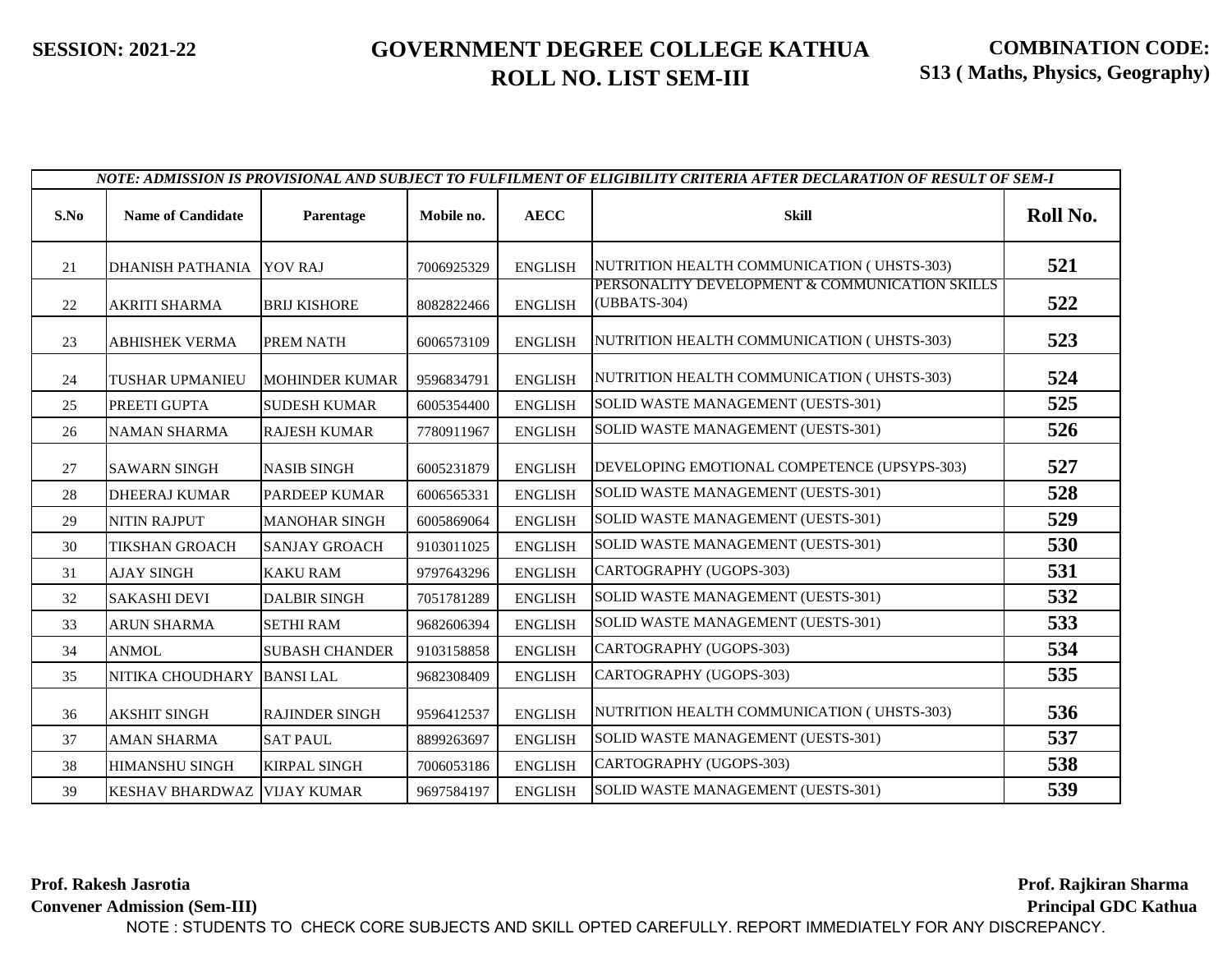|      |                          |                          |            | NOTE: ADMISSION IS PROVISIONAL AND SUBJECT TO FULFILMENT OF ELIGIBILITY CRITERIA AFTER DECLARATION OF RESULT OF SEM-I |                                                                |          |
|------|--------------------------|--------------------------|------------|-----------------------------------------------------------------------------------------------------------------------|----------------------------------------------------------------|----------|
| S.No | <b>Name of Candidate</b> | Parentage                | Mobile no. | <b>AECC</b>                                                                                                           | <b>Skill</b>                                                   | Roll No. |
| 40   | <b>RAGHAV SHARMA</b>     | <b>PARVEEN KUMAR</b>     | 7889932605 | <b>ENGLISH</b>                                                                                                        | NUTRITION HEALTH COMMUNICATION (UHSTS-303)                     | 540      |
| 41   | <b>KUNAL SHARMA</b>      | <b>RAJ KUMAR</b>         | 9906091830 | <b>ENGLISH</b>                                                                                                        | SOLID WASTE MANAGEMENT (UESTS-301)                             | 541      |
| 42   | <b>ROHIT KUMAR</b>       | <b>SOOM RAJ</b>          | 7006890566 | <b>ENGLISH</b>                                                                                                        | NUTRITION HEALTH COMMUNICATION (UHSTS-303)                     | 542      |
| 43   | <b>NEHA SHARMA</b>       | <b>ASHOK KUMAR</b>       | 9484316978 | <b>ENGLISH</b>                                                                                                        | SOLID WASTE MANAGEMENT (UESTS-301)                             | 543      |
| 44   | <b>VISHAL VERMA</b>      | <b>HARBANS LAL</b>       | 9103047467 | <b>ENGLISH</b>                                                                                                        | SOLID WASTE MANAGEMENT (UESTS-301)                             | 544      |
| 45   | <b>ABINASH VERMA</b>     | <b>KULDEEP RAJ</b>       | 6006774342 | <b>ENGLISH</b>                                                                                                        | NUTRITION HEALTH COMMUNICATION (UHSTS-303)                     | 545      |
| 46   | <b>NEETAN KUMAR</b>      | <b>PITAMBER KUMAR</b>    | 7889965750 | <b>ENGLISH</b>                                                                                                        | NUTRITION HEALTH COMMUNICATION (UHSTS-303)                     | 546      |
| 47   | <b>RAHUL SINGH</b>       | <b>BALDEV SINGH</b>      | 9149456969 | <b>ENGLISH</b>                                                                                                        | SOLID WASTE MANAGEMENT (UESTS-301)                             | 547      |
| 48   | <b>MINU DEVI</b>         | <b>JAI SINGH</b>         | 8082865146 | <b>ENGLISH</b>                                                                                                        | SOLID WASTE MANAGEMENT (UESTS-301)                             | 548      |
| 49   | <b>VARUN KHAJURIA</b>    | <b>HARBANS LAL KHAJI</b> | 6005429689 | <b>ENGLISH</b>                                                                                                        | SOLID WASTE MANAGEMENT (UESTS-301)                             | 549      |
| 50   | PRIYA DEVI               | <b>JAGDISH SINGH</b>     | 7051947741 | <b>ENGLISH</b>                                                                                                        | SOLID WASTE MANAGEMENT (UESTS-301)                             | 550      |
| 51   | PRATHAM SHARMA           | <b>SATISH KUMAQR</b>     | 8494019360 | <b>ENGLISH</b>                                                                                                        | PERSONALITY DEVELOPMENT & COMMUNICATION SKILLS<br>(UBBATS-304) | 551      |
| 52   | <b>DIKSHA RANI</b>       | <b>ASHOK KUMAR</b>       | 9797488029 | <b>ENGLISH</b>                                                                                                        | ENGLISH LANGUAGE TEACHING (UENTS-304)                          | 552      |
| 53   | <b>SHUBAM VERMA</b>      | <b>KULDEEP RAJ</b>       | 7006976956 | <b>ENGLISH</b>                                                                                                        | CARTOGRAPHY (UGOPS-303)                                        | 553      |
| 54   | <b>TUSHAR SINGH</b>      | <b>MANMOHAN SINGH</b>    | 9682643115 | <b>ENGLISH</b>                                                                                                        | SOLID WASTE MANAGEMENT (UESTS-301)                             | 554      |
| 55   | <b>KANAV KANITYAL</b>    | <b>BHURI SINGH</b>       | 7889962649 | <b>ENGLISH</b>                                                                                                        | <b>SOLID WASTE MANAGEMENT (UESTS-301)</b>                      | 555      |
| 56   | <b>BRIJ BHUSHAN</b>      | <b>HARDEV SINGH</b>      | 6005145711 | <b>ENGLISH</b>                                                                                                        | NUTRITION HEALTH COMMUNICATION (UHSTS-303)                     | 556      |

**Prof. Rakesh Jasrotia Convener Admission (Sem-III) Prof. Rajkiran Sharma..... Principal GDC Kathua...** NOTE : STUDENTS TO CHECK CORE SUBJECTS AND SKILL OPTED CAREFULLY. REPORT IMMEDIATELY FOR ANY DISCREPANCY.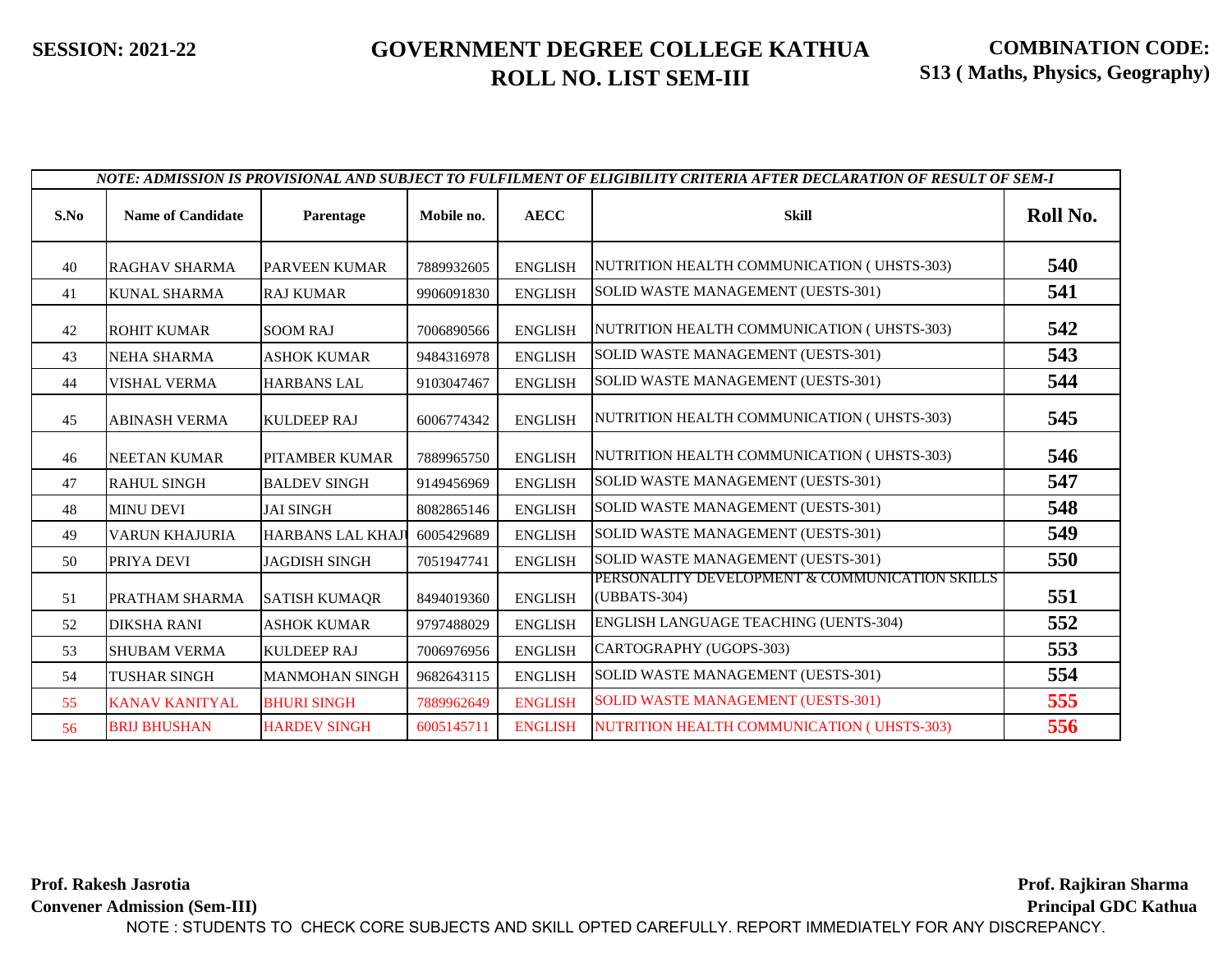| S.No           | <b>Name of Candidate</b>  | Parentage                | Mobile no. | <b>AECC</b>    | <b>Skill</b>                                                | Roll No. |
|----------------|---------------------------|--------------------------|------------|----------------|-------------------------------------------------------------|----------|
| 1              | <b>LAKSHAY JASROTIA</b>   | <b>RAJEEV JASROTIA</b>   | 9682694671 | <b>ENGLISH</b> | SOLID WASTE MANAGEMENT (UESTS-301)                          | 561      |
| $\overline{2}$ | <b>RIYA SUDAN</b>         | <b>RAM SAROOP SHARMA</b> | 8717016365 | <b>ENGLISH</b> | PC ASSEMBLY & INSTALLATION (UCAPS-351)                      | 562      |
| 3              | <b>AYUSH SEHGAL</b>       | VIJAY KR. SEHGAL         | 6005687322 | <b>ENGLISH</b> | PC ASSEMBLY & INSTALLATION (UCAPS-351)                      | 563      |
| $\overline{4}$ | <b>ANIKET GUPTA</b>       | <b>DEV RAJ GUPTA</b>     | 7051011064 | <b>ENGLISH</b> | SOLID WASTE MANAGEMENT (UESTS-301)                          | 564      |
| 5              | <b>KIRTI RANI</b>         | <b>RAGHUBIR SINGH</b>    | 6006038107 | <b>ENGLISH</b> | <b>GUIDANCE OF TRACK &amp; FIELD EVENTS (UPETS-</b><br>303) | 565      |
| 6              | <b>ASHITA THAKUR</b>      | <b>DALEEP SINGH</b>      | 9797729720 | <b>ENGLISH</b> | <b>GUIDANCE OF TRACK &amp; FIELD EVENTS (UPETS-</b><br>303) | 566      |
| 7              | <b>KARTIKYAN</b>          | <b>ASHWANI KUMAR</b>     | 6005151050 | <b>ENGLISH</b> | SOLID WASTE MANAGEMENT (UESTS-301)                          | 567      |
| 8              | <b>ROHAN PANGOTRA</b>     | <b>ROMESH KUMAR</b>      | 6006929775 | <b>ENGLISH</b> | SOLID WASTE MANAGEMENT (UESTS-301)                          | 568      |
| 9              | <b>ANSHU VERMA</b>        | <b>SOM LAL</b>           | 9149717096 | <b>ENGLISH</b> | NUTRITION HEALTH COMMUNICATION (UHSTS-<br>303)              | 569      |
| 10             | <b>SHIVANI DEVI</b>       | <b>TILAK RAJ</b>         | 8899583020 | <b>ENGLISH</b> | SOLID WASTE MANAGEMENT (UESTS-301)                          | 570      |
| 11             | <b>MANISHA DEVI</b>       | <b>MOHINDER SINGH</b>    | 6005080029 | <b>ENGLISH</b> | SOLID WASTE MANAGEMENT (UESTS-301)                          | 571      |
| 12             | <b>KANIKA VERMA</b>       | <b>DHARAM PAL</b>        | 9797510158 | <b>ENGLISH</b> | SOLID WASTE MANAGEMENT (UESTS-301)                          | 572      |
| 13             | NIDHIYA SHARMA            | <b>SANJEEV KUMAR</b>     | 6006928092 | <b>ENGLISH</b> | SOLID WASTE MANAGEMENT (UESTS-301)                          | 573      |
| 14             | <b>KIRTI BANDHRAL</b>     | <b>JARMAJ SINGH</b>      | 8494079047 | <b>ENGLISH</b> | SOLID WASTE MANAGEMENT (UESTS-301)                          | 574      |
| 15             | <b>BANDNA SHARMA</b>      | PURAN CHAND              | 9149758291 | <b>ENGLISH</b> | NUTRITION HEALTH COMMUNICATION (UHSTS-<br>303)              | 575      |
| 16             | <b>RITIK DUB</b>          | <b>TARSEM LAL</b>        | 7006257712 | <b>ENGLISH</b> | LOGIC AND SETS (UMTTS-302)                                  | 576      |
| 17             | <b>KULBINDER SINGH</b>    | <b>SHORI LAL</b>         | 7051944687 | <b>ENGLISH</b> | SOLID WASTE MANAGEMENT (UESTS-301)                          | 577      |
| 18             | <b>VISHAL SINGH</b>       | PAWAN SINGH              | 9149796883 | <b>ENGLISH</b> | SOLID WASTE MANAGEMENT (UESTS-301)                          | 578      |
| 19             | <b>GOURAV SINGH KATAL</b> | <b>VIJAY SINGH</b>       | 9697561355 | <b>ENGLISH</b> | SOLID WASTE MANAGEMENT (UESTS-301)                          | 579      |
| 20             | <b>PARVINDER SINGH</b>    | <b>BHAJAN SINGH</b>      | 7006940545 | <b>ENGLISH</b> | PC ASSEMBLY & INSTALLATION (UCAPS-351)                      | 580      |
| 21             | PRIJBAL KUMAR             | <b>BISHAN DASS</b>       | 8493979301 | <b>ENGLISH</b> | ENGLISH LANGUAGE TEACHING (UENTS-304)                       | 581      |

*NOTE: ADMISSION IS PROVISIONAL AND SUBJECT TO FULFILMENT OF ELIGIBILITY CRITERIA AFTER DECLARATION OF RESULT OF SEM-I*

**Prof. Rakesh Jasrotia Convener Admission (Sem-III)** **Prof. Rajkiran Sharma.....**

**Principal GDC Kathua...**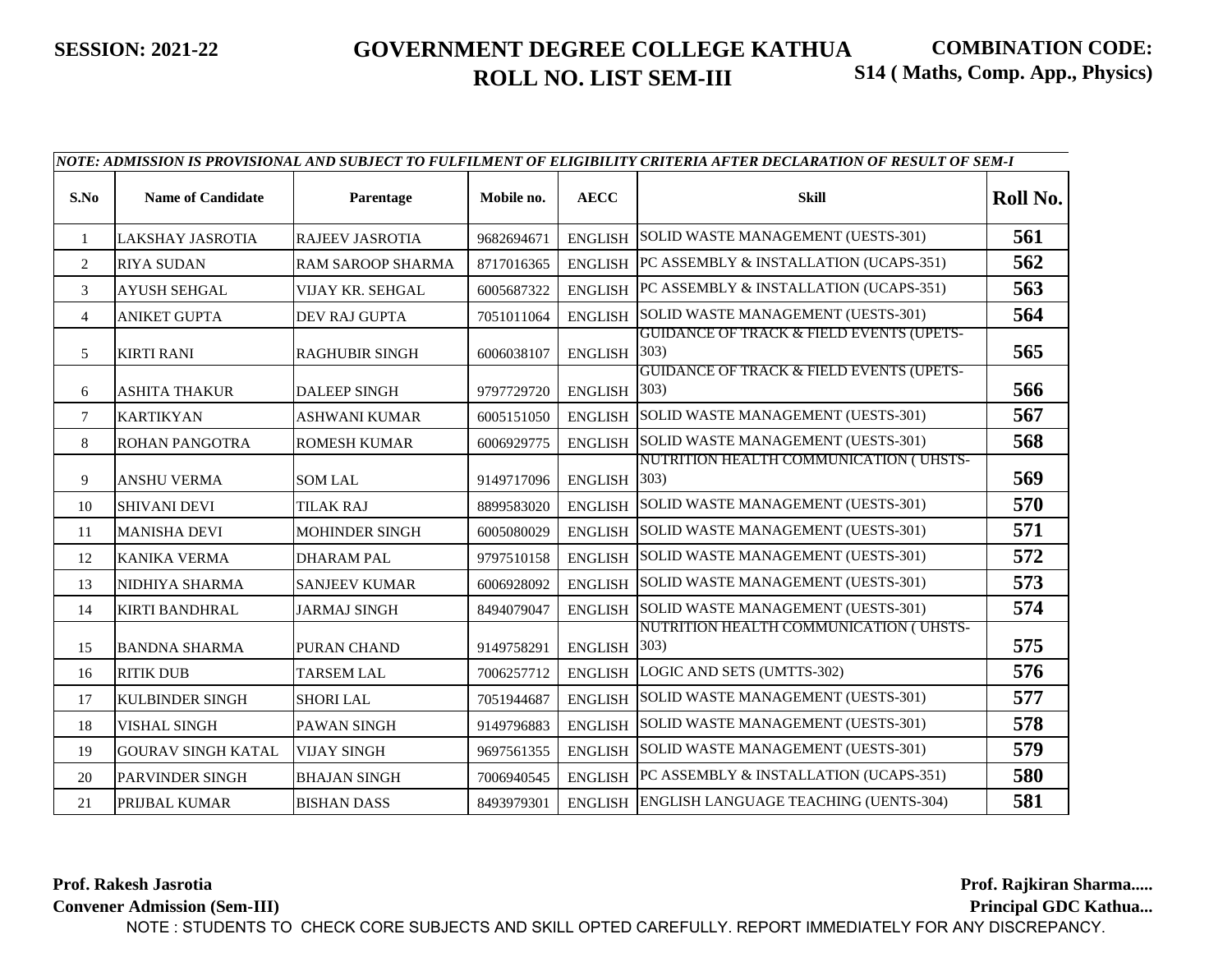| S.No | <b>Name of Candidate</b>    | Parentage               | Mobile no. | <b>AECC</b>    | Skill                                                       | Roll No. |
|------|-----------------------------|-------------------------|------------|----------------|-------------------------------------------------------------|----------|
| 22   | <b>ROYAL KUMAR</b>          | <b>GOPAL CHAND</b>      | 7780992937 | <b>ENGLISH</b> | ENGLISH LANGUAGE TEACHING (UENTS-304)                       | 582      |
| 23   | <b>JATIN KUMAR</b>          | <b>PAWAN KUMAR</b>      | 8082908131 | <b>ENGLISH</b> | NUTRITION HEALTH COMMUNICATION (UHSTS-<br>(303)             | 583      |
| 24   | <b>MUSKAN CHOUDHARY</b>     | PARSHOTAM LAL           | 8082484164 | <b>ENGLISH</b> | SOLID WASTE MANAGEMENT (UESTS-301)                          | 584      |
| 25   | <b>ROHIT SHARMA</b>         | <b>MOHAN LAL SHARMA</b> | 9682582038 | <b>ENGLISH</b> | NUTRITION HEALTH COMMUNICATION (UHSTS-<br>303)              | 585      |
| 26   | <b>MONIKA SAINI</b>         | <b>SUBASH SINGH</b>     | 9596743956 | <b>ENGLISH</b> | SOLID WASTE MANAGEMENT (UESTS-301)                          | 586      |
| 27   | <b>SIMRAN MEHRA</b>         | <b>TILAK RAJ</b>        | 9796264749 | <b>ENGLISH</b> | SOLID WASTE MANAGEMENT (UESTS-301)                          | 587      |
| 28   | <b>SHAMLI DEVI</b>          | <b>RAKESH KUMAR</b>     | 7780926192 | <b>ENGLISH</b> | <b>GENDER SENSITIZATIONS (USOTS-302)</b>                    | 588      |
| 29   | <b>BAVITA DEVI</b>          | <b>KEHAR SINGH</b>      | 9697219525 | <b>ENGLISH</b> | <b>GENDER SENSITIZATIONS (USOTS-302)</b>                    | 589      |
| 30   | <b>ADITI SAINI</b>          | <b>BALWINDER SINGH</b>  | 9086972118 | <b>ENGLISH</b> | GENDER SENSITIZATIONS (USOTS-302)                           | 590      |
| 31   | <b>MOHIT KUMAR</b>          | <b>SHAM LAL</b>         | 606920644  | <b>ENGLISH</b> | SOLID WASTE MANAGEMENT (UESTS-301)                          | 591      |
| 32   | <b>RAGHAV BASOTRA</b>       | <b>ROMESH BASOTRA</b>   | 6006930156 | <b>ENGLISH</b> | NUTRITION HEALTH COMMUNICATION (UHSTS-<br>303)              | 592      |
| 33   | <b>BALWINDER SINGH</b>      | <b>JASHPAL SINGH</b>    | 6283732591 | <b>ENGLISH</b> | NUTRITION HEALTH COMMUNICATION (UHSTS-<br>303)              | 593      |
| 34   | <b>DIMPLE KUMAR</b>         | <b>VIJAY KUMAR</b>      | 6006851471 | <b>ENGLISH</b> | NUTRITION HEALTH COMMUNICATION (UHSTS-<br>303)              | 594      |
| 35   | <b>TUSHAR SINGH</b>         | PRITHI PAL SINGH        | 9797487390 | <b>ENGLISH</b> | ENGLISH LANGUAGE TEACHING (UENTS-304)                       | 595      |
| 36   | <b>SOM SINGH</b>            | <b>RANDHIR SINGH</b>    | 7889509217 | <b>ENGLISH</b> | SOLID WASTE MANAGEMENT (UESTS-301)                          | 596      |
| 37   | <b>LAVISH SARMAL</b>        | <b>GANESH DASS</b>      | 7051992014 | <b>ENGLISH</b> | <b>GUIDANCE OF TRACK &amp; FIELD EVENTS (UPETS-</b><br>303) | 597      |
| 38   | <b>KESHAV SINGH</b>         | <b>DARSHAN SINGH</b>    | 6005763627 | <b>ENGLISH</b> | SOLID WASTE MANAGEMENT (UESTS-301)                          | 598      |
| 39   | <b>DEEP SHARMA</b>          | <b>DOULAT RAM</b>       | 9149621875 | <b>ENGLISH</b> | <b>GENDER SENSITIZATIONS (USOTS-302)</b>                    | 599      |
| 40   | <b>KARTIK ANDOTRA</b>       | <b>BALBIR SINGH</b>     | 9797302537 | <b>ENGLISH</b> | NUTRITION HEALTH COMMUNICATION (UHSTS-<br>303)              | 600      |
| 41   | ARUN KUMAR SUMBRIA BABU RAM |                         | 7889509215 | <b>ENGLISH</b> | SOLID WASTE MANAGEMENT (UESTS-301)                          | 601      |

**Prof. Rakesh Jasrotia**

**Convener Admission (Sem-III)**

**Prof. Rajkiran Sharma.....**

**Principal GDC Kathua...**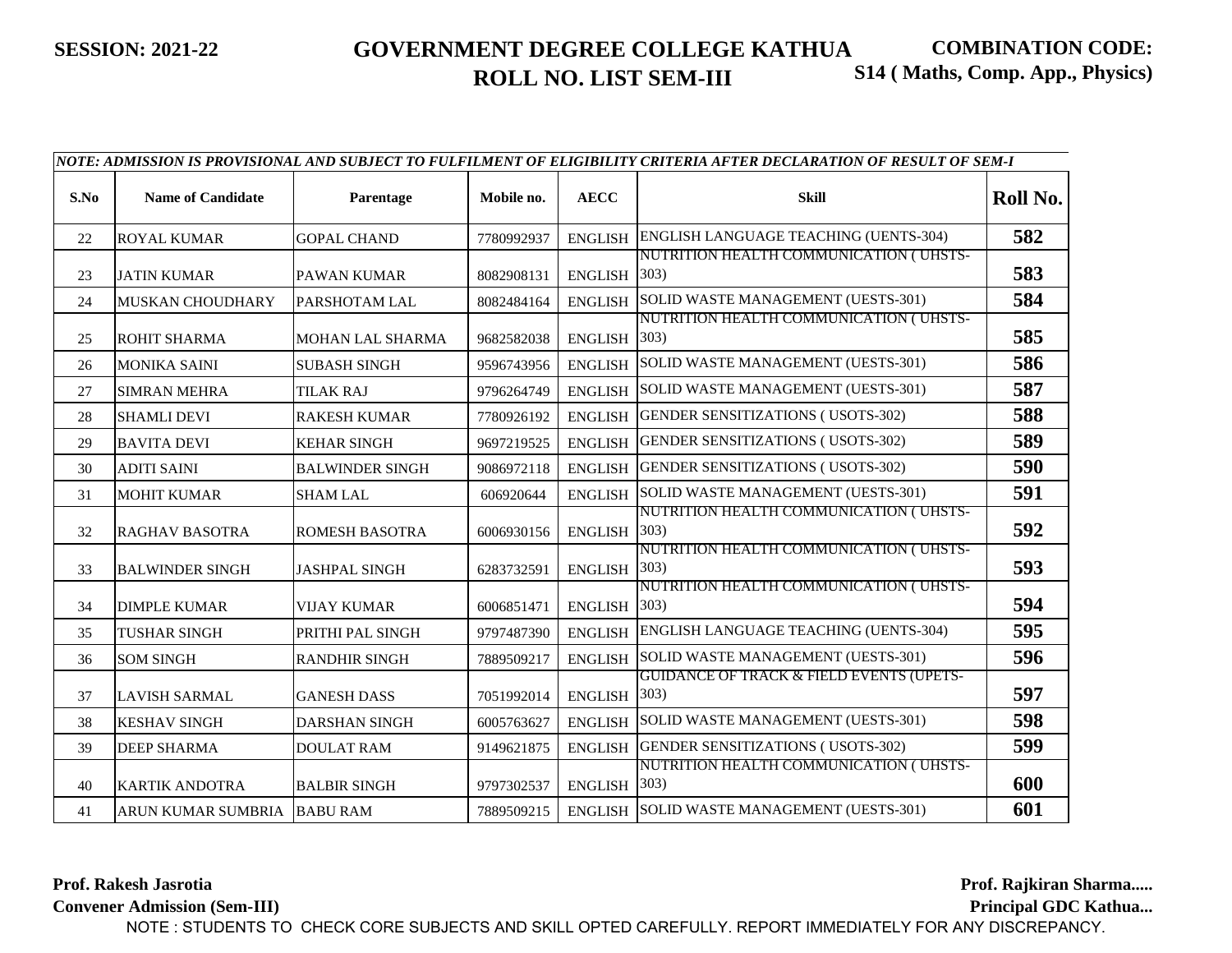|      | NOTE: ADMISSION IS PROVISIONAL AND SUBJECT TO FULFILMENT OF ELIGIBILITY CRITERIA AFTER DECLARATION OF RESULT OF SEM-I |                      |            |                |                                                             |          |  |  |
|------|-----------------------------------------------------------------------------------------------------------------------|----------------------|------------|----------------|-------------------------------------------------------------|----------|--|--|
| S.No | <b>Name of Candidate</b>                                                                                              | <b>Parentage</b>     | Mobile no. | <b>AECC</b>    | <b>Skill</b>                                                | Roll No. |  |  |
| 42   | <b>KAMAL JEET</b>                                                                                                     | <b>SUKH DEV</b>      | 9797843967 | <b>ENGLISH</b> | NUTRITION HEALTH COMMUNICATION (UHSTS-<br>$ 303\rangle$     | 602      |  |  |
| 43   | <b>VIVEK SHARMA</b>                                                                                                   | <b>SUDESH SHARMA</b> | 6006469322 | <b>ENGLISH</b> | PC ASSEMBLY & INSTALLATION (UCAPS-351)                      | 603      |  |  |
| 44   | <b>GAGAN SINGH</b>                                                                                                    | JOGINDER SINGH       | 6005229439 | <b>ENGLISH</b> | PC ASSEMBLY & INSTALLATION (UCAPS-351)                      | 604      |  |  |
| 45   | <b>VINAY MEHRA</b>                                                                                                    | <b>OMKAR KUMAR</b>   | 6006831025 | <b>ENGLISH</b> | PC ASSEMBLY & INSTALLATION (UCAPS-351)                      | 605      |  |  |
| 46   | <b>MOHIT GOUTAM</b>                                                                                                   | <b>RAM PAUL</b>      | 9796486515 | <b>ENGLISH</b> | PC ASSEMBLY & INSTALLATION (UCAPS-351)                      | 606      |  |  |
| 47   | <b>ATUL</b>                                                                                                           | <b>SEPAN</b>         | 8082118400 | <b>ENGLISH</b> | ENTERPRENEURSHIP IN SMALL BUSINESS (UBCTS-<br>$ 308\rangle$ | 607      |  |  |
| 48   | <b>NEERAJ VERMA</b>                                                                                                   | <b>VIJAY KUMAR</b>   | 9682620489 | <b>ENGLISH</b> | PC ASSEMBLY & INSTALLATION (UCAPS-351)                      | 608      |  |  |
| 49   | <b>DINAKSHI SHARMA</b>                                                                                                | <b>RAJESH KUMAR</b>  | 6006485734 | <b>ENGLISH</b> | SOLID WASTE MANAGEMENT (UESTS-301)                          | 609      |  |  |
| 50   | KAVITA KOTWAL                                                                                                         | <b>KARNAIL SINGH</b> | 9149551537 | <b>ENGLISH</b> | SOLID WASTE MANAGEMENT (UESTS-301)                          | 610      |  |  |
| 51   | <b>KESHAV SINGH</b>                                                                                                   | <b>JAGDISH SINGH</b> | 8082464171 | <b>ENGLISH</b> | SOLID WASTE MANAGEMENT (UESTS-301)                          | 611      |  |  |
| 52   | SHIVALLI CHOUDHARY                                                                                                    | <b>VIJAY KUMAR</b>   | 9622158868 | <b>ENGLISH</b> | SOLID WASTE MANAGEMENT (UESTS-301)                          | 612      |  |  |
| 53   | <b>ROMIT SHARMA</b>                                                                                                   | <b>GANESH DASS</b>   | 7051196044 | <b>ENGLISH</b> | PC ASSEMBLY & INSTALLATION (UCAPS-351)                      | 613      |  |  |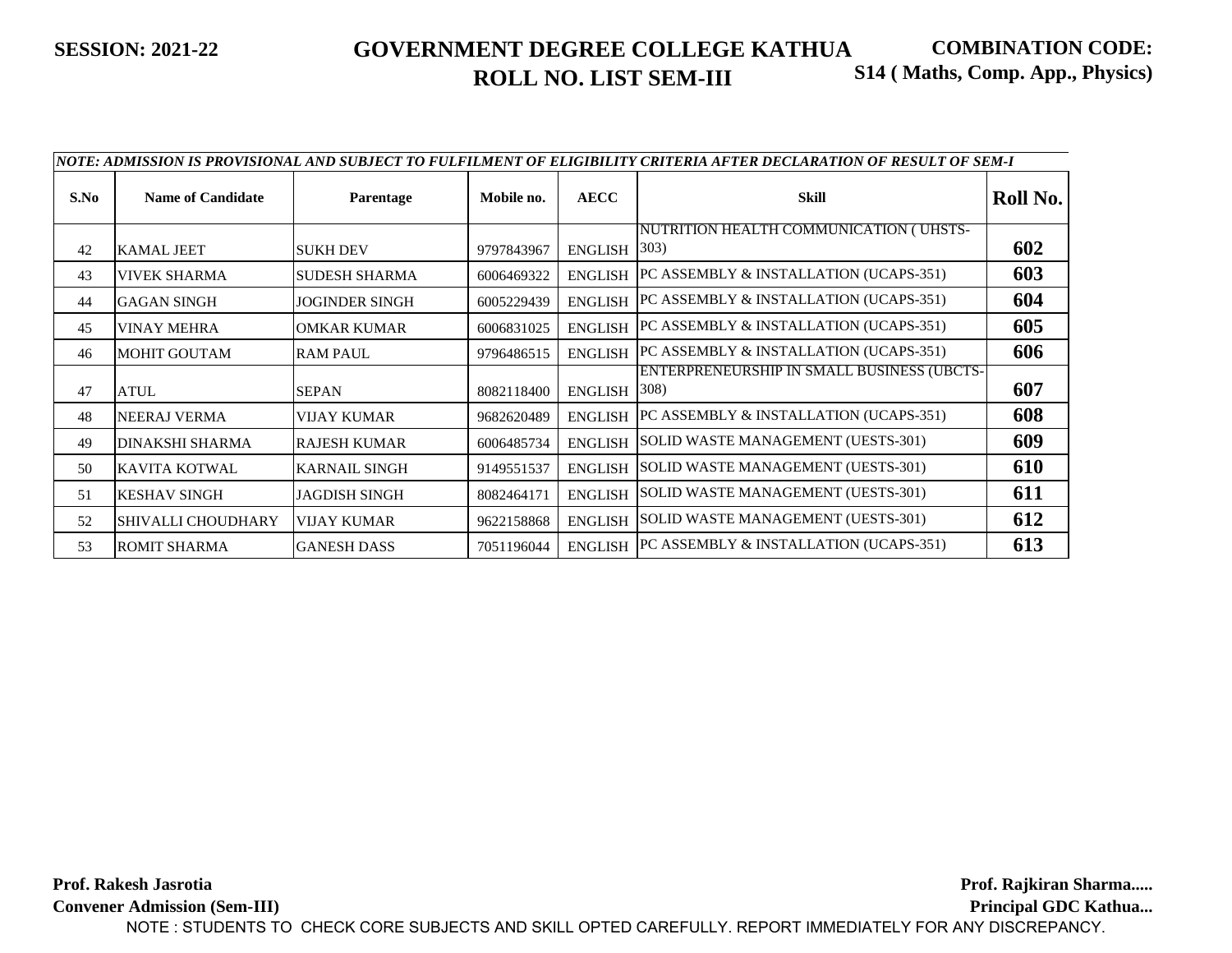| NOTE: ADMISSION IS PROVISIONAL AND SUBJECT TO FULFILMENT OF ELIGIBILITY CRITERIA AFTER DECLARATION OF RESULT OF SEM-I |                          |                         |            |                |                                    |          |
|-----------------------------------------------------------------------------------------------------------------------|--------------------------|-------------------------|------------|----------------|------------------------------------|----------|
| S.No                                                                                                                  | <b>Name of Candidate</b> | Parentage               | Mobile no. | <b>AECC</b>    | Skill                              | Roll No. |
|                                                                                                                       | <b>MANJU DEVI</b>        | ROOP LAL MEHRA          | 9682302396 | <b>ENGLISH</b> | CARTOGRAPHY (UGOPS-303)            | 620      |
| $\mathfrak{D}$                                                                                                        | <b>MUSKAAN KOUR</b>      | <b>BALBIR PAL SINGH</b> | 7051396911 | <b>ENGLISH</b> | CARTOGRAPHY (UGOPS-303)            | 621      |
| 3                                                                                                                     | RADHIKA SHARMA           | ISUSHIL KUMAR           | 9797436418 | <b>ENGLISH</b> | CARTOGRAPHY (UGOPS-303)            | 622      |
| 4                                                                                                                     | <b>SAJASVI</b>           | <b>KULBUSHAN KUMAR</b>  | 9622572473 | <b>ENGLISH</b> | CARTOGRAPHY (UGOPS-303)            | 623      |
|                                                                                                                       | NISCHAL MEHRA            | <b>SUNIL DUTT</b>       | 9149593398 | <b>ENGLISH</b> | SOLID WASTE MANAGEMENT (UESTS-301) | 624      |
| 6                                                                                                                     | <b>RIYA DEVI</b>         | <b>KARAN SINGH</b>      | 9149925089 | <b>ENGLISH</b> | ICARTOGRAPHY (UGOPS-303)           | 625      |
|                                                                                                                       | <b>POOJA DEVI</b>        | <b>BALVINDER KUMAR</b>  | 6005700192 | <b>ENGLISH</b> | SOLID WASTE MANAGEMENT (UESTS-301) | 626      |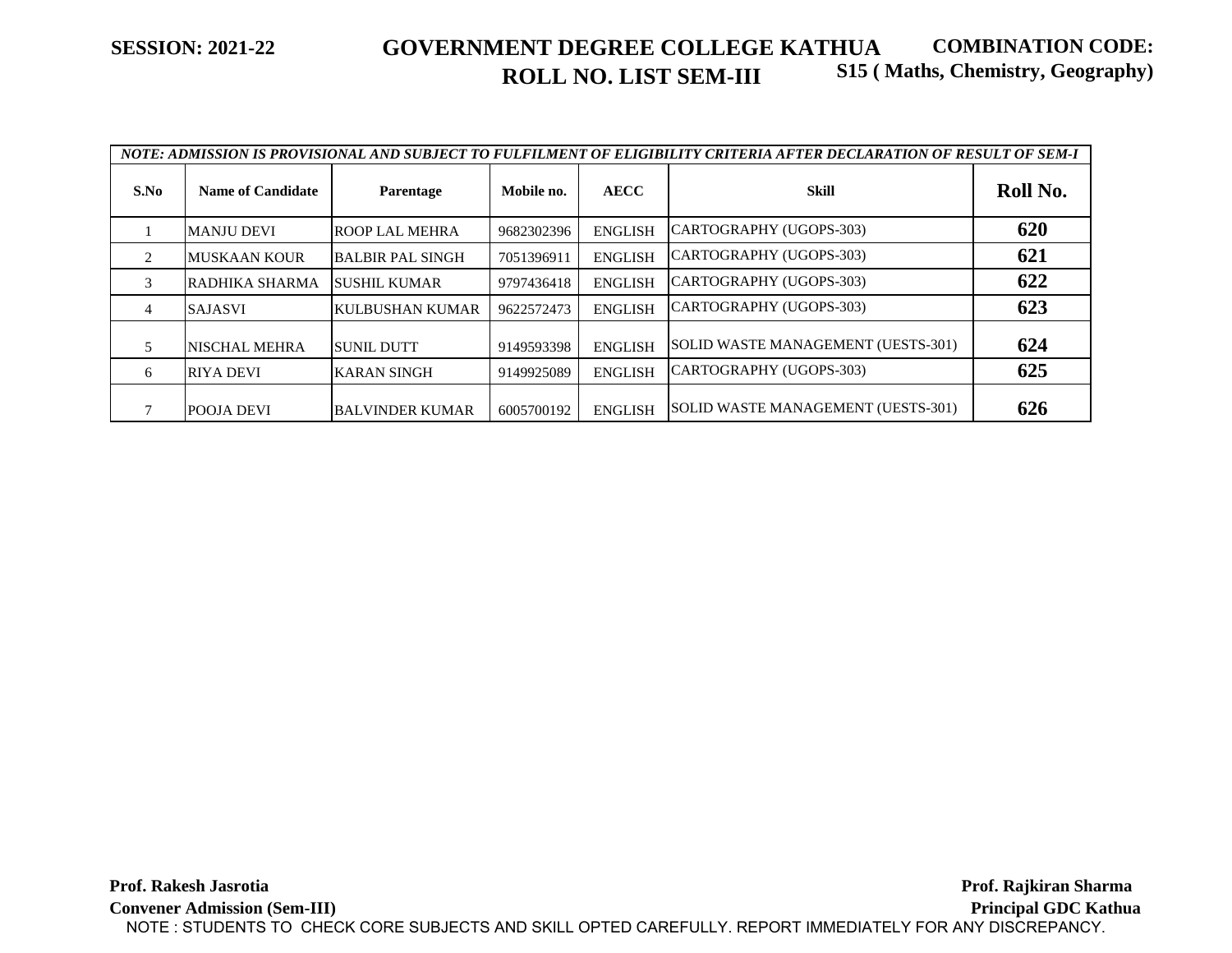|      | NOTE: ADMISSION IS PROVISIONAL AND SUBJECT TO FULFILMENT OF ELIGIBILITY CRITERIA AFTER DECLARATION OF RESULT OF SEM-I |                     |            |             |                                                                   |          |  |
|------|-----------------------------------------------------------------------------------------------------------------------|---------------------|------------|-------------|-------------------------------------------------------------------|----------|--|
| S.No | <b>Name of Candidate</b>                                                                                              | <b>Parentage</b>    | Mobile no. | <b>AECC</b> | Skill                                                             | Roll No. |  |
|      | <b>PRITI DEVI</b>                                                                                                     | <b>NAR SINGH</b>    |            |             | 7051613319 ENGLISH SOLID WASTE MANAGEMENT (UESTS-301)             | 640      |  |
| 2    | RANSHUM BADYAL LOKINDER KUMAR                                                                                         |                     |            |             | 6006419767 ENGLISH ENTERPRENEURSHIP IN SMALL BUSINESS (UBCTS-308) | 641      |  |
| 3    | <b>VIMAL SHARMA</b>                                                                                                   | <b>DOULAT RAM</b>   |            |             | 6005548872 ENGLISH GUIDANCE OF TRACK & FIELD EVENTS (UPETS-303)   | 642      |  |
| 4    | <b>NIKHIL LALOTRA</b>                                                                                                 | <b>RAJESH SINGH</b> |            |             | 8082366050 ENGLISH SOLID WASTE MANAGEMENT (UESTS-301)             | 643      |  |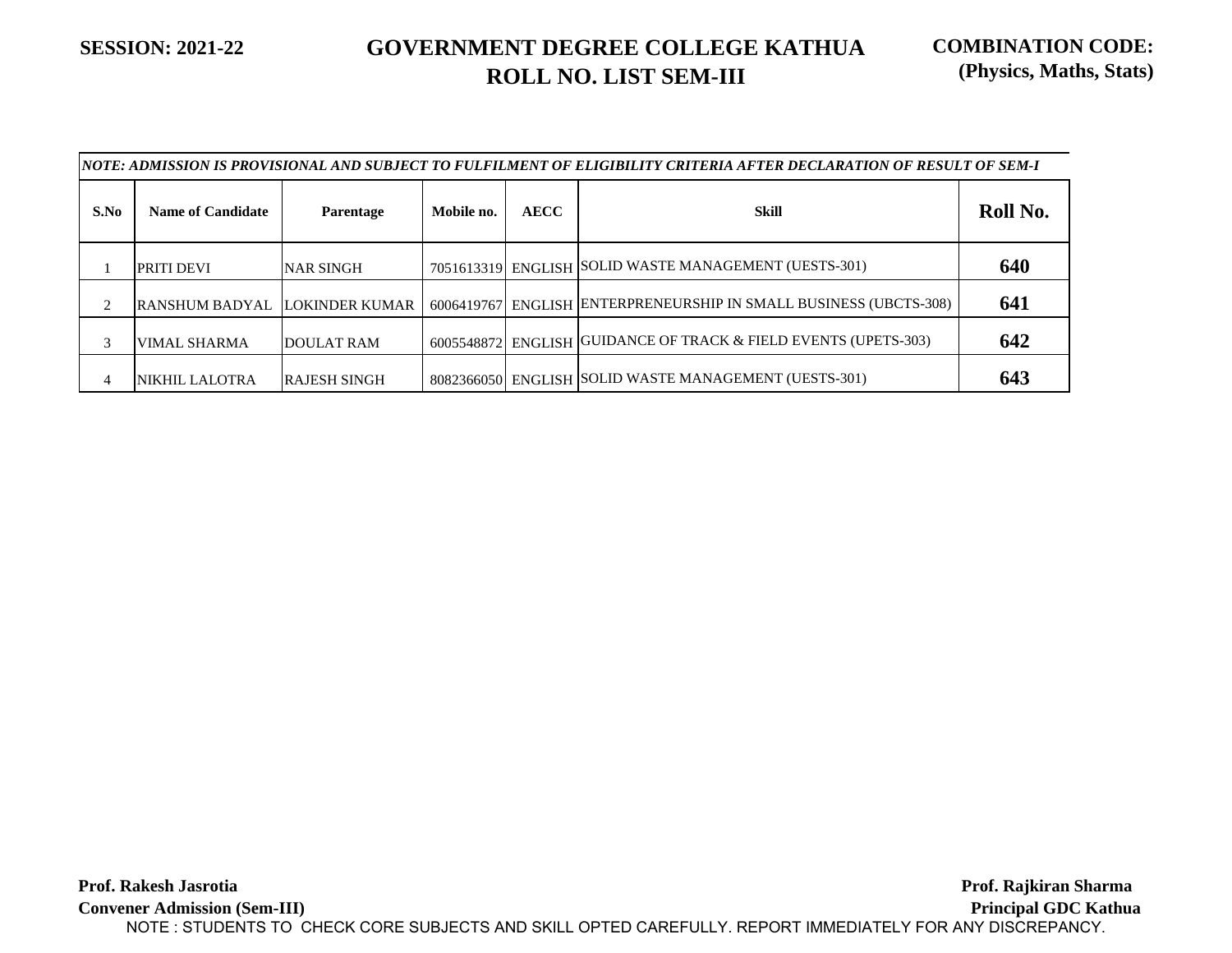#### **SESSION: 2021-22 GOVERNMENT DEGREE COLLEGE KATHUA ROLL NO. LIST SEM-III COMBINATION CODE: S17 ( Maths, Geography, Statistics)**

|      | <u> NOTE: ADMISSION IS PROVISIONAL AND SUBJECT TO FULFILMENT OF ELIGIBILITY CRITERIA AFTER DECLARATION OF RESULT OF SEM-I</u> |                         |            |             |                         |          |  |
|------|-------------------------------------------------------------------------------------------------------------------------------|-------------------------|------------|-------------|-------------------------|----------|--|
| S.No | Name of Candidate                                                                                                             | Parentage               | Mobile no. | <b>AECC</b> | Skill                   | Roll No. |  |
|      | <b>RITIKA RAJPUT</b>                                                                                                          | <b>ISURINDER SINGHI</b> | 8899821699 | ENGLISH     | CARTOGRAPHY (UGOPS-303) | 644      |  |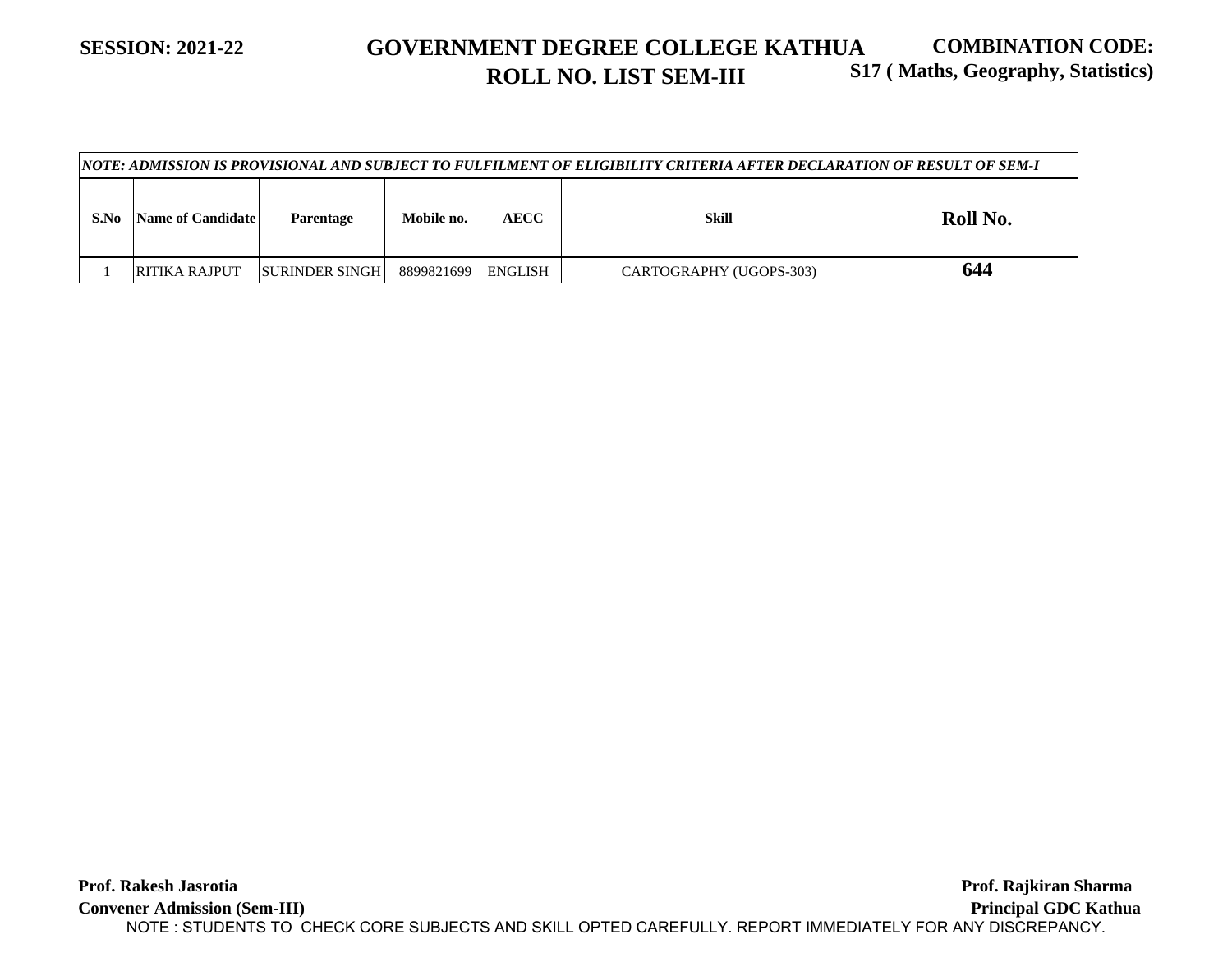### **GOVERNMENT DEGREE COLLEGE KATHUA ROLL NO. LIST SEM-III**

| SESSION: 2021-22 |  |
|------------------|--|
|------------------|--|

|       |                           |                            |                | Subject |                                        |          |  |
|-------|---------------------------|----------------------------|----------------|---------|----------------------------------------|----------|--|
| S.No. | Name of Candidate         | Parentage                  | Mobile no.     | opted   | Skill                                  | Roll No. |  |
|       | 1 ROHIT SINGH             | <b>SAMPURAN SINGH</b>      | 7087539957 BCA |         | PC ASSEMBLY & INSTALLATION (UCAPS-351) | 651      |  |
|       | 2 SAMRIDHI GUPTA          | <b>SANJEEV GUPTA</b>       | 8492030546 BCA |         | PC ASSEMBLY & INSTALLATION (UCAPS-351) | 652      |  |
|       | 3 VINAYDEEP KAUSHAL       | <b>TARSEM LAL SHARMA</b>   | 8082054038 BCA |         | PC ASSEMBLY & INSTALLATION (UCAPS-351) | 653      |  |
|       | 4 MONIKA RAJPUT           | <b>AVTAR SINGH</b>         | 8899236388 BCA |         | PC ASSEMBLY & INSTALLATION (UCAPS-351) | 654      |  |
|       | <b>5 PARTEEK SHARMA</b>   | RAVINDER KUMAR SHARMA      | 9070901527 BCA |         | PC ASSEMBLY & INSTALLATION (UCAPS-351) | 655      |  |
|       | 6 SUSHANT SHARMA          | <b>SHASTRI SHARMA</b>      | 6006655004 BCA |         | PC ASSEMBLY & INSTALLATION (UCAPS-351) | 656      |  |
|       | 7 MOHD SAHIL              | <b>RIAZ AHMED</b>          | 9103194736 BCA |         | PC ASSEMBLY & INSTALLATION (UCAPS-351) | 657      |  |
|       | <b>8 VISHAL SHARMA</b>    | KHEM RAJ SHARMA            | 7889340545 BCA |         | PC ASSEMBLY & INSTALLATION (UCAPS-351) | 658      |  |
|       | 9 AGRIM SHARMA            | <b>KESHAV SHARMA</b>       | 8717087180 BCA |         | PC ASSEMBLY & INSTALLATION (UCAPS-351) | 659      |  |
|       | 10 KAPAL BADYAL           | <b>JEET LAL</b>            | 7889614607 BCA |         | PC ASSEMBLY & INSTALLATION (UCAPS-351) | 660      |  |
|       | 11 SONAM SINGH            | <b>BRIJ LAL</b>            | 6005702178 BCA |         | PC ASSEMBLY & INSTALLATION (UCAPS-351) | 661      |  |
|       | <b>12 ANTRIKSH KOTWAL</b> | <b>RAJESH KUMAR KOTWAL</b> | 7889395105 BCA |         | PC ASSEMBLY & INSTALLATION (UCAPS-351) | 662      |  |
|       | <b>13 UDIT NARAYAN</b>    | PARDEEP KUMAR SHARMA       | 9622252383 BCA |         | PC ASSEMBLY & INSTALLATION (UCAPS-351) | 663      |  |
|       | 14 HARPREET SINGH         | <b>JAGMOHAN SINGH</b>      | 9596875161 BCA |         | PC ASSEMBLY & INSTALLATION (UCAPS-351) | 664      |  |
|       | 15 SWATI RAJPUT           | <b>PARSHOTAM SINGH</b>     | 6006538175 BCA |         | PC ASSEMBLY & INSTALLATION (UCAPS-351) | 665      |  |
|       | <b>16 ABHISHEK SINGH</b>  | <b>SHAM SINGH</b>          | 8289035239 BCA |         | PC ASSEMBLY & INSTALLATION (UCAPS-351) | 666      |  |
|       | 17 RISHAV SANJAN          | <b>DELI RAJ</b>            | 7051901216 BCA |         | SOLID WASTE MANAGEMENT (UESTS-301)     | 667      |  |
|       | 18 SUMIT CHOUDHARY        | <b>ASHOK KUMAR</b>         | 9622200148 BCA |         | PC ASSEMBLY & INSTALLATION (UCAPS-351) | 668      |  |
|       | 19 SWATI SHARMA           | <b>BHUSHAN KUMAR</b>       | 9541417102 BCA |         | PC ASSEMBLY & INSTALLATION (UCAPS-351) | 669      |  |
|       | 20 SARTHAK GUPTA          | <b>VIJAY KUMAR</b>         | 9149551361 BCA |         | PC ASSEMBLY & INSTALLATION (UCAPS-351) | 670      |  |

### **NOTE: ADMISSION IS PROVISIONAL AND SUBJECT TO FULFILMENT OF ELIGIBILITY CRITERIA AFTER DECLARATION OF RESULT OF SEM-I**

**Prof. Rakesh Singh Convenor Admission Semester 3rd Prof.Raj Kiran I/C Principal , GDC, Kathua**  NOTE : STUDENTS TO CHECK CORE SUBJECTS AND SKILL OPTED CAREFULLY. REPORT IMMEDIATELY FOR ANY DISCREPANCY.